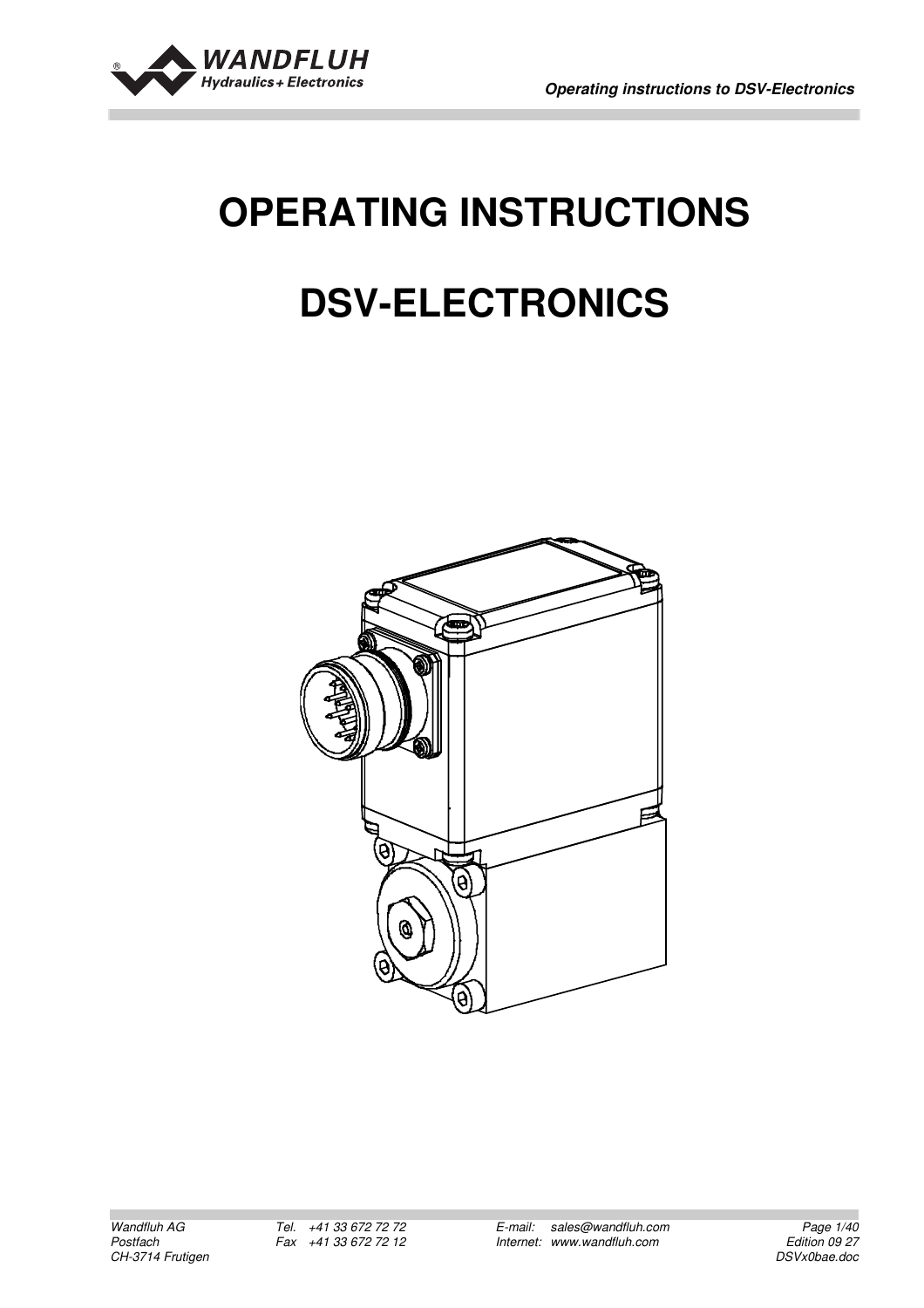

#### $\bf{0}$ **Contents**  $\mathbf 0$  $\mathbf{1}$  $\overline{2}$  $2.1$ 22  $2.3$  $2.4$  $25$  $2.6$  $2.7$ 3  $3.1$  $\overline{a}$  $4.1$  $4.2$  $4.3$  $44$  $4.5$  $4.6$  $4.7$  $\overline{AB}$ 4.9  $4.10$ 4.11 5  $5.1$ 52 5.3 6  $61$  $6.2$  $\overline{7}$  $71$  $7.2$  $7.3$  $74$  $7.5$  $76$  $7.7$  $7.8$  $7.9$  $7.10$  $711$  $7.12$ 8  $R<sub>1</sub>$ 9  $9<sub>1</sub>$ 92 <u>Installation</u> 34 9.3 9.4  $9<sub>5</sub>$ 9.6 9.7  $9R$ 9.9  $910$ 9 1 1  $10$  $11$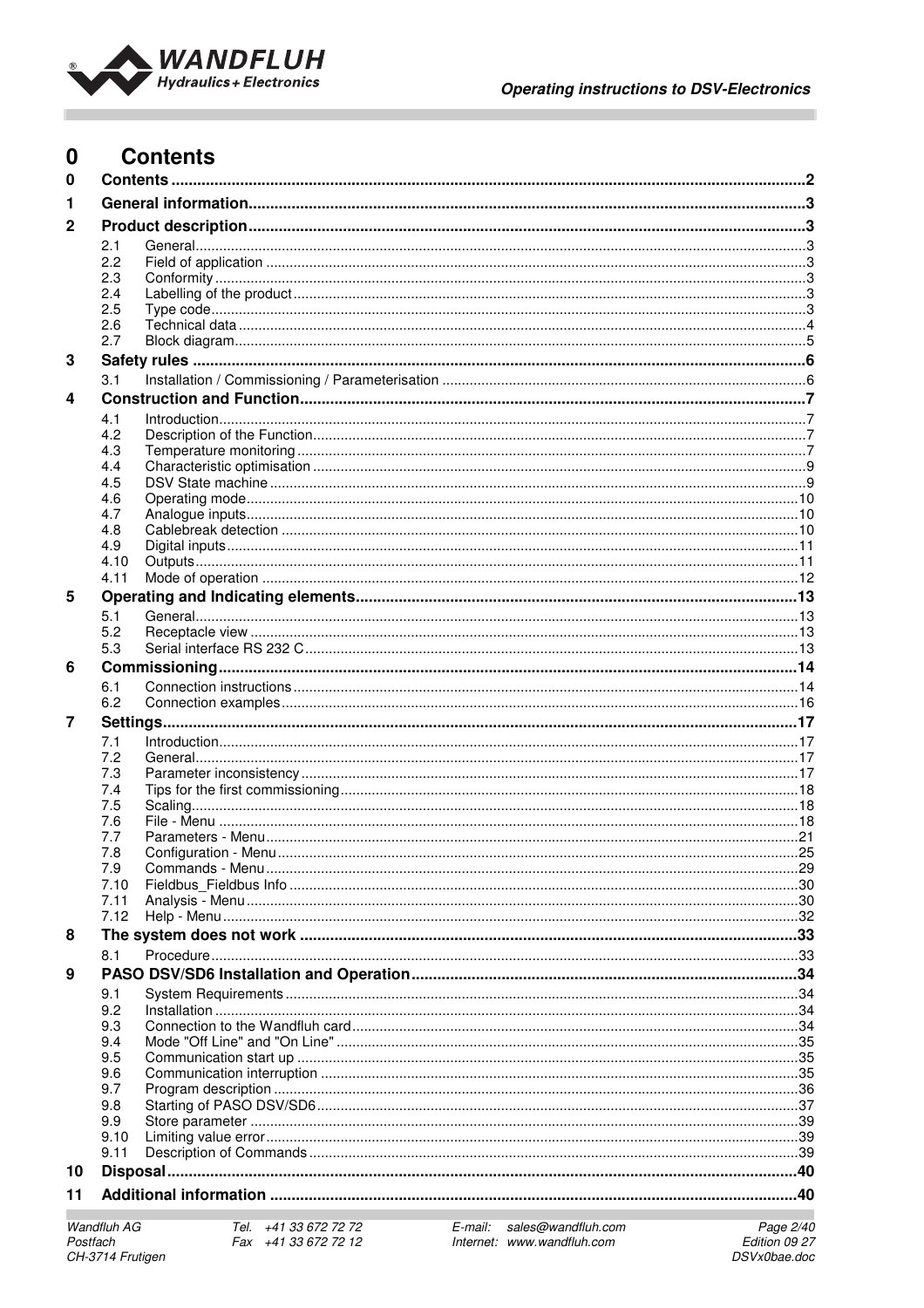

## **Operating instructions to DSV-Electronics**

## **1 General information**

This operating instructions makes it possible to use the in the valve integrated Electronics (DSV-Electronics) safely and according to specification. The operating instructions includes instructions which Wandfluh as the manufacturer, or its resale organisations (Wandfluh sister companies or distributors), provide to users within their duty to instruct.

For this purpose, the operating instructions mainly includes:

- information about use according to specification, installation and commissioning of the DSV-Electronics
- information about safety in dealing with control.

## **2 Product description**

## **2.1 General**

The DSV-Electronics are part of the whole valve and fixed mounted on it. The connection is made via one or two receptacle depending on the control mode.

## **2.2 Field of application**

Because of the compact form of construction, the field of application of the DSV-Electronics is situated in the industrial field as well as in the mobile field.

## **2.3 Conformity**

The DSV-Electronics have been developed and tested in accordance with the latest technical standards. Applied in particular was the EU Guideline 89/336/EEC (EMC Guideline).

## **2.4 Labelling of the product**

With the PC parameterisation software PASO DSV/SD6, the following information can be directly read-off the DSV-Electronics (= electronic type code):

- Valve type
- Part number
- Serial number
- Software version
- Firmware version
- Card type
- Hardware configuration

## **2.5 Type code**

The DSV-Electronics do not have an own type code. The information about the DSV-Electronics is integrated in the type code of the DSV-valve. You will find a detailed description of it in the data sheet of the corresponding DSV-valve.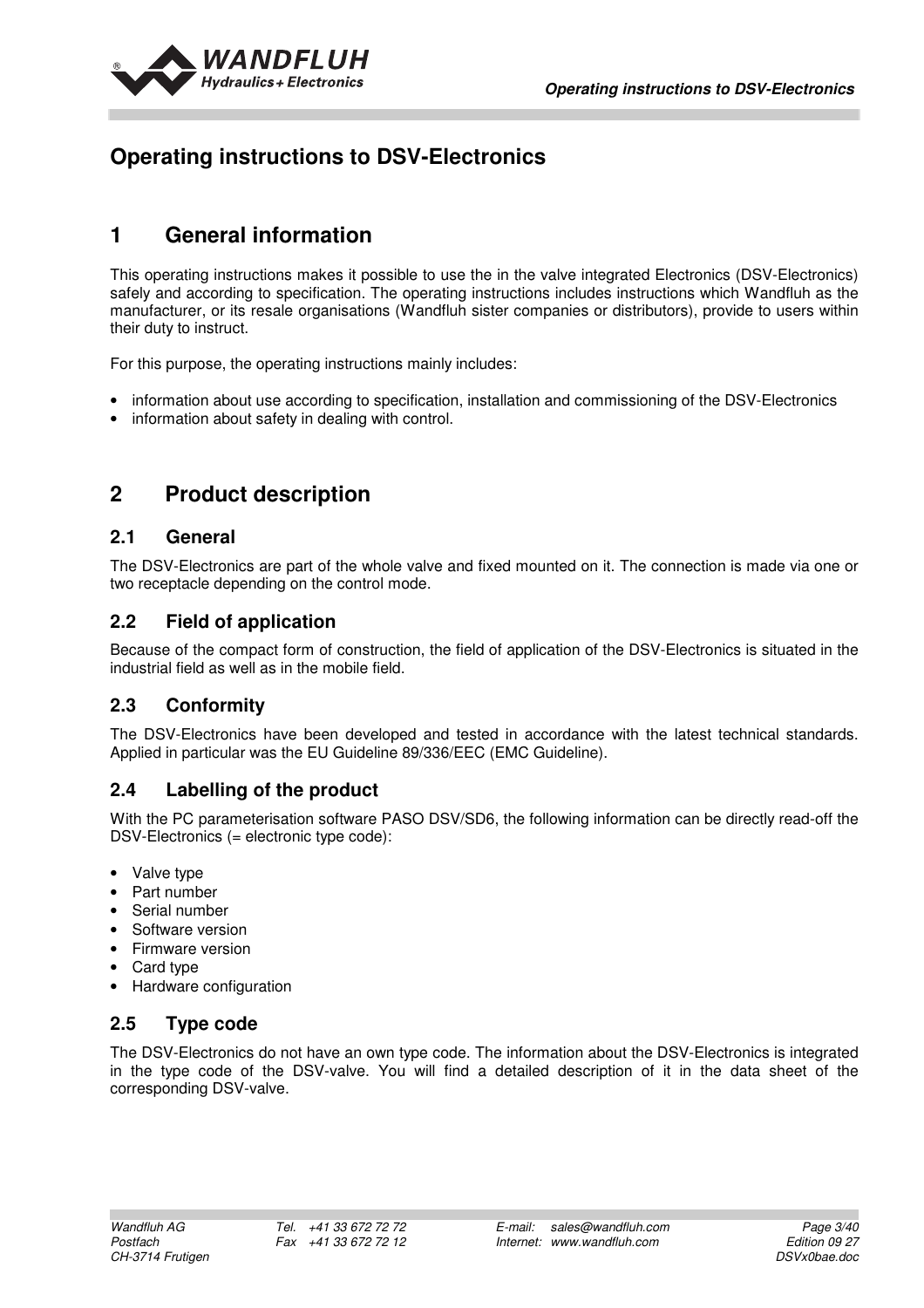

## **2.6 Technical data**

#### **2.6.1 General specifications**

| <b>Execution</b>           | Integrated on the valve |                                                       |
|----------------------------|-------------------------|-------------------------------------------------------|
| <b>Connections</b>         | Receptacle              | 1 x M23 12pole male (analogue interface)              |
|                            |                         | 2 x M12 male (CANopen interface)                      |
|                            | I RS232 interface       | Connector RJ10 (under cover of electronics housing)   |
| <b>Ambient temperature</b> | $-20+65$ °C             | under difficult circumstances the solenoid current    |
|                            |                         | and with it the valve performance can if necessary be |
|                            |                         | reduced (see "Temperature monitoring" on page 7)      |
| <b>Protection class</b>    | IP67 to EN 60 529       | with suitable connector and closed electronics        |
|                            |                         | housing                                               |

#### **2.6.2 Electrical specifications**

| <b>Supply voltage</b>            |                                                                | 24 VDC                                      |
|----------------------------------|----------------------------------------------------------------|---------------------------------------------|
| (depending on the valve type)    |                                                                | or 12 VDC                                   |
| Voltage range                    |                                                                | 21  30 VDC                                  |
|                                  |                                                                | or 10,5  15 VDC                             |
| Ripple on supply voltage         |                                                                | $<$ ±5 %                                    |
| <b>Fuse</b>                      | Customer must integrate a slow fuse into his electrical system |                                             |
| <b>Temperature drift</b>         |                                                                | < 1% with $\Delta T = 40$ °C                |
| No load current                  |                                                                | 40  50 mA                                   |
| Max. solenoid current            | Mounted on PI35 solenoid (24VDC)                               | 1.0A                                        |
|                                  | Mounted on PI45 solenoid (24VDC)                               | 1.2A                                        |
|                                  | Mounted on PI35 solenoid (12VDC)                               | 2.0A                                        |
|                                  | Mounted on PI45 solenoid (12VDC)                               | 2.4A                                        |
| Analogue inputs                  | 1 differential input 10-Bit                                    | $0$ ±10 VDC                                 |
|                                  | 1 differential input 10-Bit                                    | $0/4$ 20 mA                                 |
|                                  | Both inputs are not galvanically separated                     |                                             |
| Input resistance                 | Voltage input against ground                                   | $>18$ kOhm                                  |
|                                  | Burden for current input                                       | $= 250$ Ohm                                 |
| <b>Digital inputs</b>            | 1 input active-high                                            |                                             |
|                                  | Switching threshold high                                       | 6 - 30VDC                                   |
|                                  | Switching threshold low                                        | $0 - 1$ VDC                                 |
| <b>Serial interface</b>          | 1 interface to RS232 C standard (connector RJ10) under cover   |                                             |
|                                  | of electronics housing                                         |                                             |
| <b>Stabilised output voltage</b> | 1 output                                                       | $+10$ VDC                                   |
|                                  |                                                                | at 12V supply voltage $+8$ VDC              |
| <b>Solenoid current</b>          |                                                                | max. load 10 mA                             |
|                                  | Minimum current Imin adjustable<br>Default setting             | 0  max sol. current<br>adapted to the valve |
|                                  | Maximum current Imax adjustable                                | Imin  max sol. current                      |
|                                  | Default setting                                                | adapted to the valve                        |
| <b>Dither</b>                    | Frequency adjustable                                           | 20  250 Hz                                  |
|                                  | Default setting                                                | adapted to the valve Hz                     |
|                                  | Level adjustable                                               | $0200$ mA                                   |
|                                  | Default setting                                                | adapted to the valve                        |
| <b>Digital outputs</b>           | 1 outputs Lowside Switch.                                      |                                             |
|                                  | Umax                                                           | 40 VDC                                      |
|                                  | Imax                                                           | $-0.7A$                                     |
| <b>EMC</b>                       |                                                                |                                             |
| <b>Immunity</b>                  | EN 61000-6-2                                                   |                                             |
| <b>Emission</b>                  | EN 61000-6-4                                                   |                                             |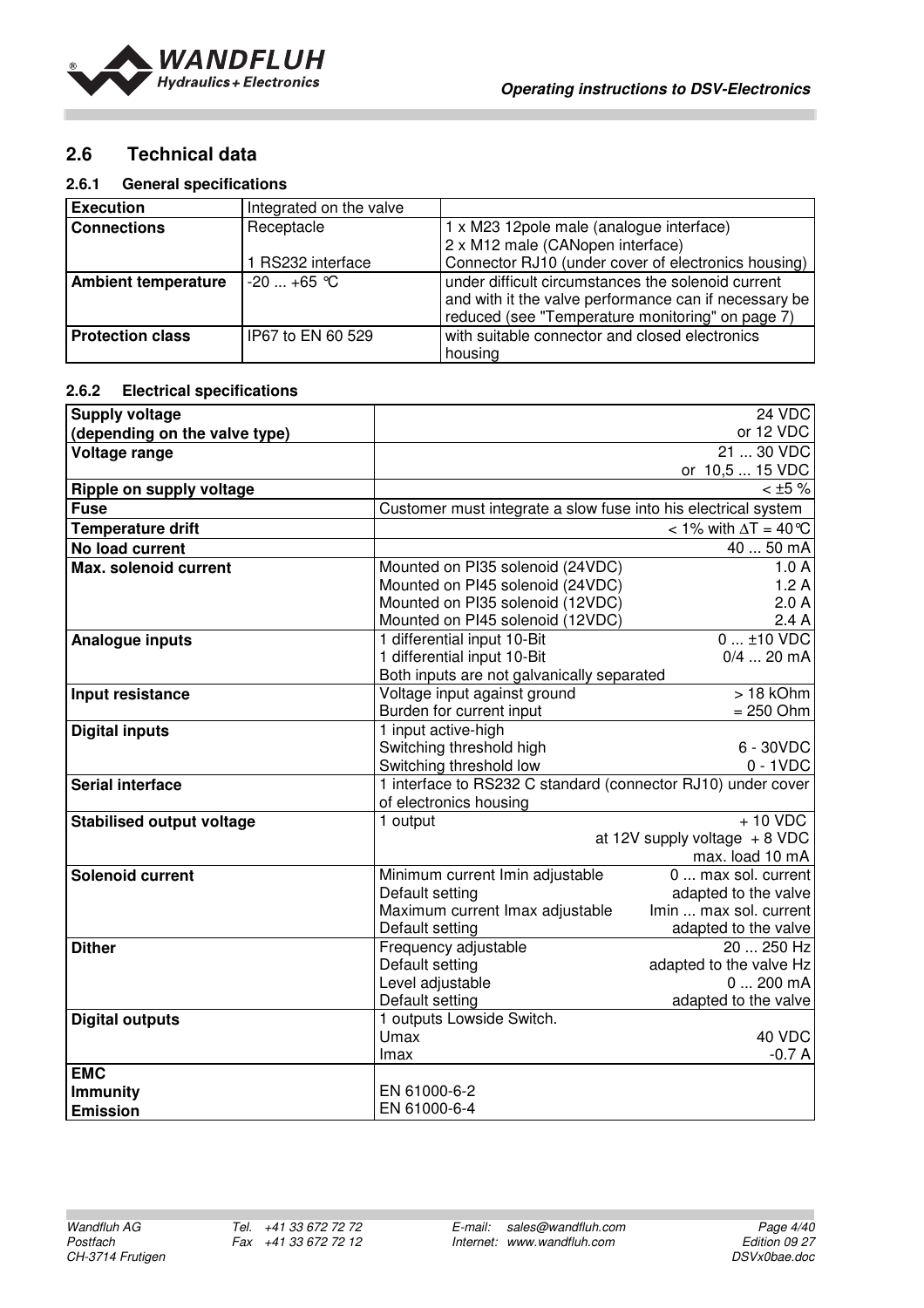

## **2.7 Block diagram**

#### **Analogue interface control:**



#### **CANopen interface control:**

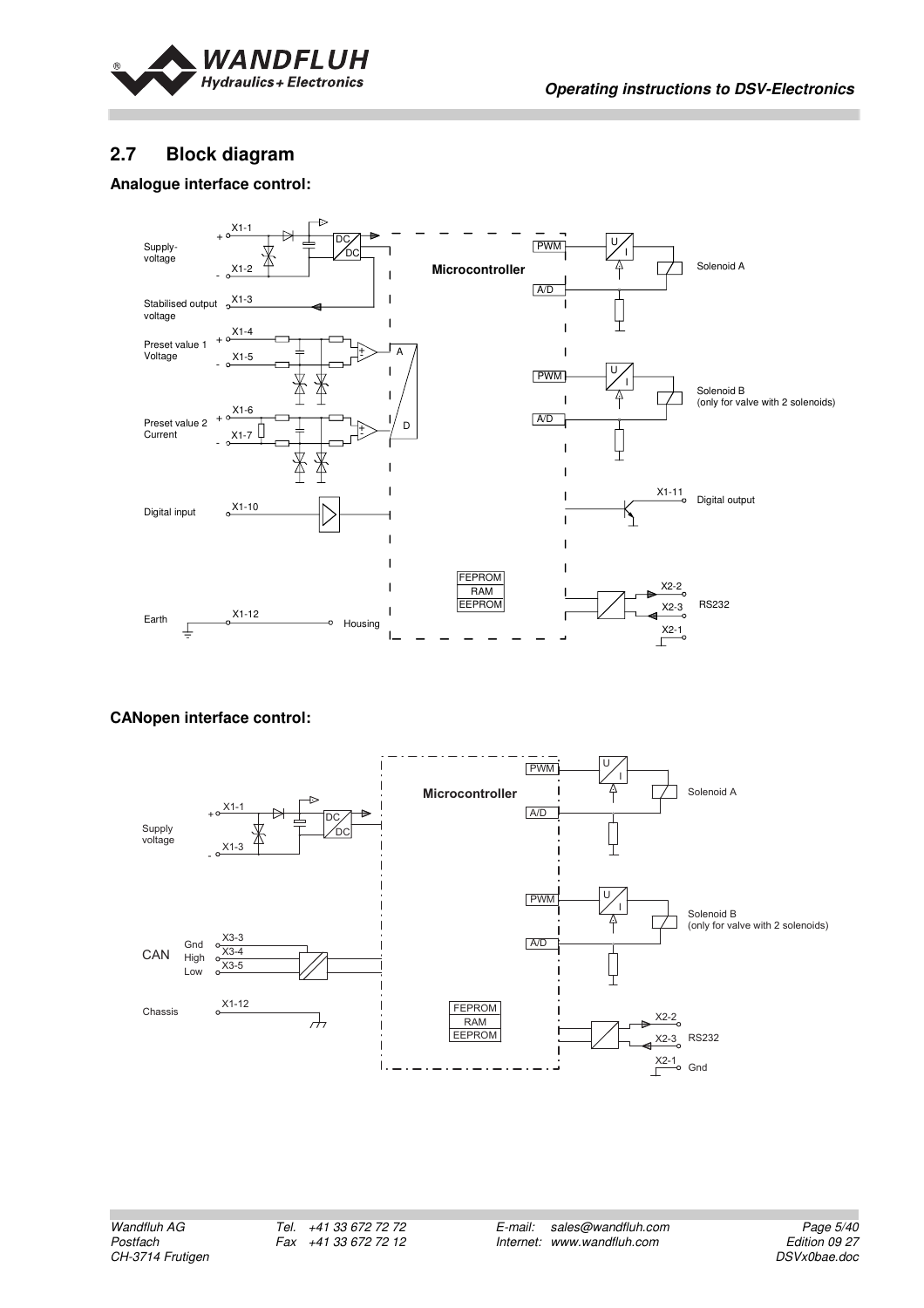

## **3 Safety rules**

## **3.1 Installation / Commissioning / Parameterisation**

- These operating instructions have to be carefully studied beforehand and the instructions are to be complied with.
- Prior to the installation, all power supply voltages and any other energy sources have to be disconnected.
- Wrong manipulations by the personal cannot be prevented by the DSV-Electronics.
- Before the switching on of the supply voltage, the fuse protection, the correct wiring and the conformity of the power supply voltage with the permissible supply voltage range have to be verified.



- **The control monitors the working conditions within the electronics and within the installation. Uncontrolled movements caused by unforeseen errors of the DSV-Electronics cannot be prevented in any case.**
- **Danger for persons has to be avoided by installing an emergency stop device which cuts off the power to the system.**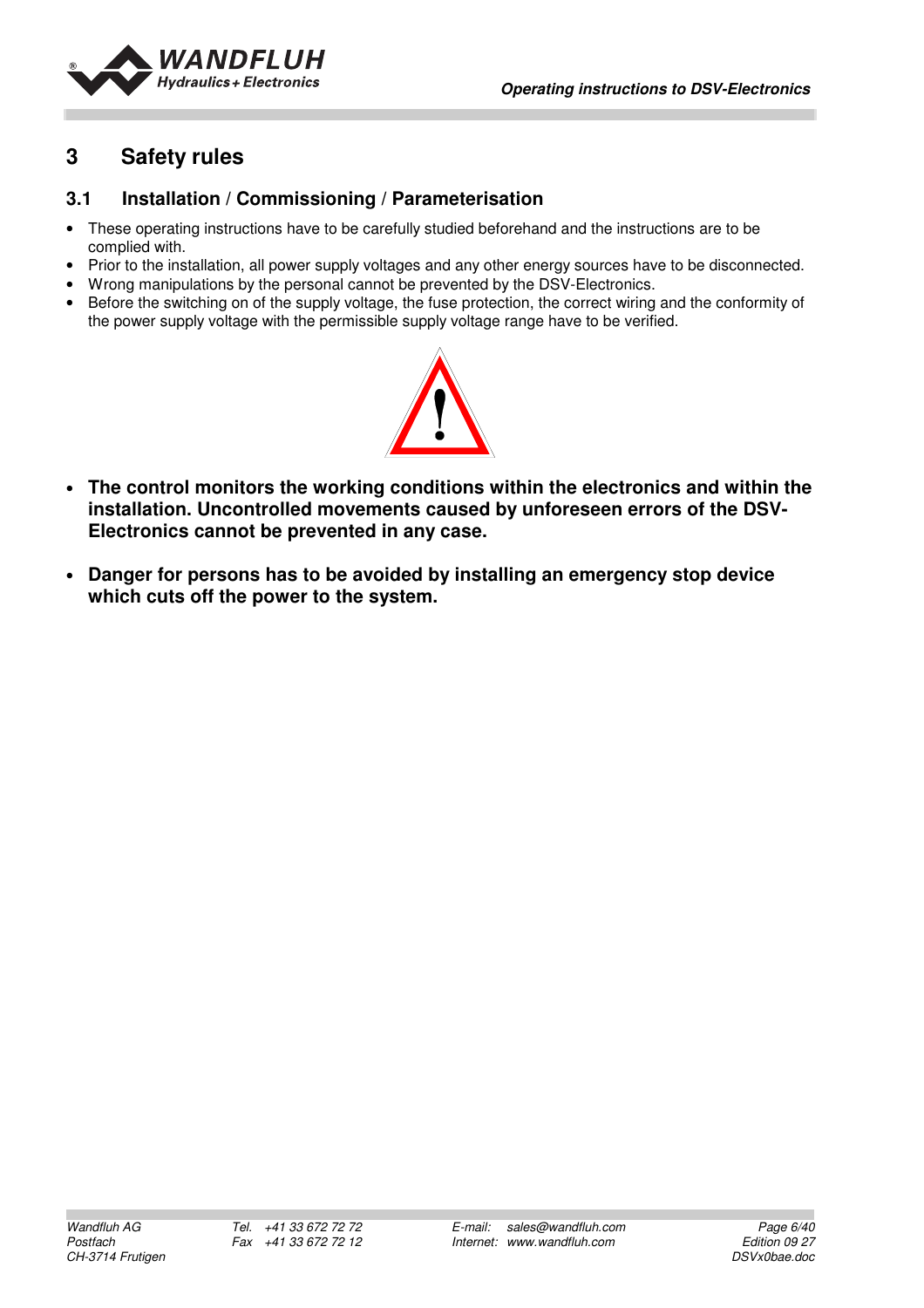

## **4 Construction and Function**

Refer to the section "Block diagram" page 5

## **4.1 Introduction**

- The DSV-Electronics are integrated on the valve
- All inputs and outputs have to be contacted through the receptacle
- Under the box cover, there is a RS232 (serial) interface, through which the parameterisation and the diagnostics can be made by using the PC-Parameterisation software PASO DSV/SD6
- In the factory, the DSV-Electronics are adjusted to the valve. Normally there is no need for the customer to do any adjustment himself.

## **4.2 Description of the Function**

The DSV-Electronics serve for controlling proportional valves with one or two solenoids and includes a **p**ulse**w**idth-**m**odulated current control with superimposed dither signal. Dither frequency and amplitude are adjustable separately.

The DSV-Electronics are available in two different versions, with analogue interface and CANopen interface (fieldbus). Accordingly there are different control modes and different connector versions and numbers used.

On the analogue interface version, the preset value can be a voltage signal 0 ... 10V resp. ±10V (only for the 2-solenoid version) or a current signal 0 ... 20mA resp. 4 ... 20mA. The DSV-Electronics have to be enabled through a digital input signal. A digital output signal indicates an error.

On the version with CANopen interface the preset value as well as the control- and status signals are transmitted through the CAN interface. There is a separate operating guide for a detailed CAN description available, please refer to the manual "CANopen - Protocol with Device Profile in accordance with CiA DSP 408".

Parameters are set by means of the parameterising software PASO. If the DSV-Electronics have a fieldbus, parameters can be set also by this fieldbus. Changed parameters are stored in a non-volatile memory in order to have them available after the DSV-Electronics have been switched on again.

## **4.3 Temperature monitoring**

The DSV-electronics are provided with an internal, factory set temperature monitoring. Starting from a temperature threshold of 80 °C of the internal electronics temperature the preset solenoid current (Imax, refer to PASO Menu "Parameters Valves" on page 21) is limited, depending on the temperature. The temperature of the DSV electronics is visible in the PASO data window (Menu "Analysis\_Values", page 30). Since the selfheating of the solenoid, on which the DSV electronics are mounted, has an significant influence on the electronics temperature, this current limiting reduces the electronics temperature and allows electronics to be run (with reduced solenoid current) at higher ambient temperatures. In the PASO status line is displayed if this limiting, the so called 'derating', is active. With active 'derating' the valve operating range is restricted – the effect complies with that of a reduced preset value signal range (refer to the valve data sheet). In case of 2-solenoid service the derating affects both solenoids.

Under typical operating conditions (valve mounted on hydraulic block, natural convection possible, oil temperature <70°C) the derating will usually not be activated, i.e. the internal electronics temperature is staving below the threshold of 80°C. Depending on the application, the derating activation temperature, i.e. the ambient temperature at which the internal electronics temperature exceeds the threshold of 80°C, is within the range between 45℃ and 80℃.

**EXERGEMARK:** 

At constant operating conditions, depending on the initial state, the thermal equilibrium, and with it the stationary temperature of the DSV-electronics, will possibly be reached only after ca. 2 hours.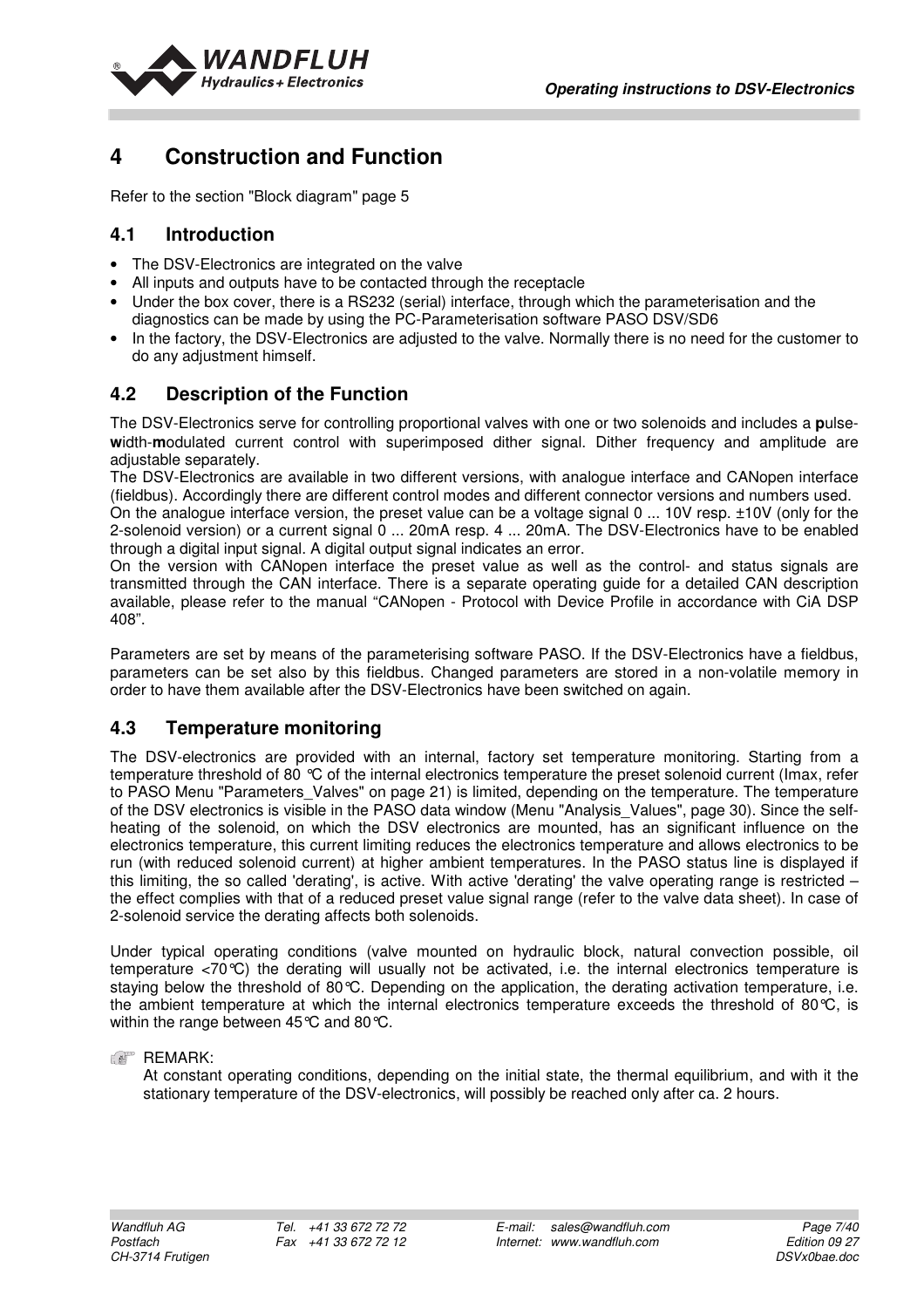

In order to prevent exceeding the derating threshold, the electronics temperature can, if necessary, be reduced by one or more of the following measures:

- 1. Heat removal by
	- heat conduction (e.g. big hydraulic block, bigger oil flow, effect positive, up to 10°C less electronics temperature)
	- natural convection (valve not mounted in a narrow, closed box, effect positive, up to 20°C less electronics temperature)
	- forced convection (e.g. by ventilator, effect positive, up to 30°C less electronics temperature)
- 2. Preventing of external heating by - radiation (shielding from direct sun radiation resp. thermal radiation of hot objects effect up to 10°C less electronics temperature)
- 3. Average level reduction of solenoid current
	- Shorter power-on time of the solenoid (e.g. pressure controller with controlling time 10s, pause 10s)
	- Processing with less preset value and consequently less solenoid current
	- Overdesigned valve, allowing control with less preset value (solenoid current)

If the long-time rms-value of the solenoid current is reduced from  $I_{\text{eff}}$  old to  $I_{\text{eff}}$  new, the temperature of DSV-electronics will decrease:

$$
T_{dsv\_new} = \frac{I_{eff\_new}^{2}}{I_{eff\_old}^{2}} \times (T_{dsv\_old} - T_{ambient}) + T_{ambient}
$$

Description of the parameters:

 $T_{\text{dsv\_new}}$  : temperature of the DSV-electronics after reducing the solenoid current  $T_{\text{dsv-old}}$  : temperature of the DSV-electronics before reducing the solenoid current T<sub>ambient</sub> : ambient temperature  $I<sub>eff new</sub>$  : reduced solenoid current rms-value I<sub>effold</sub> : original solenoid current rms-value

#### **Example:**

The temperature of DSV is 70°C and the ambient temperature is 30°C.

If the rms-value of the solenoid current is reduced by 10% ( $I_{eff}$ <sub>neu</sub> /  $I_{eff}$ <sub>alt</sub> = 0.90), the DSV temperature after current reduction will be:

 $T_{dsv} = (0.90)^2 \times (70 - 30) + 30 = 62.4 \text{ °C}$ 

As a result of the number of influencing variables the maximum allowable ambient temperature can only be acquired by experiment in an appropriate application. In this sense the upper ambient temperature limit of 65°C, indicated in the data sheet, has to be interpreted as an approximate value.

#### **REMARK:**

If the monitored temperature exceeds the boundary of 90°C, the DSV is switched into the error state. The solenoid outputs are blocked, in order to prevent permanent electronics damage. After cooling off and acknowledging the error (refer to chapter "The system does not work" on page 33) the DSV can be started up again.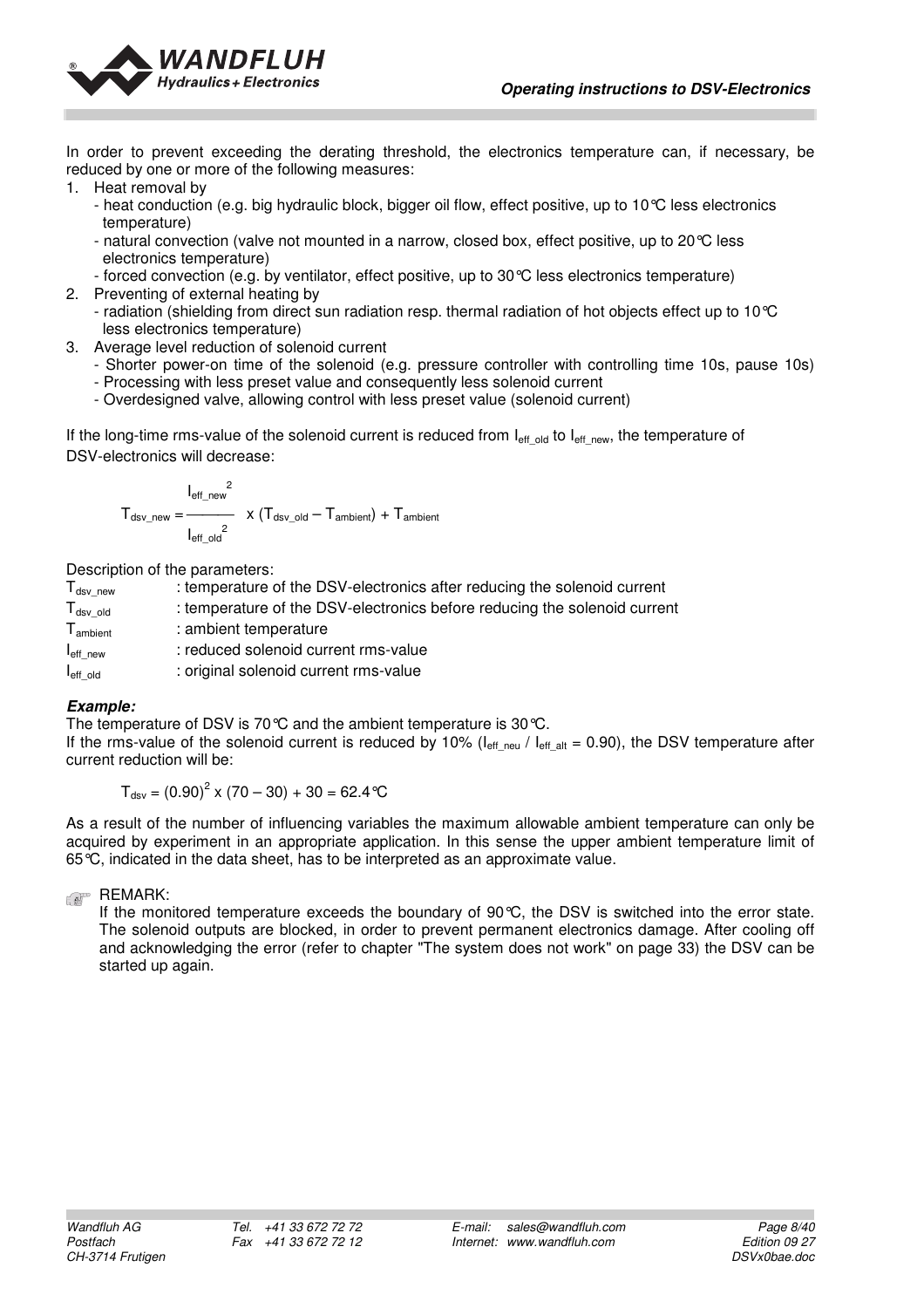

#### **4.4 Characteristic optimisation**

The DSV electronics are provided with a possibility to optimise the characteristic "Preset value input – solenoid current output". The user is able to create a characteristic (e.g. a linearised characteristic) which matches his own application. The characteristic optimisation can be turned on or off (refer to "Parameters\_Valves" on page 21). This menu item is supported as from DSV version 1.2.2.8 and PASO version 1.3.0.3.

#### **4.5 DSV State machine**

In the following, with the help of a status diagram it is described, how the start-up of the DSV-Electronics takes place and which statuses are reached when and how.



For a description of the start-up procedure for DSV-Electronics with fieldbus please refer to the document "Operating Instructions DSV CANopen - Protocol with Device Profile in accordance with CiA DSP 408".

The following table describes the possible statuses and what is done in these statuses:

| <b>Status</b>   | <b>Description</b>                                                                                                                                                                                                                                         |
|-----------------|------------------------------------------------------------------------------------------------------------------------------------------------------------------------------------------------------------------------------------------------------------|
| <b>Disabled</b> | The DSV-Electronics are disabled, no solenoid current will be active<br>• In this status, with the command "Local operation" resp. "PASO operation"<br>(refer to the section "Commands Local Operating / PASO " page 29) the<br>operating mode can be set. |
| Active          | The DSV-Electronics are enabled<br>• The DSV-Electronics can be operated with the selected operating mode<br>Changing the operating mode is not possible                                                                                                   |

The following table describes the transitions from one status to the next one:

| Transition      | <b>Description</b>                                                                                                                                                                                                                                                                                 |
|-----------------|----------------------------------------------------------------------------------------------------------------------------------------------------------------------------------------------------------------------------------------------------------------------------------------------------|
| TR <sub>0</sub> | Switching-on the supply voltage                                                                                                                                                                                                                                                                    |
| <b>TR 1</b>     | Enable<br>This is made in the operating mode "Local" through the digital input "Enable"<br>control" (refer to the section "Digital inputs" page 11) and in the operating<br>mode "Remote PASO" through the command "Enable" (refer to the section<br>"Commands Disable / Enable" page 29).         |
| <b>TR 2</b>     | <b>Disable</b><br>This is made in the operating mode "Local" through the digital input "Enable"<br>control" (refer to the section "Digital inputs" page 11) and in the operating<br>mode "Remote PASO" through the command "Enable" (refer to the section<br>"Commands Disable / Enable" page 29). |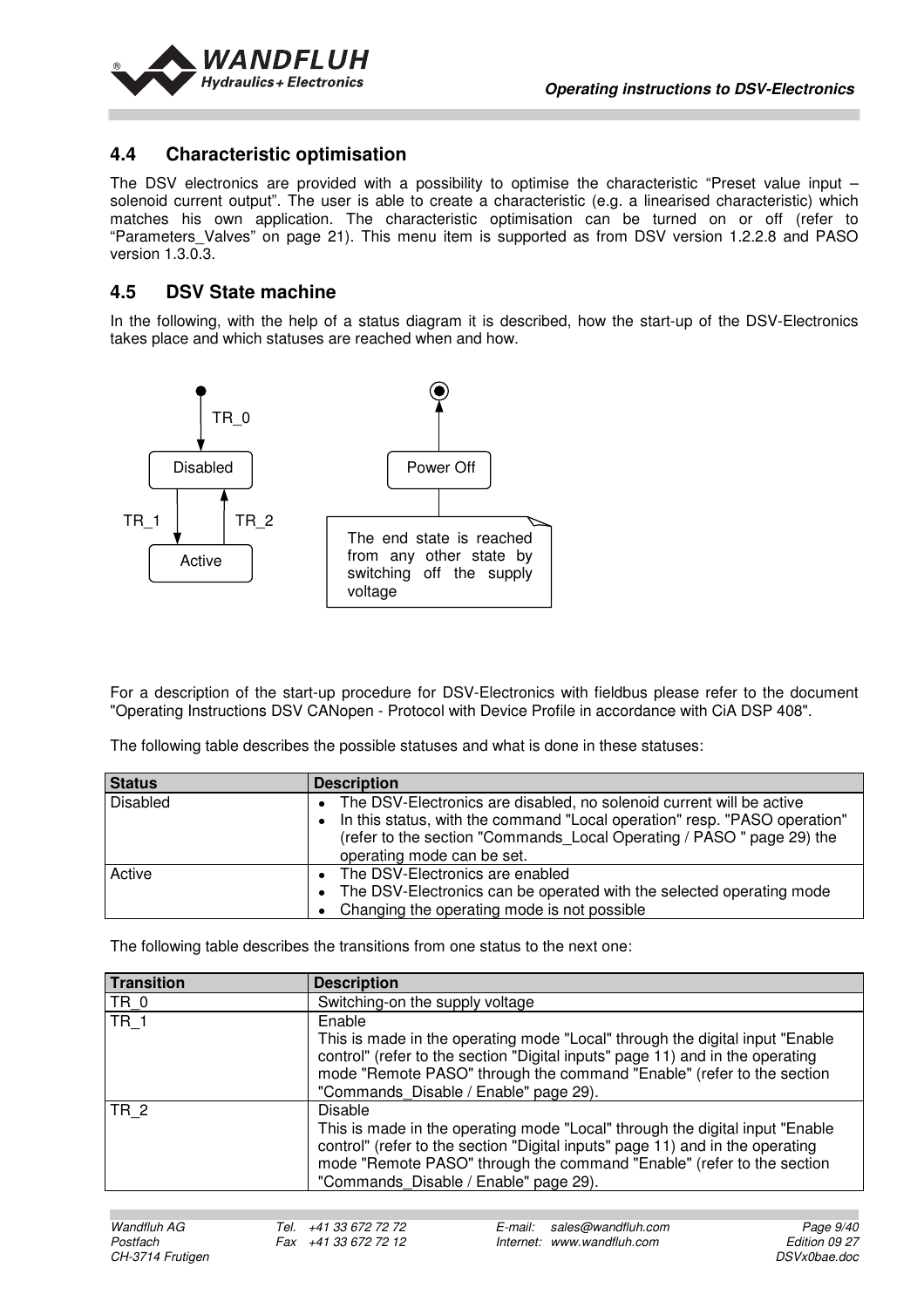

## **4.6 Operating mode**

The DSV-Electronics have 3 operating modes. The following table describes, what can be done in the different operating modes and how they can be activated:

| <b>Operating mode</b> | <b>Activating with</b>                                                                                                     | <b>Description</b>             |
|-----------------------|----------------------------------------------------------------------------------------------------------------------------|--------------------------------|
| Local                 | Menu point "Commands Local Operating"   Operating via analogue and digital inputs<br>or via fieldbus-object "Device local" | on the DSV-Electronics         |
| Remote PASO           | Menu point "Commands PASO Operating                                                                                        | Operating direct with the PASO |
| Remote                | Via fieldbus-object "Device local"                                                                                         | Operating via the fieldbus     |

The current operating mode is displayed int the status line (refer to the section "Starting of PASO DSV/SD6" page 37).

For more information about the operating mode "Local" and "Remote", please refer to the section "Commands Local Operating / PASO " page 29.

For more information about the possibilities for the DSV-Electronics with fieldbus, please refer to the document "Operating Instructions DSV CANopen - Protocol with Device Profile in accordance with CiA DSP 408".

## **4.7 Analogue inputs**

The applied analogue signal is digitalised in the 10-Bit A/D converter **Attention:** By the input range 4 ... 20mA, the resolution is < 10-Bit!

#### • **Differential inputs**

All analogue inputs are differential inputs. Differential inputs are used if the ground potential of the external preset value generator does not agree with the ground on the DSV-Electronics card. If the differential input is intended to use like an analogue input against ground, the - (minus) connection of the differential input must be connected to the ground of the DSV-Electronics.

**Analogue input 1** (for differential voltage signal) Input voltage range: 0 ... +10V

 0 ... ±10V (only for 2-solenoid version) • **Analogue input 2** (for differential current signal)

Input current range: 0 ... +20mA / 4 ... +20mA

## **4.8 Cablebreak detection**

The analogue inputs can be detected for a cablebreak, as far as it concerns current inputs (depending on the DSV type). If a cablebreak is present, the corresponding solenoid outputs will be disabled or supplied with a fixed current value (refer to section "Analysis Diagnostics" on page 31), and the output "Error" will be activated. For the monitoring to be effective, the following conditions have to be fulfilled:

- The input signal must be a current value 4 ... 20mA
- The parameter "Cablebreak" must be on "On" (refer to section "Configuration\_Scaling preset value" Page 25)



**Attention:** Until a cablebreak will be detected, a time from about 100ms will passed. During this time, the cylinder can make unintentional movements.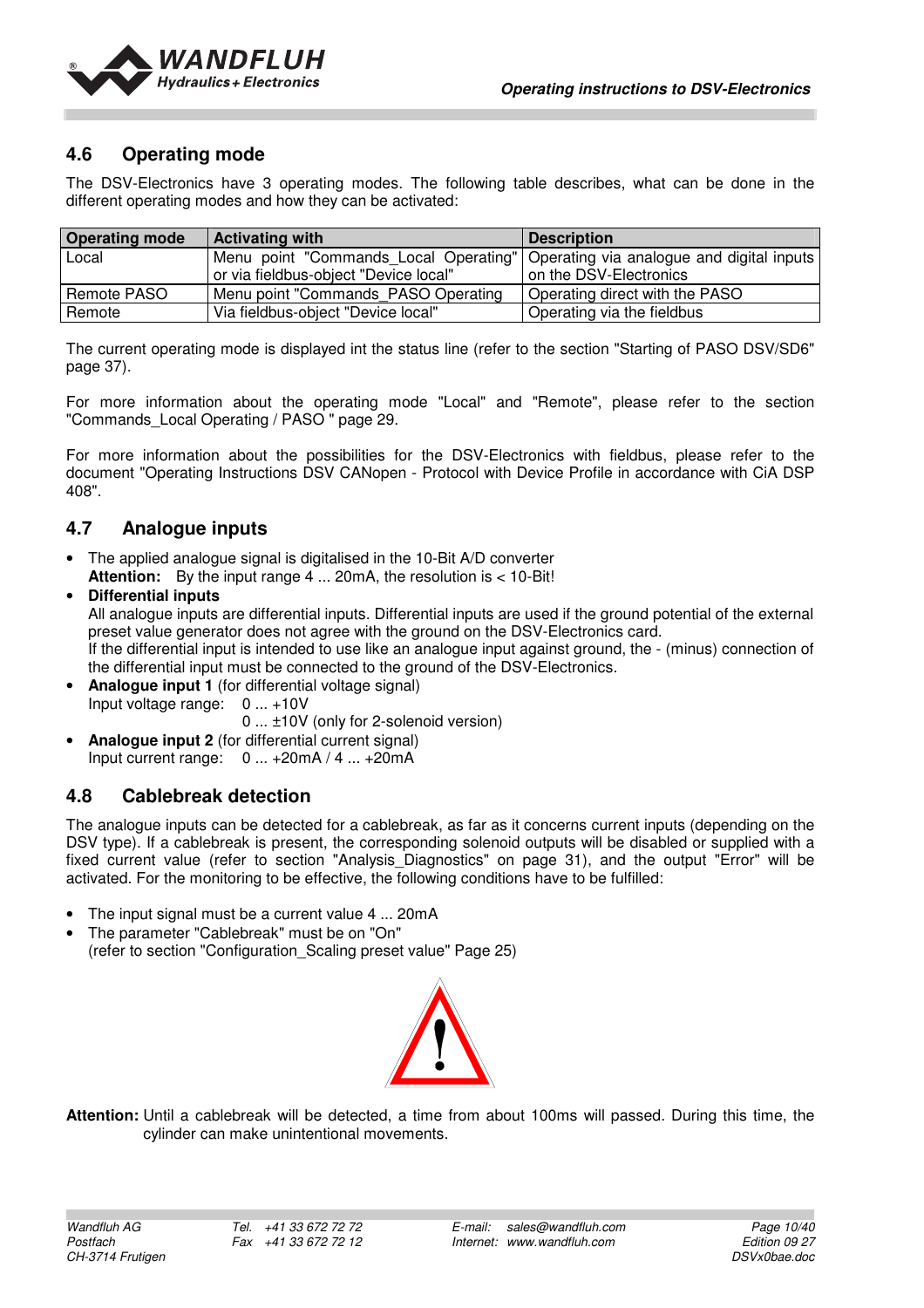

## **4.9 Digital inputs**

#### • **Digital input " Enable control"**

The digital input is active-high (refer to section "Electrical specifications" page 4) and not galvanically separated.

If this input is set, the DSV-Electronics are enabled. Without this enable, no solenoid current will be output. This digital input can be set also through the parameterisation software PASO DSV/SD6 (refer to section "Configuration Digital I/O" page 28).

## **4.10 Outputs**

#### • **Proportional solenoid outputs A and B**

The max. 2 solenoid outputs have a current output **p**ulse-**w**idth-**m**odulated at 1000Hz with superimposed dither. Because the DSV-Electronics are integrated on the valve, the solenoid outputs are fixed connected and can not be disconnected from outside.

#### • **Digital output "Error"/"Ready"**

The digital output can be configured by the PASO DSV Software as "Error"/"Ready"-output or the output can be set fixed on 0 or 1 (refer to section "Configuration\_Digital I/O" on page 28). An once detected error is active until the DSV-Electronics will be disabled and enabled through the digital input "Enable control" or by PASO (refer to section "Configuration Digital I/O" on page 28).

Functioning of a cable break at the digital output with the setting "Error":  **(Default setting)** 



- if no error is active, the DSV supplies a 0 (no connection to GND)
- in the PLC, this gives a 1
- PLC must be programmed in the way that a 1 will be detected as "No error" if the cable breaks between DSV and PLC, the PLC is still

getting a 1

- if an error is active, the DSV supplies a 1 (connection to GND)
- in the PLC, this gives a 0
- PLC must be programmed in the way that a 0 will be detected as "Error"
- if the cable breaks between DSV and PLC, the PLC is getting  $a$  1 again (= No error)

Functioning of a cable break at the digital output with the setting "Ready":





- if an error is active, the DSV supplies a 0 (no connection to GND)
- in the PLC, this gives a 1
- PLC must be programmed in the way that a 1 will be detected as "Error"
- if the cable breaks between DSV and PLC, the PLC is still getting a 1
- if no error is active, the DSV supplies a 1 (connection to GND)
- in the PLC, this gives a 0
- PLC must be programmed in the way that a 0 will be detected as "No error"
- if the cable breaks between DSV and PLC, the PLC is getting a 1 again  $(= Error)$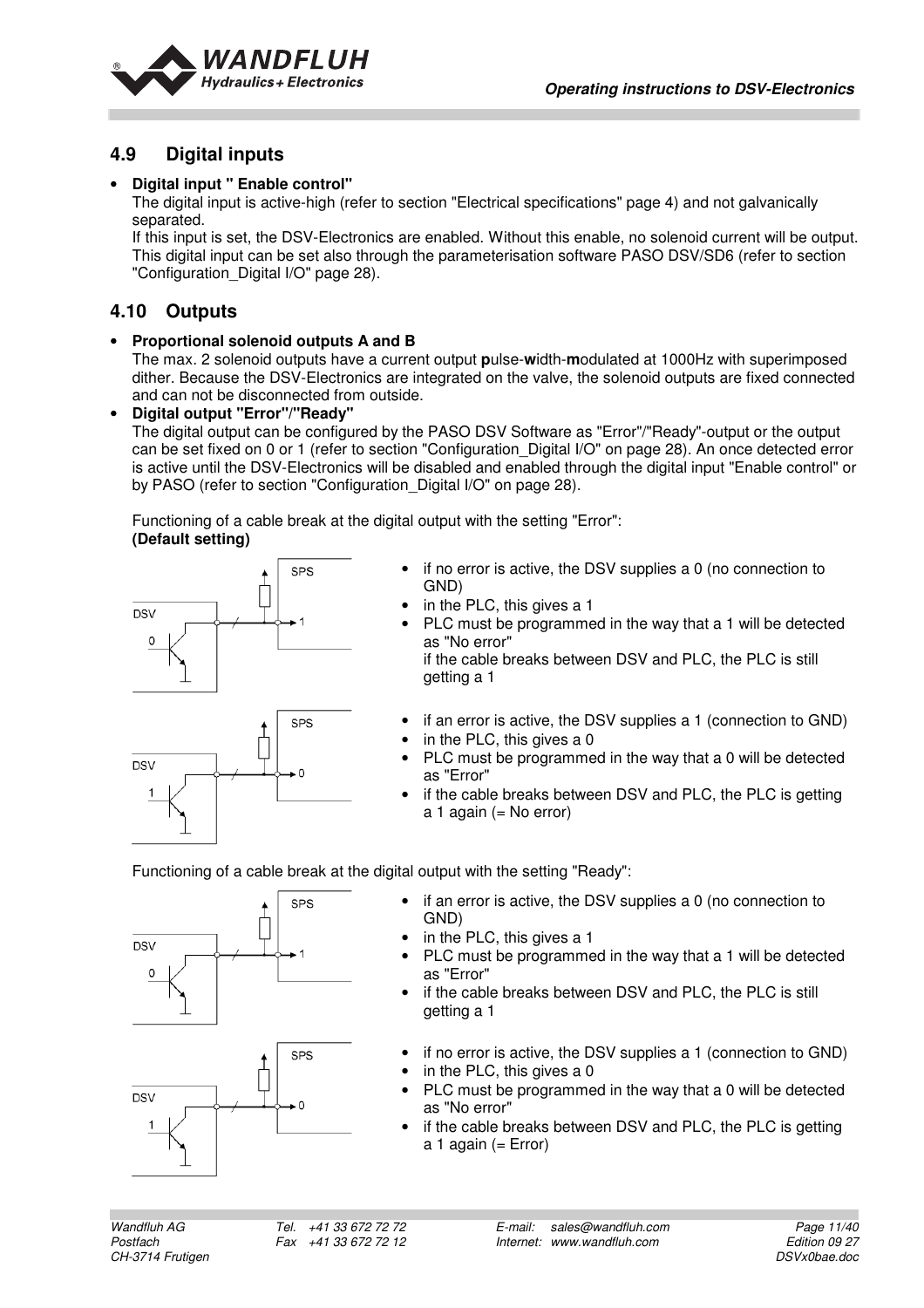

## **4.11 Mode of operation**

The following 4 modes of operation are possible:

- **Mode of operation "Preset unipolar (1-sol)"**  This mode of operation is only possible with the 1-solenoid version With one analogue input (voltage or current), solenoid A from a 1-solenoid valve will be controlled. 0% ... 100% preset value = Imin ... Imax solenoid A
- **Mode of operation "Preset unipolar (2-sol)"**  This mode of operation is only possible with the 2-solenoid version With one analogue input (voltage or current), solenoid A and solenoid B from a directional valve will be controlled.
	- 0% ... 50% preset value = Imax ... Imin solenoid B
	- 50% ... 100% preset value = Imin ... Imax solenoid A
- **Mode of operation "Preset bipolar (2-sol)"**  This mode of operation is only possible with the 2-solenoid version With one voltage preset value from 0 ...  $\pm 100\%$ , solenoid A (positive voltage) and solenoid B (negative voltage) from a directional valve will be controlled.  $-100\%...$  0% preset value =  $\text{Imax}...$  Imin solenoid B

0%... +100% preset value = Imin ... Imax solenoid A

#### • **Mode of operation "Preset unipolar (2-sol single)"**

This mode of operation is only possible with the 2-solenoid version.

The 2-solenoids are driven independent to each other. To drive the two solenoids, two separate preset values are needed.

With one analogue input (voltage or current) solenoid A will be controlled, with a second analogue input (voltage or current) solenoid B will be controlled.

 $0\%$  ... 100% preset value  $1 =$  Imin ... Imax solenoid A

 $0\%$  ... 100% preset value  $2 =$  Imin ... Imax solenoid B

#### **This mode of operation is not available on the standard DSV-Electronics.**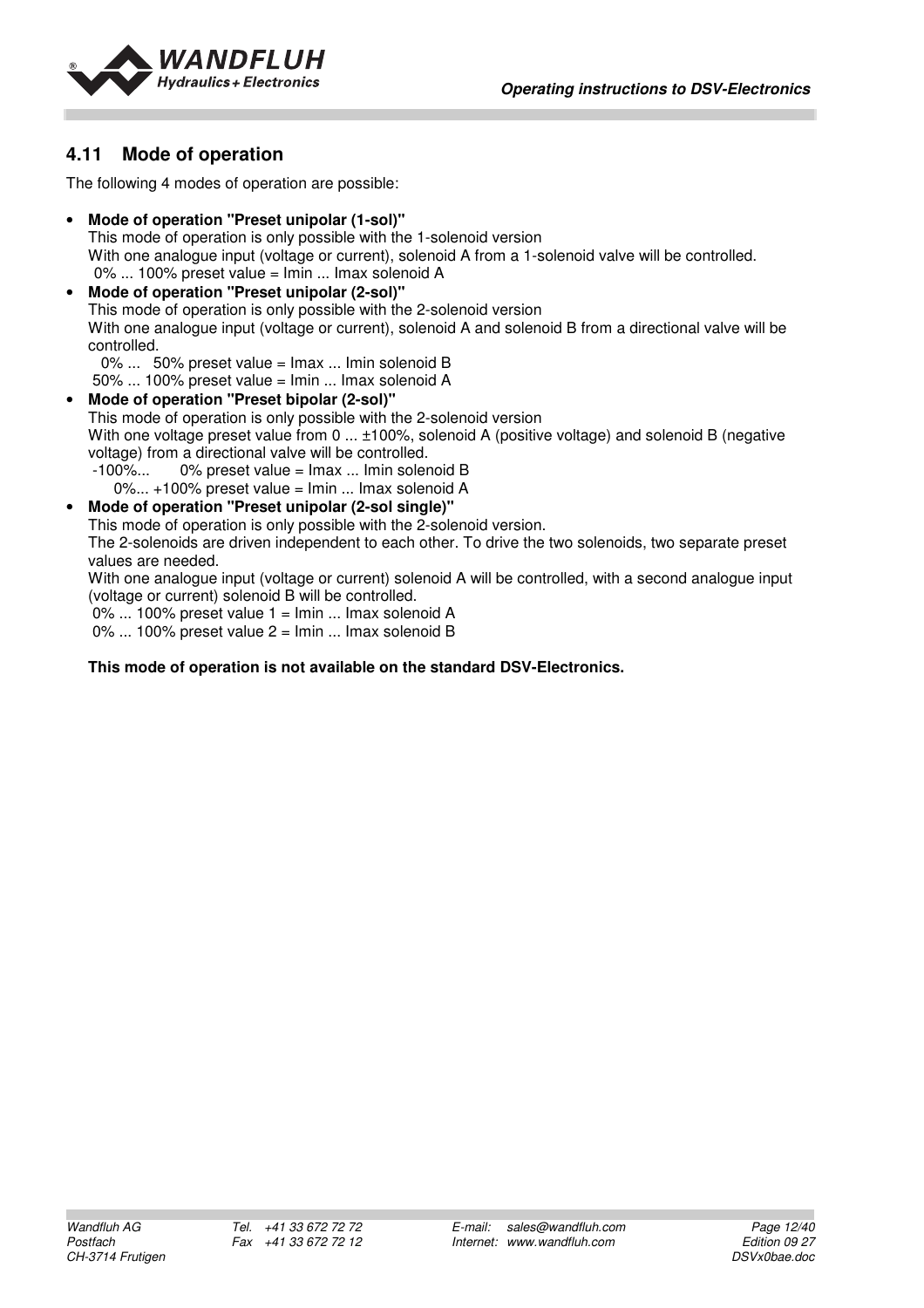

## **5 Operating and Indicating elements**

#### **5.1 General**

The DSV-Electronics have no operating and indicating elements. All inputs and outputs have to be contacted through the receptacle. Under the cover of the electronics housing, there is a RS232 (serial) interface, through which the parameterisation and the diagnostics can be made by using the PC-Parameterisation software PASO DSV/SD6

**In the factory, the DSV-Electronics are adjusted to the valve. Normally there is no need for the customer to do any adjustment himself.** 

#### **5.2 Receptacle view**

**Analogue interface:** 



Receptacle M23, 12-pole (male)

#### **CANopen interface:**



Receptacle M12, 4-pole (male)



Receptacle M12, 5-pole (male)

## **5.3 Serial interface RS 232 C**



Connector RJ10

|  | $1 =$ Power supply + |  |
|--|----------------------|--|
|--|----------------------|--|

- 2 = Power supply 0 VDC
- 3 = Stabilised output voltage (+10VDC)
- $4 =$  Preset value voltage  $+$
- 5 = Preset value voltage -
- $6 =$  Preset value current  $+$
- 7 = Preset value current -
- 8 = Reserved for options
- 9 = Reserved for options
- 10 = Enable control (digital input)
- 11 = Error or Ready signal (digital output)
- $12 =$ Chassis
- $1 =$  Supply voltage +
- 2 = Reserved for extensions
- 3 = Supply voltage 0 VDC
- $4 =$  Chassis
- $1 = not connected$
- $2 =$  not connected
- $3 =$  CAN Gnd
- $4 =$  CAN High
- $5 =$  CAN Low

 $1 =$  GND  $2 = TXD$  $3 = RXD$  $4 = not used$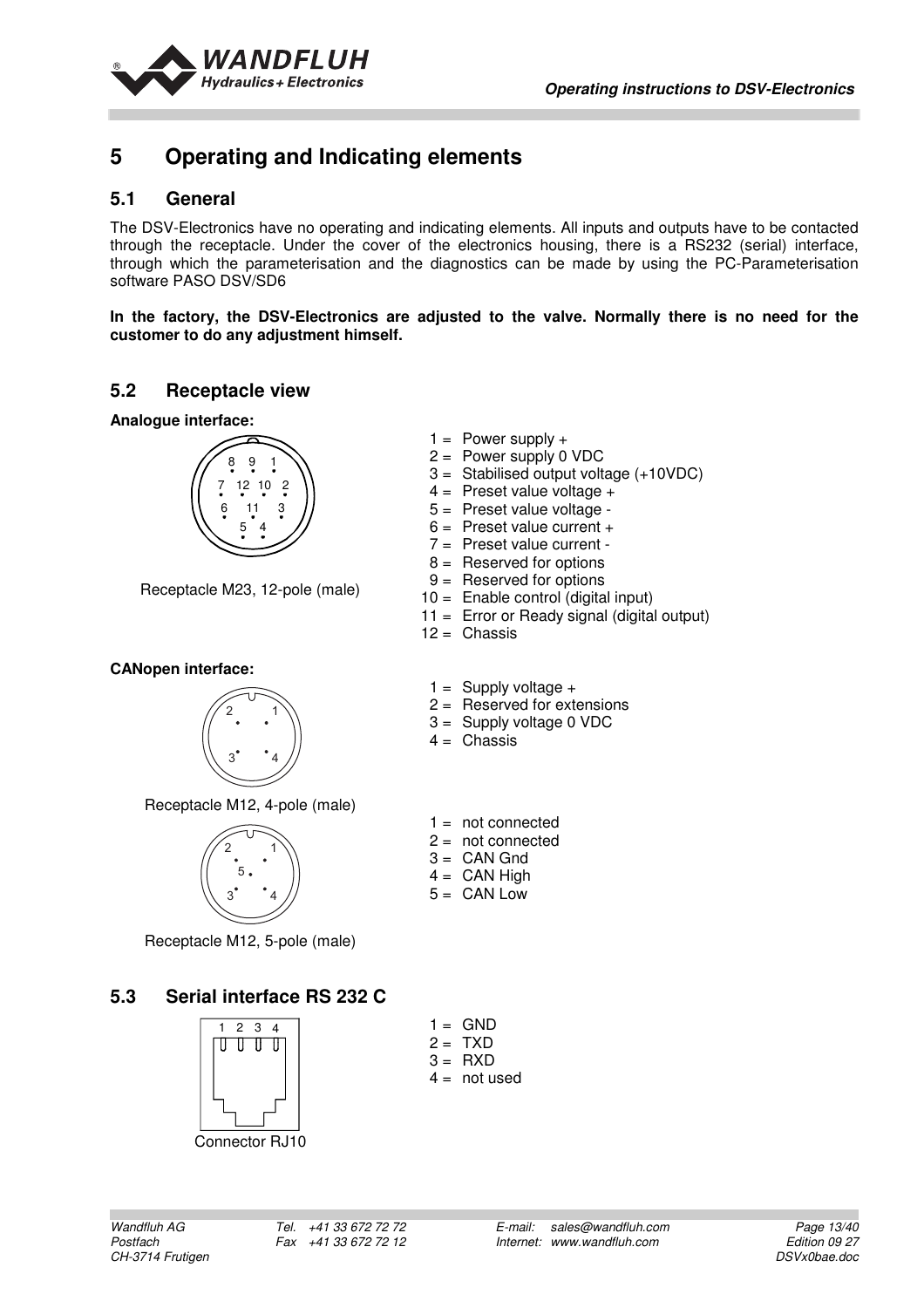

## **6 Commissioning**

**Please refer to the section "Safety rules" on page 6.** 

#### **6.1 Connection instructions**

The contact assignment of the following description refers to the section "Operating and Indicating elements" page 13 and to the section "Connection examples" page 16.<br>Note: Within this document there are different Device-inte

Within this document there are different Device-interfaces described (refer to section "Description of the Function" page 7). Accordingly not every device uses all of the below described connections.

#### **6.1.1 Supply voltage**

- For the dimensioning of the power supply, the maximum current demand of the solenoids (in case of directional control valves only the maximum current demand of 1 solenoid) has to be increased by the no load current from the DSV-Electronics (refer to the section "Electrical specifications" page 4).
- The limit values of the supply voltage and its residual ripple indispensably have to be complied with (refer to the section "Electrical specifications" page 4).
- The DSV-Electronics have to be protected with a slow acting fuse

#### **6.1.2 Digital inputs and outputs**

- The digital input is active-high and not galvanically separated
- For activation, it has to be connected to a voltage between 6 ... 30VDC (e.g. power supply)



The digital output is a "Lowside Switch" output (open collector)

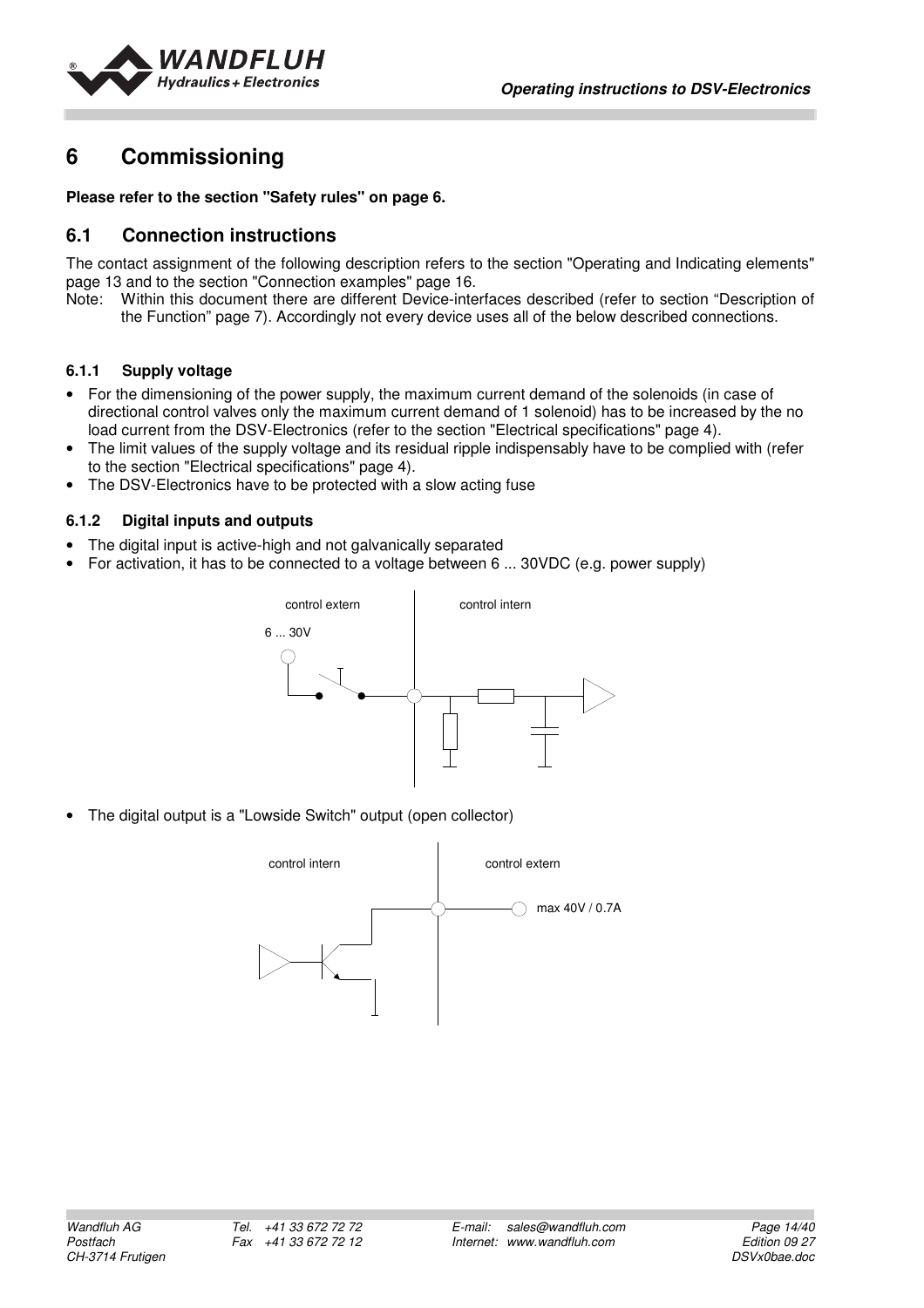

#### **6.1.3 Analogue inputs 10-Bit**

- There is one voltage and one current input available.
- Both inputs are differential inputs.



#### **6.1.4 Configuration of the analogue inputs 10-Bit**

The analogue inputs 10-Bit can be configured as follows:

| Input signal                 | <b>Connector strip assignment</b> | Input range |
|------------------------------|-----------------------------------|-------------|
| Voltage input against ground | $+$ to X1-4 / ground to X1-5      | $0+10V$     |
|                              |                                   | $0$ ±10V    |
| Voltage differential input   | $+$ to X1-4 / - to X1-5           | $0+10V$     |
|                              |                                   | $0$ ±10V    |
| Current input against ground | $+$ to X1-6 / ground to X1-7      | $0+20mA$    |
|                              |                                   | $4+20mA$    |
| Current differential input   | $+$ to X1-6 / - to X1-7           | $0+20mA$    |
|                              |                                   | $4+20mA$    |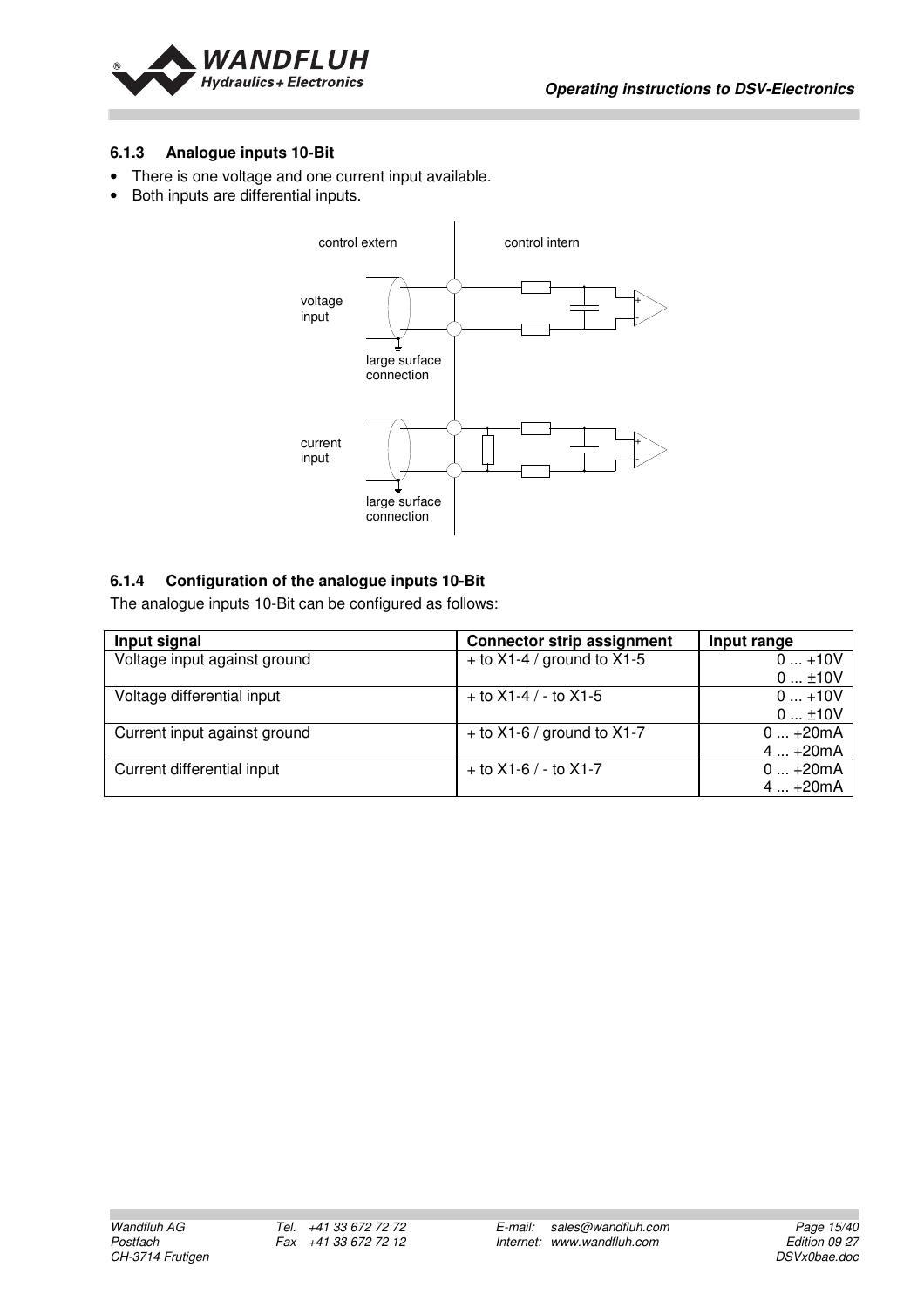

#### **6.2 Connection examples**

The contact assignment of the following description refers to the section "Operating and Indicating elements" page 13.

REMARK:

Within this document there are different Device-interfaces described (refer to section "Description of the Function" page 7). Accordingly the terminal assignments could be different.

#### **6.2.1 Power supply**

With analogue interface:

With CANopen interface:



#### **6.2.2 Digital inputs and outputs**



R = Consumer resistance for max current 0.7A

#### **6.2.3 Preset value with potentiometer (not differential)**



#### **6.2.4 Preset value with an external voltage signal (differential)**

| $010$ V |  | (1–4   |
|---------|--|--------|
| ±10V    |  | ا 5-1≚ |

#### **6.2.5 Preset value with an external current signal (differential)**

| 020 mA                | X1-6 |
|-----------------------|------|
| 420 mA $_{\sqsubset}$ |      |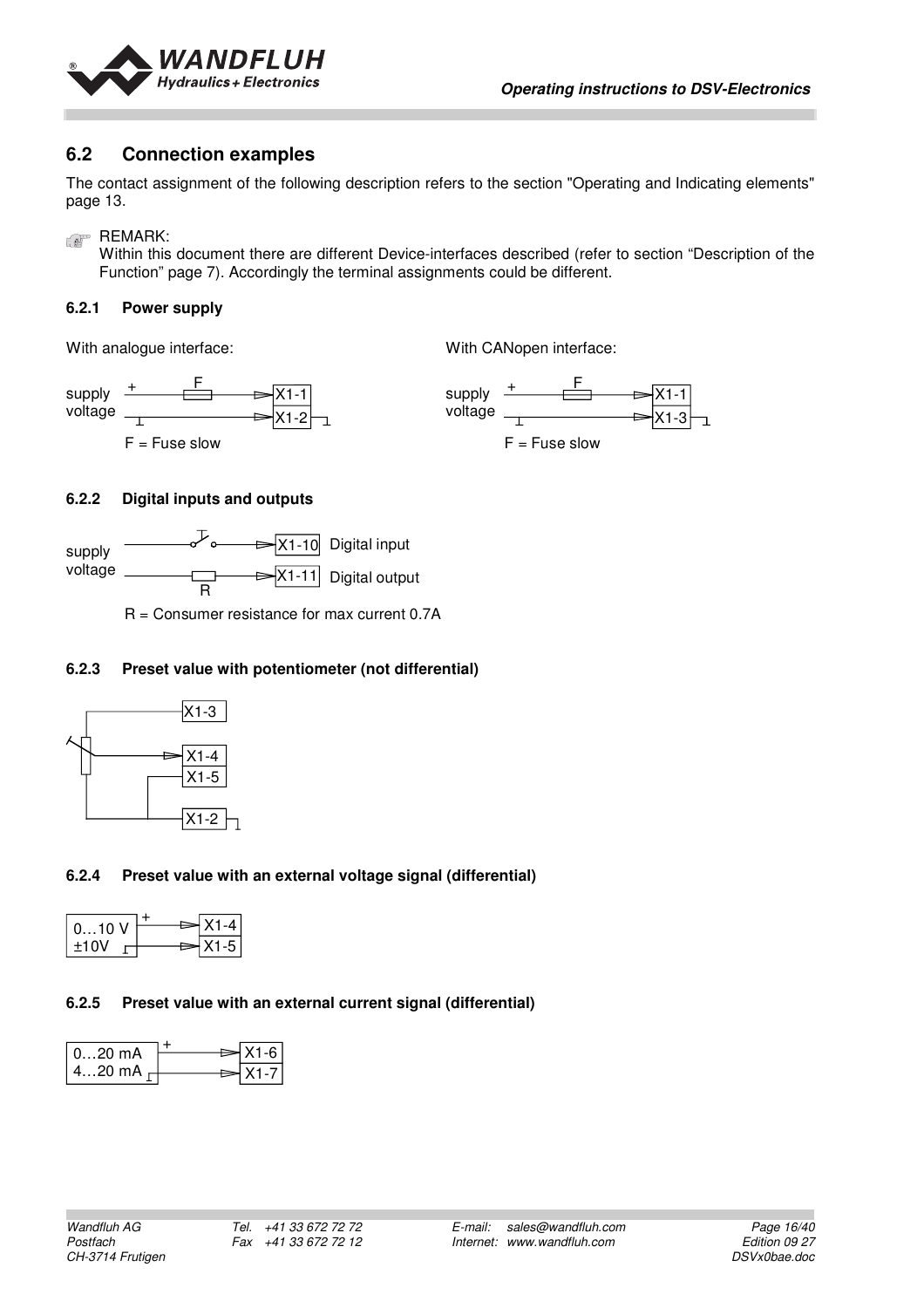

## **7 Settings**

**Please refer to the section "General information" on page 6.** 

#### **7.1 Introduction**

- The system- and parameter settings can be made via the RS232 interface with the PC-Parameterisation software PASO DSV/SD6 or via the fieldbus (only, if the DSV-Electronics have a fieldbus).
- For information about the operation via the PC-Parameterisation software PASO DSV/SD6 please refer to section "PASO DSV/SD6 Installation and Operation" page 34.
- For information about the possibilities for the DSV-Electronics with fieldbus, please refer to the document "Operating Instructions DSV CANopen - Protocol with Device Profile in accordance with CiA DSP 408".
- Depending on the connected DSV-Electronics, certain settings may be blocked.

## **7.2 General**

In order for some of the menus resp. sub-menus listed below to be able to be selected, first a parameter set must be present int the memory or else a new one has to be established. To do this, one of the following commands has to be executed:

- File New
- File\_Open
- Start PASO DSV/SD6 with the connection to the DSV-Electronics (in this case, the data are loaded from the DSV-Electronics)

## **7.3 Parameter inconsistency**

The parameter settings can be made via the PC-Parameterisation software PASO DSV/SD6 or via the fieldbus (only, if the DSV-Electronics have a fieldbus). In any case, the current parameter values will be displayed in the PASO

If a parameter value will be changed through the fieldbus, this new value does not correspond with the displayed value in the PASO. In this case, the following message appears:

| <b>PASO Message</b>                                          |                                                                                |
|--------------------------------------------------------------|--------------------------------------------------------------------------------|
| 61<br>Would you like to read the new parameters to the PASO? | Some parameters on the DSV-Electronic have changed through another subscriber. |
| Nn<br>∩es                                                    | Helo                                                                           |

If the answer is "Yes", then the parameters will be read-in from the DSV-Electronics. Possible open parameter windows in the PASO will be closed automatically. If a parameter value will be changed through the fieldbus after the read-in of the new parameters, this message will appear again.

If the answer is "No", then the displayed parameter values in the PASO do not correspond to the current parameter value on the DSV-Electronics. This will be displayed in the status line in the field "parameter Inconsistency" (refer to the section "Starting of PASO DSV/SD6" page 37). If a parameter value will be changed through the fieldbus again, no further message will be appear in the PASO. But it's always possible to change also parameter values through the PASO.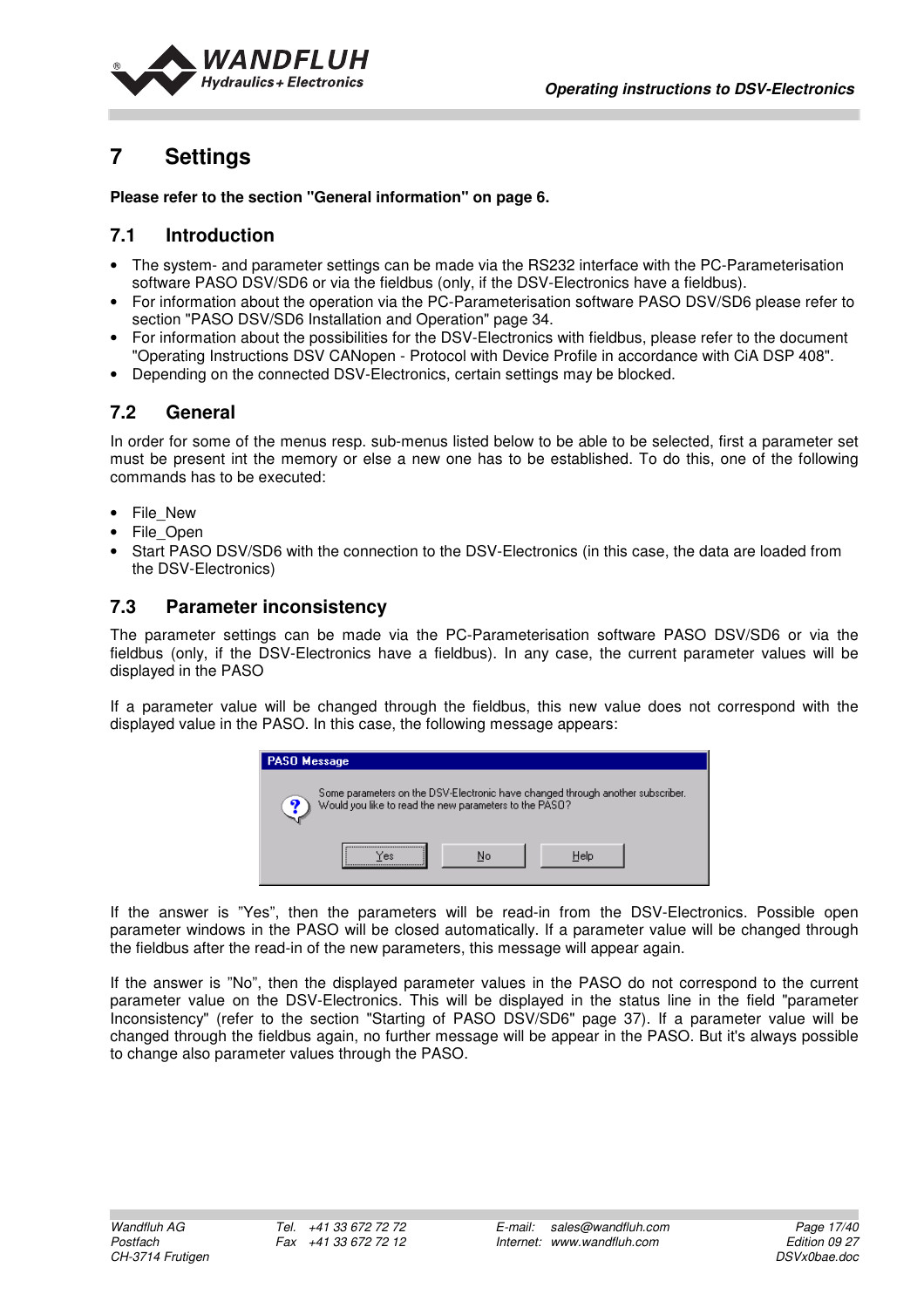

## **7.4 Tips for the first commissioning**

- 1. Connect the power supply, leave the DSV-Electronics still switched off
- 2. Switch off the hydraulic system (Hydraulics switched off)
- 3. Carefully check the connections
- 4. Switch on the power supply
- 5. Switch on the hydraulic system (Hydraulics switched on)
- 6. Because the DSV-Electronics are parameterised in the factory, there are no more adjustments necessary for the basic function
- 7. If the extend function will be used (e.g. ramps), establish the communication with PASO DSV/SD6 (connect the PC and the DSV-Electronics with an RS232 cable and start PASO DSV/SD6)
- 8. Adjust the parameters in the corresponding menus

## **7.5 Scaling**

In the factory, the DSV-Electronics will be set to the following default scaling values:

| <b>Parameter</b>     | 1-solenoid version | 2-solenoid version |
|----------------------|--------------------|--------------------|
| Mode of operation    | acc. to type code  | acc. to type code  |
| Signal type          | acc. to type code  | acc. to type code  |
| Used input           | acc. to type code  | acc. to type code  |
| Inversion            | no                 | no                 |
| Cablebreak detection | no                 | no                 |
| Scaling              | 10.000 %/V         | 10.000 %/V         |
| Offset               | 0.0%               | 0.0%               |

In the section "Configuration Scaling preset value" page 25 you will find a detailed description of each of these parameters.

## **7.6 File - Menu**

Contained in the File menu are the menu points, which concern the file handling and the printing of the parameters. In the "On Line"-mode, some of these menu points are blocked.

#### **7.6.1 File\_New**

This menu point is active only in the "Off Line"-mode.

With this command, a new file can be opened. Near it, all parameters are set to default values. A question will be displayed, if the current configuration will be retain or not.

If "Yes" will be selected, the current configuration will not be changed.

If "No" will be selected, a selection window will be displayed. In this window, the following configuration can be selected.

• Device type:

The device type of the connected Wandfluh-Electronics

- Selection of the function (only with device type "DSV"): The function of the selected device type
- Number of solenoids: The number of solenoids from the selected device type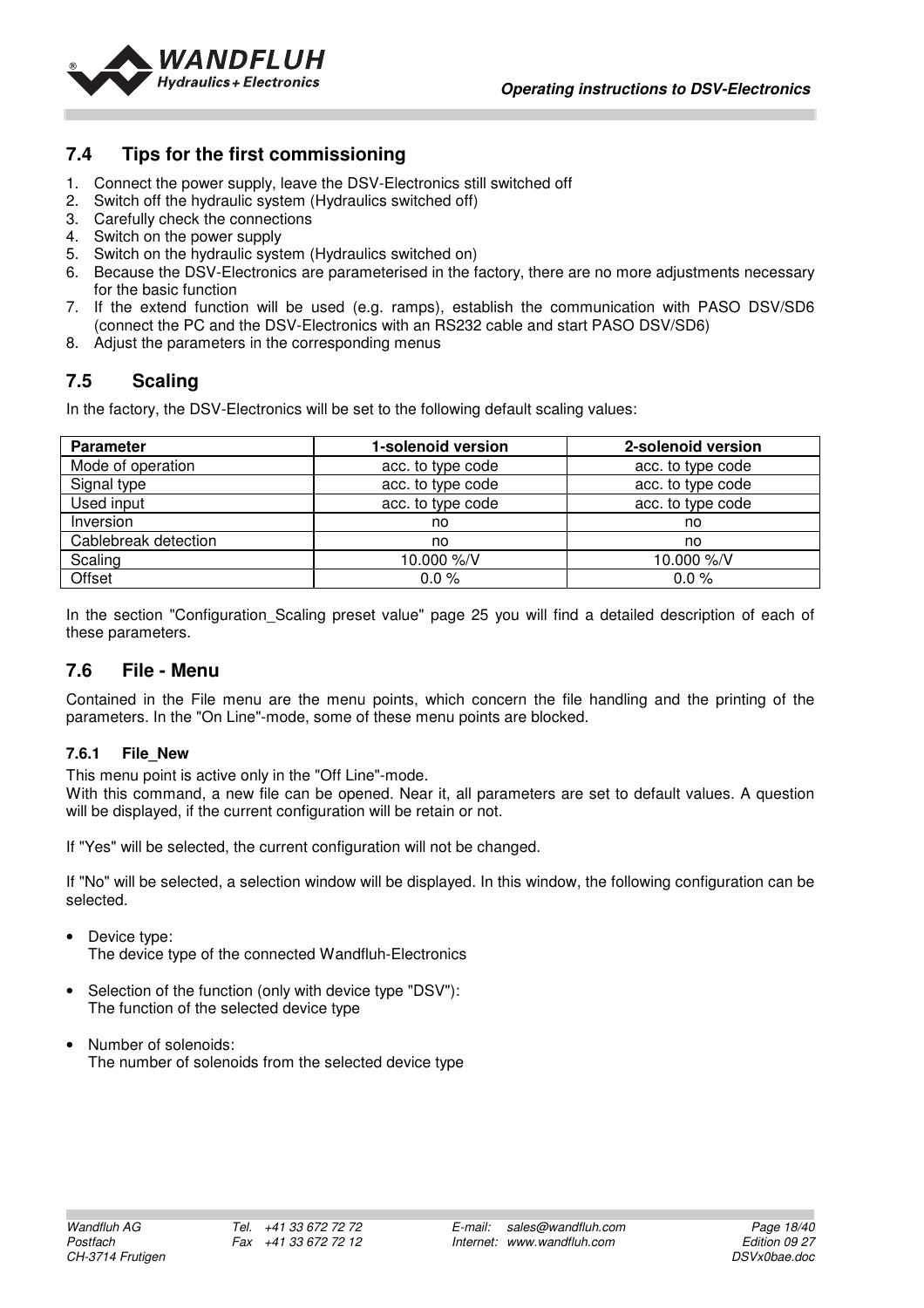

#### **7.6.2 File\_Open...**

This menu point is only active in the "Off Line"-mode.

With this command, an existing file from a storage medium is opened. First the file selection window appears. In this window the required file can now be selected and opened with "OK". If the configuration of the selected file does not correspond to the current configuration of the PASO DSV/SD6, a message will be displayed and the current configuration from the PASO DSV/SD6 will change automatically over to the new configuration of the selected file. The read parameter values will be checked in the case of a limiting value excess. If one or more parameter values are outside the tolerance, a message will be displayed and the parameter value will be set to the default value (refer to section "Limiting value error" page 39). The parameter values can now be edited and changed as required under the corresponding menu points.

#### **7.6.3 File\_Save**

With this command, the parameters are saved on a data storage medium. All parameter values of all input windows are saved under the current file name. If no file name has been defined yet, then first the file selection window appears (refer to "File Save as..." page 19).

#### **7.6.4 File\_Save as...**

With this command, the parameters are saved on a data storage medium. All parameter values of all input windows are saved under the file name entered.

First the file selection window appears. In this window the desired file name can now be entered. If the file name is entered without an extension, then the extension ".par" is automatically assigned to it. After actuating the key "Save", the file information window appears (see "File-Info" page 19). In this window the required entries can now be made. With the key "Save", the file is then finally saved under the selected file name. With the key "Cancel", one changes back to the file window.

#### **7.6.5 File\_Print...**

With this command, the current parameters are printed in ASCII text format. The File\_Print window is opened. In this window one can now select, whether the printing process is to be to a printer or to a file.

If the output is to be to a printer, then the Windows printer selection window is opened. **In this window, please do not select "Print to File".** If you do, a new program start might possibly be required and you could lose any data not yet saved.

If the output is to be to a file, then the file selection window appears. In this window the desired file name can now be entered. If the file name is entered without an extension, then automatically the extension ".txt" is assigned to it.

#### **7.6.6 File-Info**

With this command, the file information of an existing file is displayed. The file information consists of the following parts:

| Date, time | Date, time of saving. |
|------------|-----------------------|
|------------|-----------------------|

File name: The file name, under which the file has been saved.

Valve type: The valve type of the connected DSV-Electronics at the moment of saving. If no DSV- Electronics are connected, then this indication remains empty. In case of saving during "On Line Operation", this indication is updated.

Operator: The name of the originating person.<br>
Remarks: Possibility to enter remarks concern Possibility to enter remarks concerning the file.

When the File\_Info window appears during the execution of the command "File\_Save", then the corresponding entries can be made in the various fields (with the exception of "Date", "Time", "File name" and "Card type", which cannot be edited). When the File\_Info window appears during the execution of the command "File\_File-Info", then the various fields cannot be edited.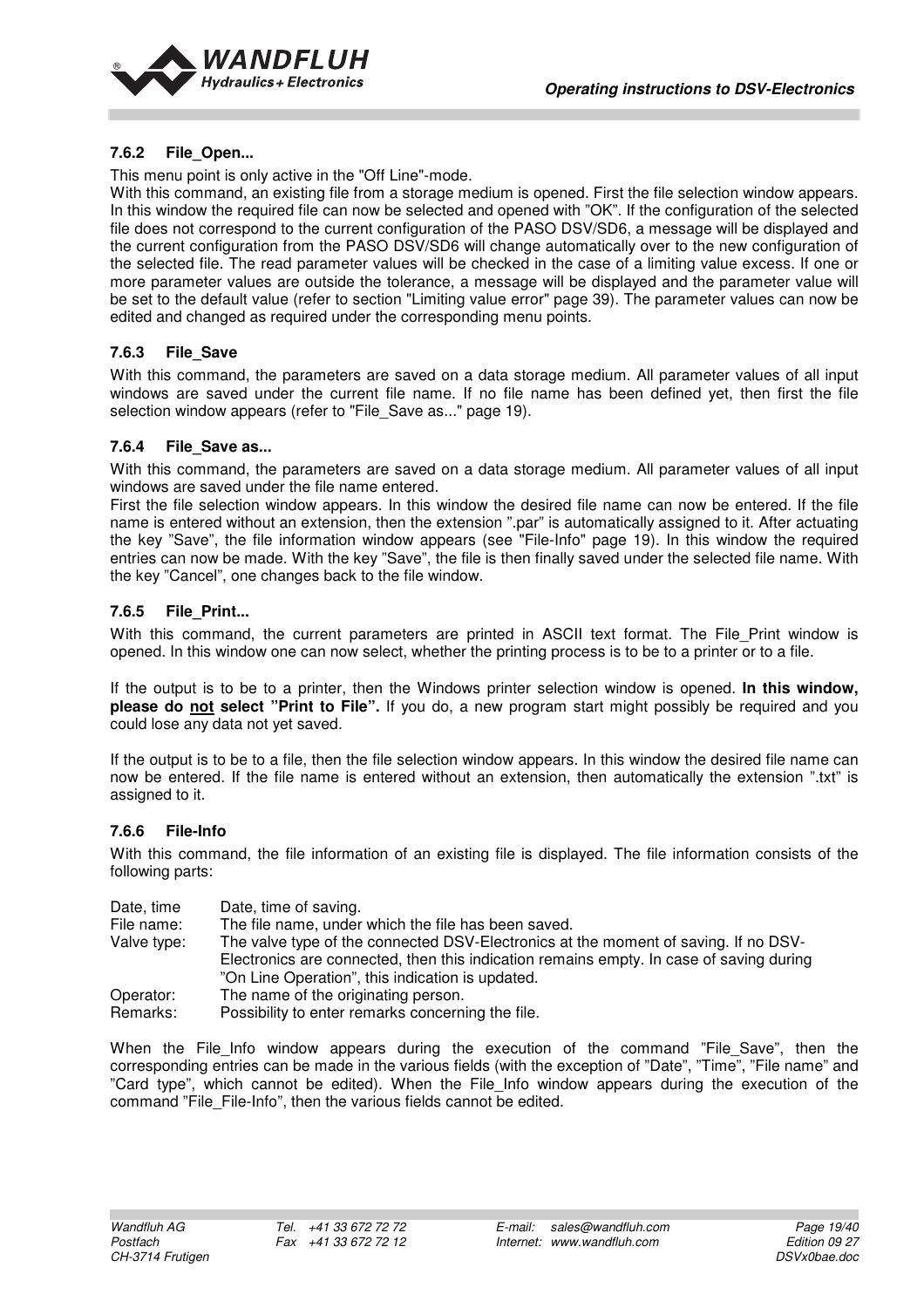

#### **7.6.7 File\_Activate Off Line / Activate On Line**

#### **Off Line**

With this command, the connection with the DSV-Electronics is interrupted. All menu points, which call for a communication with the DSV-Electronics, are blocked. The PASO DSV/SD6 software now runs in the "Off Line mode". The loading, saving and the editing of parameter files is possible in this mode. **On Line** 

With this command, the connection with the DSV-Electronics is established. The communication with the DSV-Electronics is briefly tested. If the connection works, then the user has the option of taking over the parameters from the DSV-Electronics or of transferring the parameters to the DSV-Electronics. During the transfer of the parameters, the user has the possibility of aborting the operation.

Before parameters are transferred to the DSV-Electronics, a verification is carried out as to whether the configuration of the DSV-Electronics supports the parameter values. The configuration corresponds here to the number of the solenoid. If the configuration of the connected DSV-Electronics doesn't correspond to the current configuration of the PASO DSV/SD6, a message will be displayed and the current configuration from the PASO DSV/SD6 will change automatically over to the new configuration.

If the parameters have been taken over by the DSV-Electronics, then they will be checked in the case of a limiting value excess. If one or more parameter values are outside the tolerance, a message will be displayed and the parameter value will be set to the default value (refer to section "Limiting value error" page 39). The PASO DSV/SD6 will stay in the "Off Line"-mode. For going On Line in this case, the parameter must be transferred to the DSV-Electronics. If the transfer was successful and the limiting value check was also successful, then the software subsequently runs in the "On Line"-mode. The loading of parameter files is not possible in this mode.

The current mode will be displayed in the status line.

#### **7.6.8 File\_Send parameters**

This menu point is only active in the "Off Line"-mode (as from PASO version 1.3.0.3).

Under this menu individual groups of parameters can be transmitted and saved from PASO onto the DSV-Electronics. A selection window appears from which a group can be selected. If necessary the configuration of PASO-DSV is adapted to that of the DSV electronics.

#### **7.6.9 File\_DSV datarecord info**

This menu point is only active in the "On Line"-mode.

Under this menu the current data set information of the connected DSV-Electronics appears. The data correspond to the last change to the DSV-Electronics data carried out.

#### **7.6.10 File\_SW-Download**

If the axis controller is equipped with a flash EPROM, then by choosing this command a new axis controller software can be loaded into the axis controller. This menu item is mainly used for customer specific solutions and it is protected by password. The menu is only active in "Off Line Mode". The download file with axis controller software together with the password will be provided by Wandfuh AG. After password input the File Selection Window appears. The download file can be selected and downloaded on the axis controller. Please notify the Paso instructions.

#### **ATTENTION: Any failed download will make the axis controller ineffective!**

#### **7.6.11 File\_Exit**

With this command, the PASO DSV/SD6 is terminated. If parameter data have been changed and have not yet been saved, then the question appears, as to whether these data should be saved. This is referring only to the save in file. On the DSV-Electronics, the parameter will be saved automatically by clicking on the button "OK" in the corresponding windows (refer to section "Store parameter" page 39).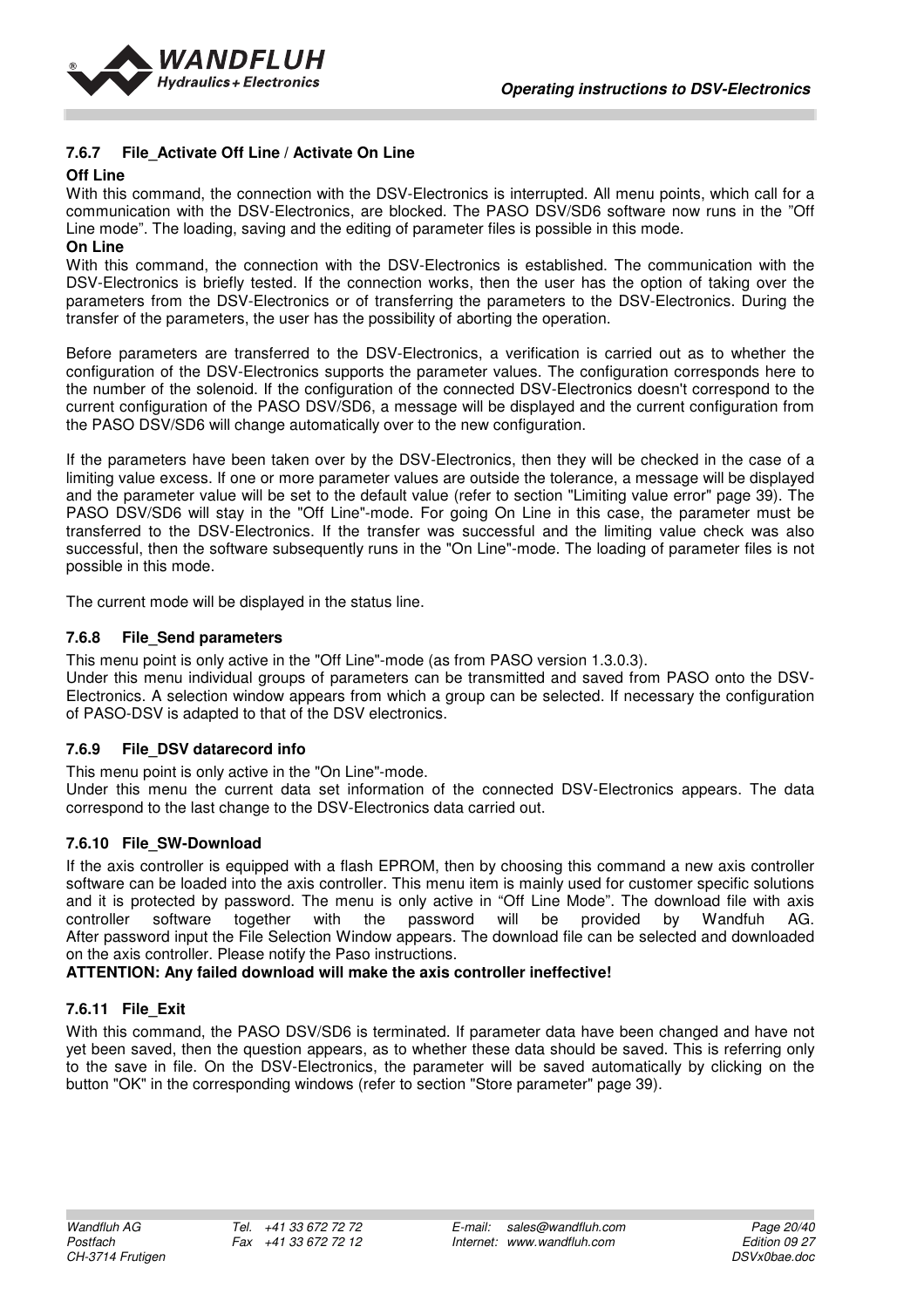

## **7.7 Parameters - Menu**

In this menu, all parameter values of the DSV-Electronics will be adjusted.

#### **7.7.1 Parameters\_Valves**

In this menu, all settings specific to the valves will be made, i.e.:

- Solenoid current adjustments
- Minimal and maximal solenoid current, dither and deadband
- Characteristic optimisation solenoid A
- Characteristic optimisation solenoid B (in 2-solenoid systems)

**By changing the valves parameters, the valve characteristic will also be changed. This has an influence on the system response.** With the menu item "Configuration Default setting", the values set in the factory can be reloaded at any time. As a standard the Characteristic optimisation is switched off.

#### **7.7.1.1 Solenoid current adjustments**

In the factory, the DSV-Electronics will be adjusted to the valve. In this window the main settings of the valve current can, if necessary, be changed.

| <b>Field</b>     | <b>Parameter description</b>                                                                                                   | Range / Step                   |
|------------------|--------------------------------------------------------------------------------------------------------------------------------|--------------------------------|
| Direct solenoid  | If this switch is selected, an internal preset value from 0%<br>resp. 100% will be active during the setting of the Imin resp. |                                |
| operation        | Imax. If this switch is not selected, the external preset value                                                                |                                |
|                  | will be active.                                                                                                                |                                |
|                  |                                                                                                                                |                                |
|                  | This command is only active in the "On Line"-mode                                                                              |                                |
|                  | and if the operating mode is set to "Remote PASO".                                                                             |                                |
| Solenoid current | The minimum and the maximum solenoid current can be                                                                            |                                |
|                  | set separately for each solenoid output, corresponding to                                                                      |                                |
|                  | 0% resp. 100% preset value.                                                                                                    |                                |
|                  | In the "Off Line"-mode, the displayed current value is the                                                                     |                                |
|                  | theoretical preset current. This makes it possible to set the                                                                  |                                |
|                  | Imin/Imax values without a solenoid or a valve is connected<br>to the DSV-Electronics.                                         |                                |
|                  |                                                                                                                                |                                |
|                  | In the "On Line"-mode, if the Imin setting is active, a preset<br>value of 0% resp. if the Imax setting is active, a preset    |                                |
|                  | value of 100% is automatically applied internally (only if the                                                                 |                                |
|                  | switch "Direct solenoid operation" is selected).                                                                               |                                |
|                  | As a result of the digitalisation, the numbers entered max                                                                     |                                |
|                  | be modified to less "rounded-off" number.                                                                                      |                                |
| Imin A           | Set minimum solenoid current A.                                                                                                | 0  max. current                |
|                  | (= solenoid current by 0% preset value)                                                                                        | 1.5mA                          |
| Imax A           | Set maximum solenoid current A.                                                                                                | 0  max. current                |
|                  | (= solenoid current by 100% preset value)                                                                                      | 1.5mA                          |
|                  | For the max. current refer to the section "Electrical                                                                          |                                |
|                  | specifications" page 4.                                                                                                        |                                |
| Imin B           | Set minimum solenoid current B.                                                                                                | 0  max. current                |
| (only 2-solenoid | (= solenoid current by 0% preset value)                                                                                        | 1.5mA                          |
| version)         |                                                                                                                                |                                |
| Imax B           | Set maximum solenoid current B.                                                                                                | 0  max. current                |
| (only 2-solenoid | (= solenoid current by 100% preset value)                                                                                      | 1.5mA                          |
| version)         | For the max. current refer to the section "Electrical                                                                          |                                |
|                  | specifications" page 4.                                                                                                        |                                |
| Frequency        | The dither frequency can be set in steps.                                                                                      | 20, 25, 30, 35, 40, 45,        |
|                  |                                                                                                                                | 50, 55, 60, 70, 80, 100,       |
|                  |                                                                                                                                | 125, 165, 250, 500Hz<br>0199mA |
| Level            | Level of the superimposed AC signal                                                                                            | 1.5mA                          |
|                  |                                                                                                                                |                                |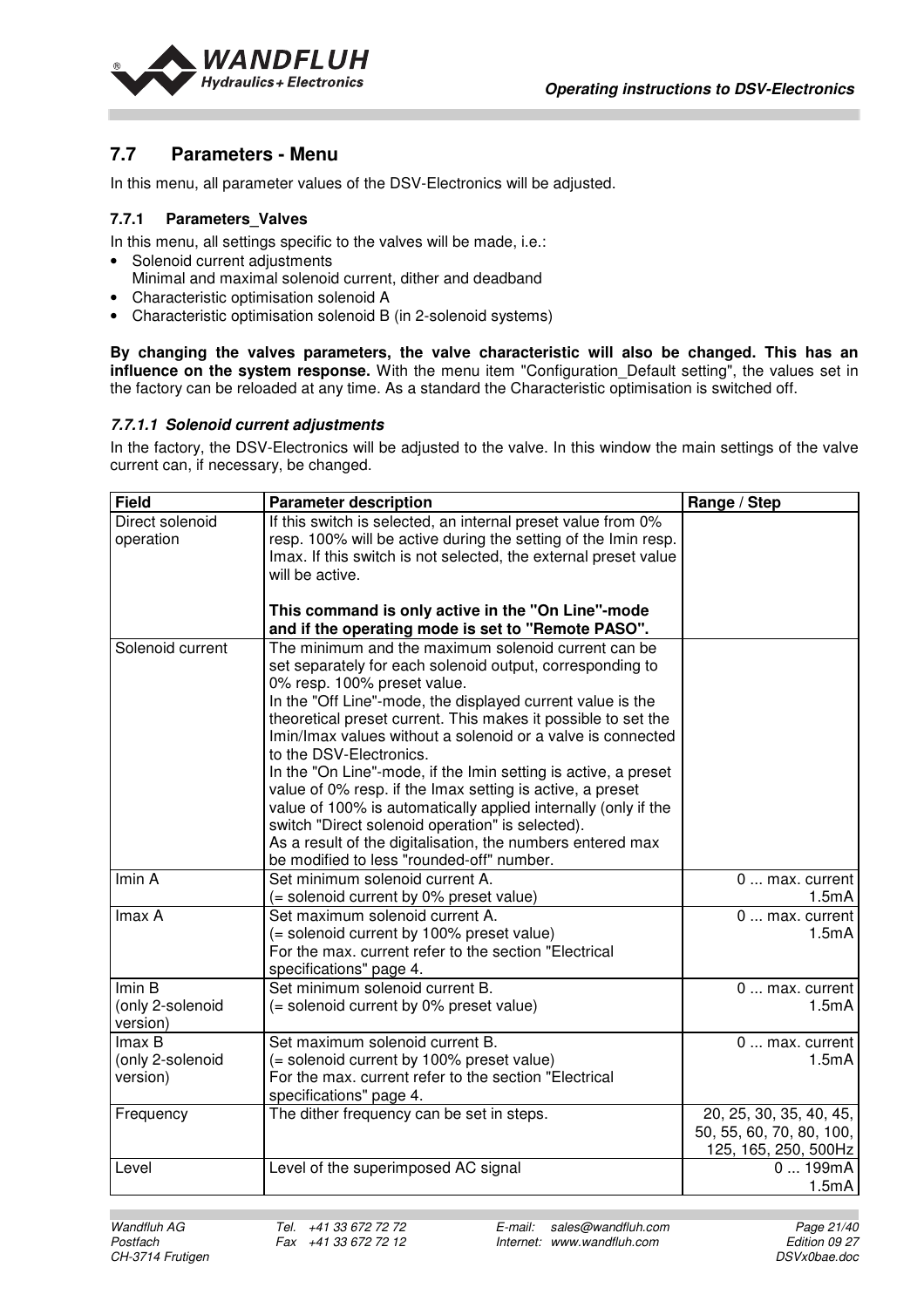

| <b>Field</b>               | <b>Parameter description</b>                              | Range / Step |
|----------------------------|-----------------------------------------------------------|--------------|
| Deadband A                 | Preset value $\langle$ Deadband = 0 mA solenoid current A | $0100\%$     |
|                            | Preset value >= Deadband = Imin  Imax solenoid            | 0.1%         |
|                            | current A                                                 |              |
| Deadband B                 | Preset value $\langle$ Deadband = 0 mA solenoid current B | $0100\%$     |
| (only with Mode of         | Preset value >= Deadband = Imin  Imax solenoid            | 0.1%         |
| operation "Preset          | current B                                                 |              |
| unipolar (2-sol. single)", |                                                           |              |
| at the other operation     |                                                           |              |
| modes the deadband of      |                                                           |              |
| solenoid A applies to both |                                                           |              |
| solenoids A and B)         |                                                           |              |
| Characteristic             | Turns on or off the user specified characteristic         | on/off       |
| optimisation               | optimisation                                              |              |
| (as from DSV version       |                                                           |              |
| 1.2.2.8 and PASO           |                                                           |              |
| version $1.3.0.3$ )        |                                                           |              |



Influence of Deadband adjustement on Solenoid characterstitics In the second example the Deadband range is: -10%...+10%

#### **7.7.1.2 Characteristic optimisation Solenoid A (as from DSV version 1.2.2.8 and PASO 1.3.0.3)**

This menu enables the optimisation of the solenoid current adjustment of DSV-Electronics. A graphic is shown which represents the characteristic "Preset value (X-axis) – Solenoid current (Y-axis)". The graphic consists of 11 points, the first and the last point (100%) are preset. The first point depends on the preadjusted deadband A:

| Index | X-Axis value | Y-Axis value |
|-------|--------------|--------------|
|       | Deadband A   |              |
|       | 00           | 100          |

The other graphic points can be adjusted either by tracking with the mouse or by entering the value at the numeric inputs. The resolution of the X-values is in %, those of the Y-values in 0.1 %. The X-values cannot be falling.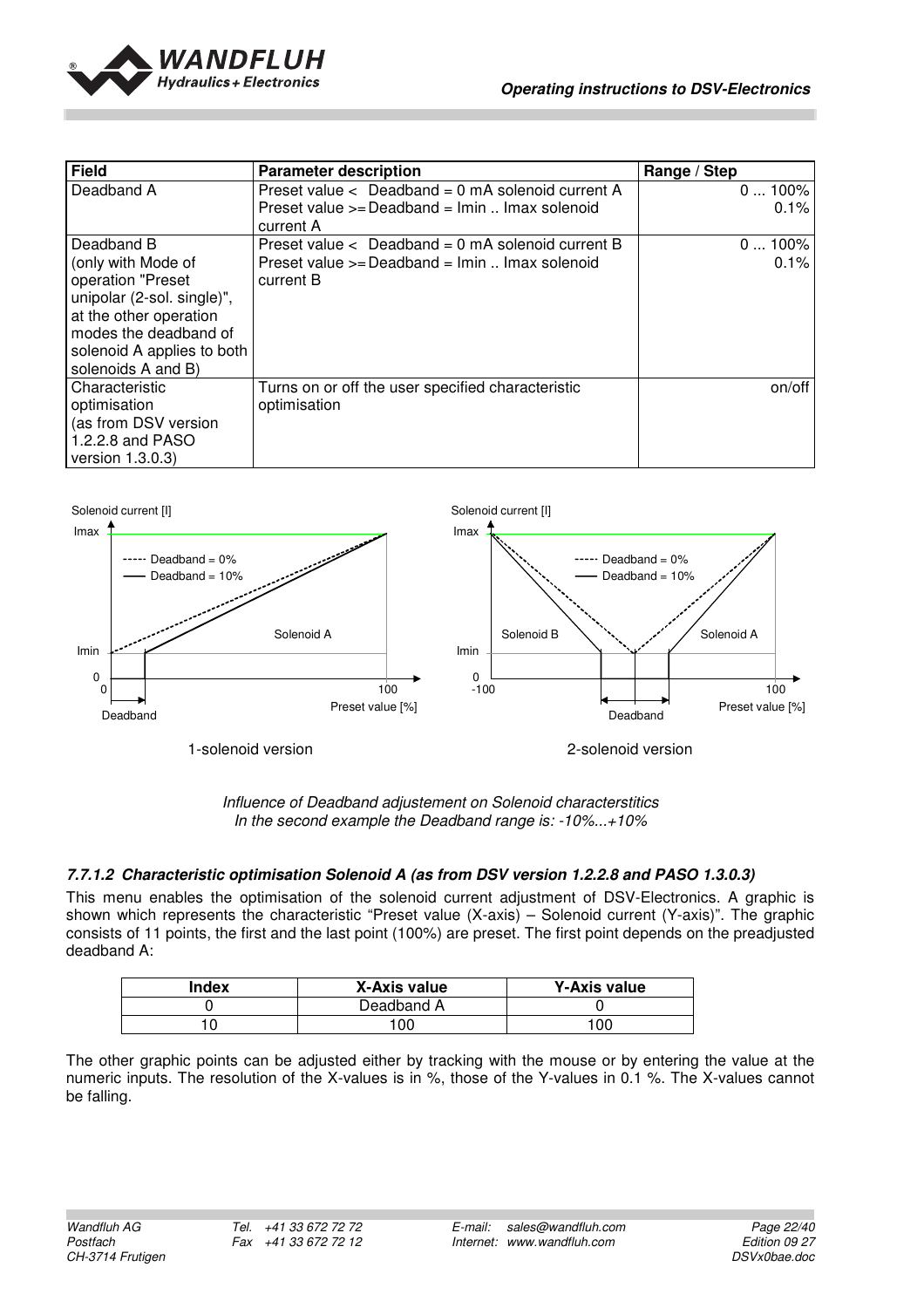



At shipping ex work (default settings) the preset value, apart from the deadband, is transmitted proportionally to the solenoid current (default characteristic). In this case the characteristic "Preset value (X-axis – Solenoid current (Y-axis)" is linear. The same behaviour occurs at any time when the characteristic optimisation is turned off.

By modifying the default linear characteristic "Preset value (X-axis) – Solenoid current (Y-axis)" e.g. a progressiv valve characteristic "Current - Flow/Pressure" can be compensated in such a way that a linear relation between preset value and Flow / Pressure is realised. The characteristic "Preset value (X-axis) – Solenoid current (Y-axis)" in this case should be adjusted in the "opposite progressive" direction (refer to the example characteristic below). Additionally the characteristic optimisation must be turned on.



On the X-axis the preadjusted deadband is visible. Up to this value the solenoid current at the output is zero. The other solenoid current values are in the range Imin (0%) up to Imax (100%). Imin and Imax are adjusted in the menu "Solenoid current". At an input value which is between two graphic points, the solenoid current is interpolated. If two or more preset values overlap, at the corresponding Preset value the highest current value is calculated.

In the case of an error in the characteristic values, the characteristic optimisation is automatically turned off (shown in the PASO-Status line, refer to "Starting of PASO DSV/SD6" on page 37).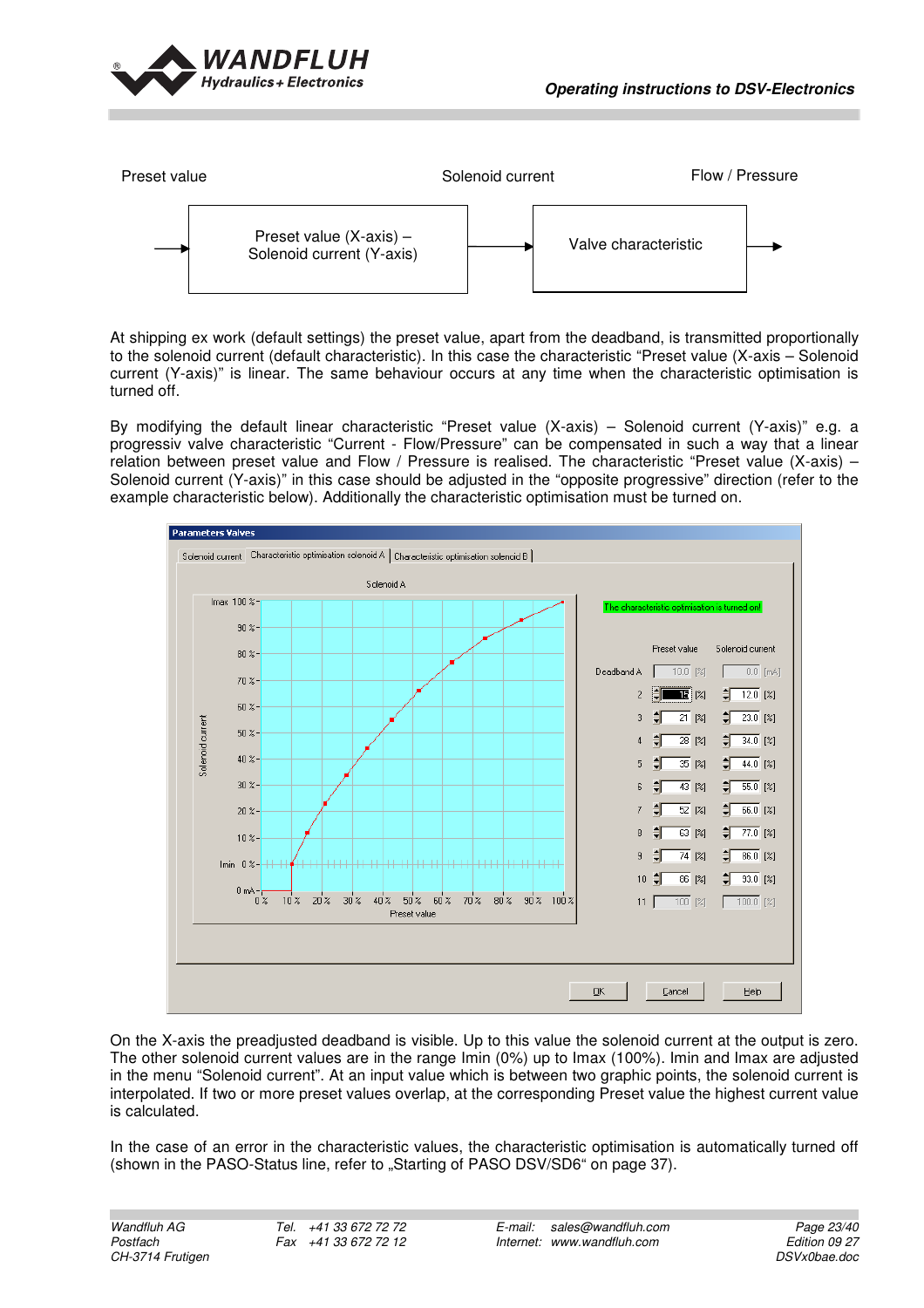

#### **7.7.1.3 Characteristic optimisation Solenoid B (as from DSV version 1.2.2.8 and PASO 1.3.0.3)**

This menu point is only selectable in a 2 solenoid operating mode. In the operating mode "Preset unipolar (2 solenoids single") the deadband of solenoid B applies (the deadband is set separately for both solenoids). In the rest of the operating modes (refer to "Mode of operation" on page 12) the deadband of the solenoid A applies.

The setting of the characteristic points is the same as at the solenoid A.

#### **7.7.2 Parameter\_Ramps**

In this window, all adjustments according to the ramp function will be made.

| <b>Field</b>     | <b>Parameter description</b>                              | Range / Step |
|------------------|-----------------------------------------------------------|--------------|
| Ramps            | After a preset value jump, the new preset value is        |              |
|                  | approached via a linear ramp (with the set ramp time). A  |              |
|                  | ramp time up and ramp time down can be set separately     |              |
|                  | for each solenoid.                                        |              |
| Ramp A up        | The set ramp time refer to a preset value jump from 0% to | 051s         |
|                  | 100%                                                      | 0.05s        |
| Ramp A down      | The set ramp time refer to a preset value jump from 100%  | 051s         |
|                  | to $0\%$                                                  | 0.05s        |
| Ramp B up        | The set ramp time refer to a preset value jump from 0% to | 051s         |
| (only 2-solenoid | 100%                                                      | 0.05s        |
| version)         |                                                           |              |
| Ramp B down      | The set ramp time refer to a preset value jump from 100%  | 051s         |
| (only 2-solenoid | to $0\%$                                                  | 0.05s        |
| version)         |                                                           |              |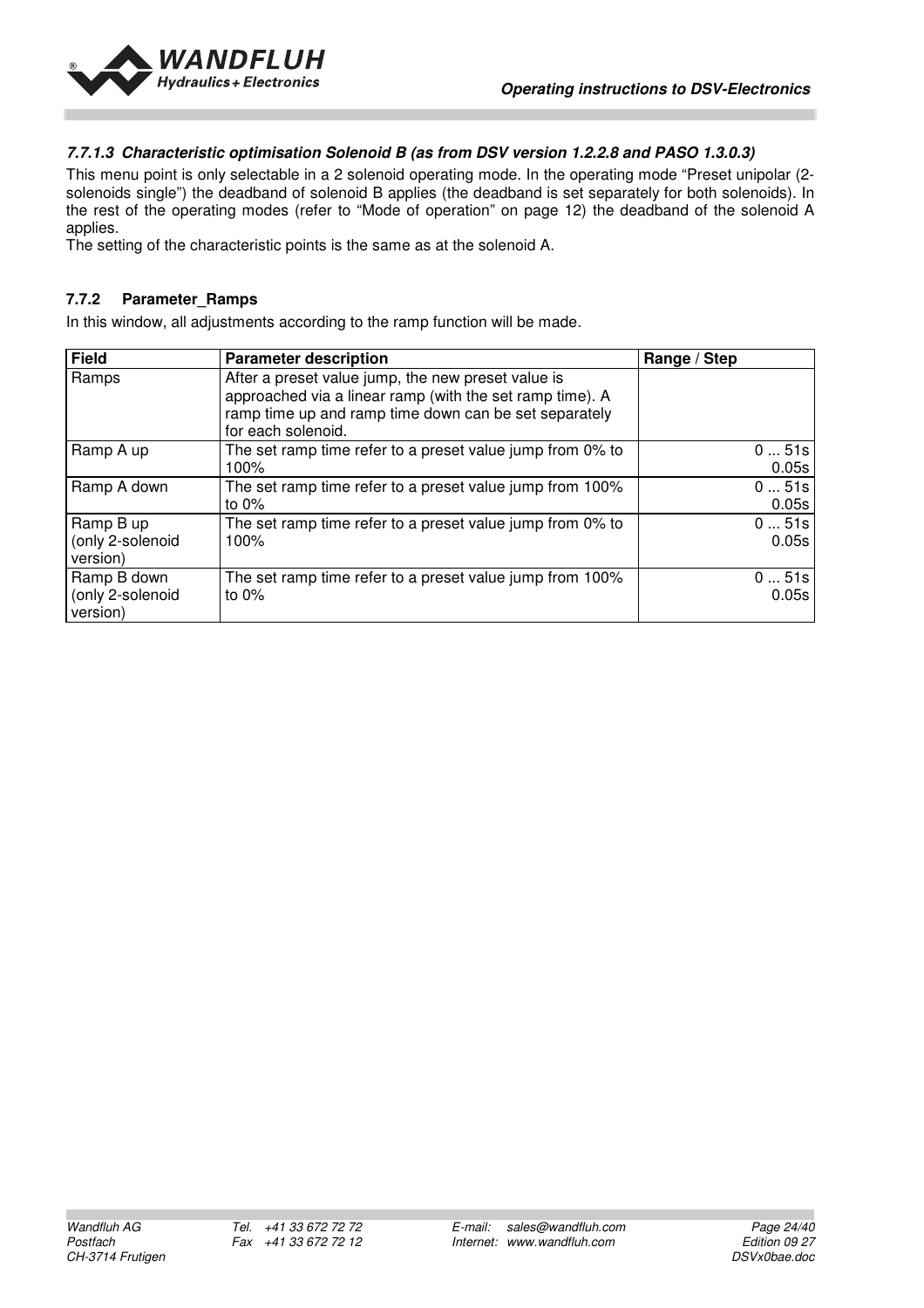

## **7.8 Configuration - Menu**

In this window, the settings of the function of the DSV-Electronics will be made.

#### **7.8.1 Configuration\_Mode of operation**

In this window, the mode of operation of the DSV-Electronics will be adjusted.

| <b>Field</b>      | <b>Parameter description</b>                     | Range / Step                    |
|-------------------|--------------------------------------------------|---------------------------------|
| Mode of operation | Select the desired mode of operation (refer to   | Preset unipolar (1-sol)         |
|                   | section "Operating mode" page 12). The signal    | Preset unipolar (2-sol)         |
|                   | type can be changed automatically depending on   | Preset bipolar (2-sol)          |
|                   | the selected mode of operation.                  | Preset unipolar (2-sol. single) |
| Error handling    | Select the DSV state in case of an error:        | Solenoid A+B off                |
|                   | Solenoid activating with 0mA (off) or with two-  | Solenoid A on                   |
|                   | thirds of the current range IminImax (on), refer | Solenoid B on                   |
|                   | to section "Analysis_Diagnostics" on page 31.    | Solenoid A+B on                 |

#### **7.8.2 Configuration\_Scaling preset value**

In this window, the adjustments and scaling values of the preset value signal will be adjusted.

| <b>Field</b>                                                                             | <b>Parameter description</b>                                                                                                                                                                                                                                                                                                                                                                                                                                  | Range / Step                                 |
|------------------------------------------------------------------------------------------|---------------------------------------------------------------------------------------------------------------------------------------------------------------------------------------------------------------------------------------------------------------------------------------------------------------------------------------------------------------------------------------------------------------------------------------------------------------|----------------------------------------------|
| Input Signal<br>(only with Mode of<br>operation "Preset<br>unipolar (2-sol.<br>single)") | In the mode of operation " Preset unipolar (2-sol. single)",<br>one can select, whether the following settings of the<br>analogue input apply to the solenoid A or B.                                                                                                                                                                                                                                                                                         | Preset value A<br>Preset value B             |
| Signal type                                                                              | Select the desired signal type. Depending on the selected<br>mode of operation, not all signal types are available.                                                                                                                                                                                                                                                                                                                                           | 010 VDC<br>$+/-10$ VDC<br>$020$ mA<br>420 mA |
| Used input                                                                               | There is one voltage and one current input available. It will<br>be adjusted automatically the correct input corresponding<br>to the selected signal type.                                                                                                                                                                                                                                                                                                    | Analnp [V]<br>Analnp [mA]                    |
| Inversion                                                                                | The value of the analogue input can be inverted (refer to<br>the below picture).                                                                                                                                                                                                                                                                                                                                                                              | no<br>yes                                    |
| Cablebreak<br>detection                                                                  | Switch on/off the cablebreak detection of the analogue<br>inputs (refer to section "Cablebreak detection" page 10).                                                                                                                                                                                                                                                                                                                                           | no<br>ves                                    |
| Scaling                                                                                  | The adjustment of how many per cent the preset value will<br>change by an alteration of 1V resp. 1mA on the analogue<br>input $(=$ gain) can be made here<br>(refer to the below picture).<br>If the signal type will be changed, the parameter Scaling will<br>be set automatically to the default value (refer to below<br>table).<br><b>Attention:</b> If the parameter Scaling does not correspond<br>to the default value, the resolution is $<$ 10-Bit! | $0.001100.000\%$<br>0.001%                   |
| Offset                                                                                   | With this parameter the zero point of the analogue input<br>signal is set (refer to the figure below).<br>Depending on the signal type, the setting is in V or mA.                                                                                                                                                                                                                                                                                            |                                              |
|                                                                                          | Voltage:                                                                                                                                                                                                                                                                                                                                                                                                                                                      | 010V<br>0.01V                                |
|                                                                                          | Current:                                                                                                                                                                                                                                                                                                                                                                                                                                                      | $0+20mA$<br>0.02mA                           |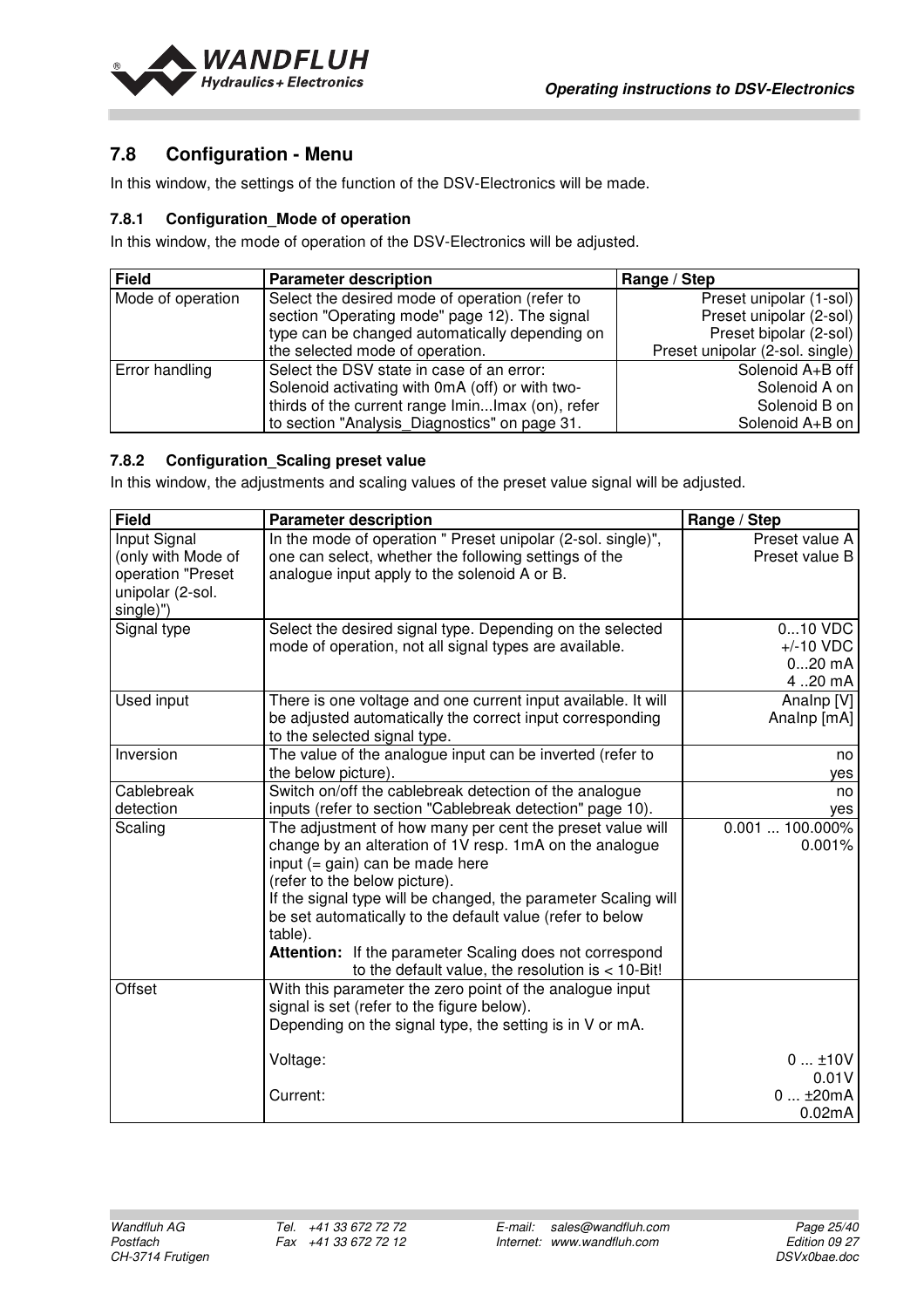



2-solenoid version

Examples:

Used analogue signal: 4 ... 20 mA Selected signal type:  $4 \dots 20$  mA<br>Signal working range:  $20$  mA - 4 mA = 16 mA Signal working range:  $20 \text{ mA} - 4 \text{ mA} = 1$ <br>Signalrange per solenoid:  $16 \text{ mA} / 2 = 8 \text{ mA}$ Signalrange per solenoid:<br>Middle of signal:

Used analogue signal: 1.0 ... 8.0 V Selected signal type:  $0... 10 \text{ V}$ <br>Signal working range:  $8.0 \text{ V} - 1.0 \text{ V} = 7 \text{ V}$ Signal working range:  $8.0 \text{ V} - 1.0 \text{ V} = 7$ <br>Signal range per solenoid:  $7.0 \text{ V} / 2 = 3.5 \text{ V}$ Signalrange per solenoid:<br>Middle of signal: Middle of signal:  $1.0 \text{ V} + 3.5 \text{ V} = 4.5 \text{ V}$ <br>Adjustment Offset:  $4.5 \text{ V} \cdot (10 \text{ V} / 2) = -0$ Adjustment Offset: 4.5 V - (10 V / 2) = **-0.5 V**<br>Adjustment Scaling: 100 % / 3.5 V = **28.57 %**/

Used analogue signal:  $-9.0 ... +9.0$  V Selected signal type:  $+/-10$  V Signal working range:  $9.0 \text{ V} - (-9.0 \text{ V}) = 18.0 \text{ V}$ <br>Signalrange per solenoid:  $18.0 \text{ V} / 2 = 9.0 \text{ V}$ Signalrange per solenoid:<br>Middle of signal: Adjustment Offset: 0.0 V - (20 V / 2) = **0.0 V**

 $4 mA + 8 mA = 12 mA$ Adjustment Offset: 12 mA - (4 mA + 8 mA) = **0 mA**<br>Adjustment Scaling: 100 % / 8 mA = **12.5 %/mA** 100 % / 8 mA =  $12.5$  %/mA

100 % / 3.5 V = **28.57 %/V** 

 $-9.0 V + 9.0 V = 0.0 V$ Adjustment Scaling: 100 % / 9.0 V = **11.11 %/V**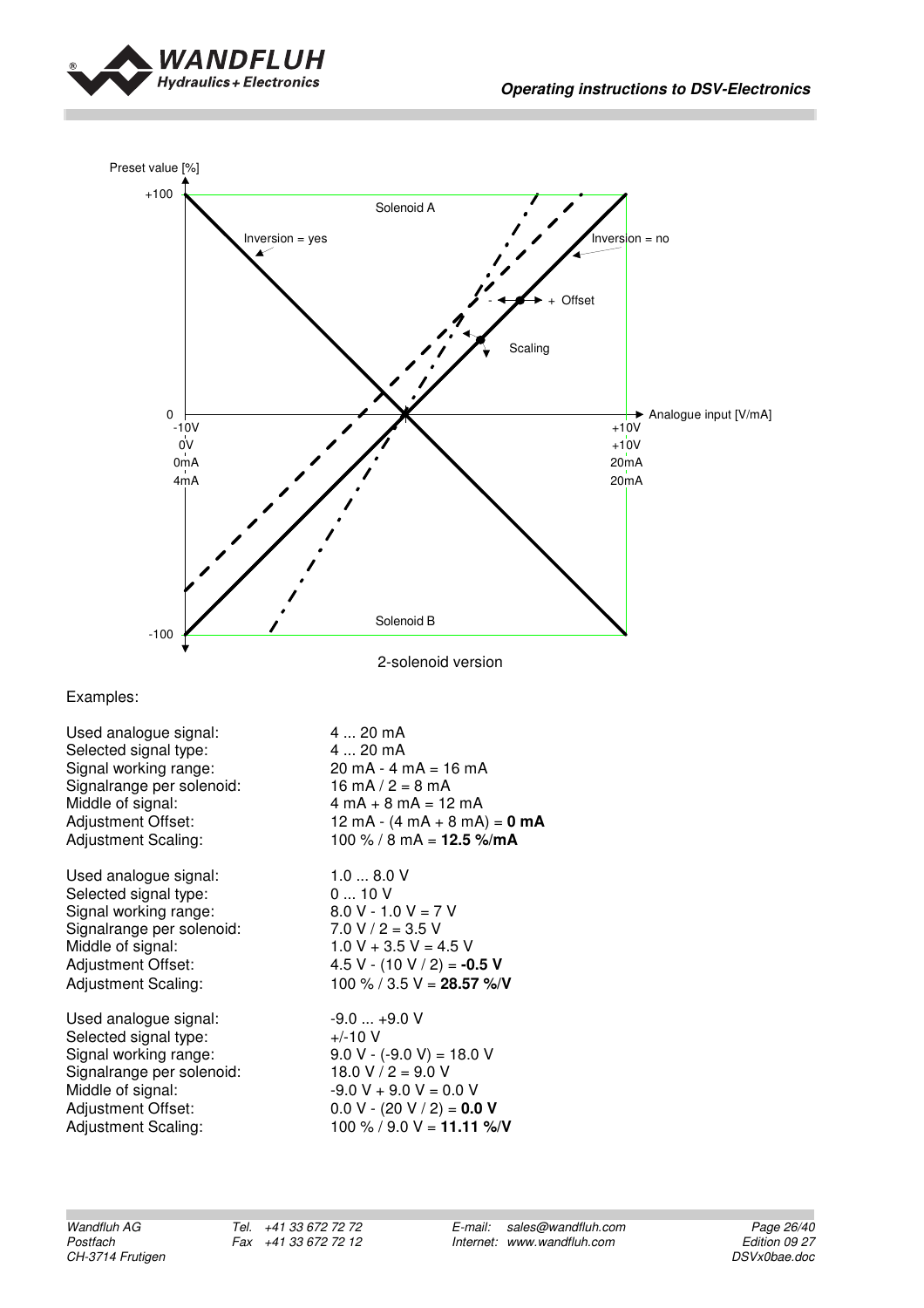



Examples:

Used analogue signal:  $4 \dots 20 \text{ mA}$ <br>Selected signal type:  $4 \dots 20 \text{ mA}$ Selected signal type:<br>Signal working range: Signal working range: 20 mA - 4 mA = 16 mA<br>Signalrange per solenoid: 16 mA (= Signal workin Adjustment Offset: 4 mA - 4 mA = **0 mA**<br>Adjustment Scaling: 100 % / 16 mA = **6.2** 

Used analogue signal: 2.0 ... 9.0 V Selected signal type:  $0 \dots 10 \text{ V}$ <br>Signal working range:  $9.0 \text{ V} - 2.0 \text{ V} = 7 \text{ V}$ Signal working range:<br>Signalrange per solenoid: Adjustment Offset: 0.0 V - 2.0 V = **-2.0 V**<br>Adjustment Scaling: 100 % / 7.0 V = **14.28** 

16 mA (= Signal working range)  $100 \% / 16 mA = 6.25 % / mA$ 

Signalrange per solenoid:  $7.0 \text{ V} (=$  Signal working range)<br>Adjustment Offset:  $0.0 \text{ V} - 2.0 \text{ V} = -2.0 \text{ V}$ 100 % / 7.0 V =  $14.28$  %/V

#### **Default-values of the parameter "Scaling"**

|                                | <b>Signal type</b> |                   |                     |                        |
|--------------------------------|--------------------|-------------------|---------------------|------------------------|
| <b>Mode of operation</b>       | $010$ VDC          | $+/-10$ VDC       | $020$ mA            | 4  20 mA               |
| Preset unipolar (1-Sol)        | 10 $\frac{9}{6}$ N | $- -$             | $5\%$ /mA           | 6.25 $\frac{9}{10}$ mA |
| Preset unipolar (2-sol)        | $20\%$ /V          | $- -$             | 10 $\frac{\%}{m}$ A | 12.5 $\frac{9}{10}$ mA |
| Preset bipolar (2-Sol)         | $- -$              | 10 $\frac{\%}{V}$ | $- -$               | $- -$                  |
| Preset unipolar (2-Sol single) | 10 $\frac{9}{5}$ N | $ -$              | 5 $\frac{\%}{m}$ A  | 6.25 %/mA              |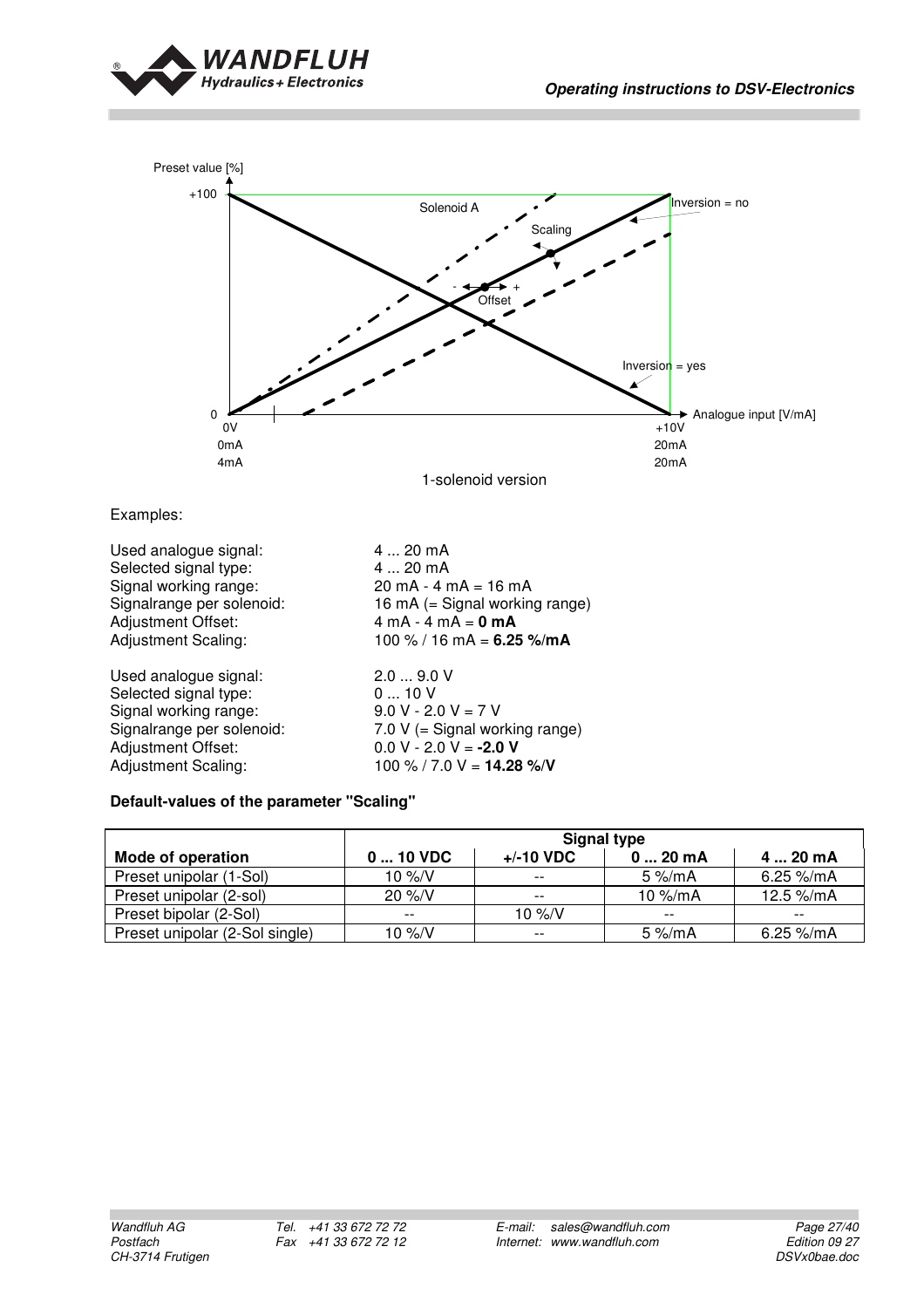

#### **7.8.3 Configuration\_Digital I/O**

With this command, the digital inputs of the connected DSV-Electronics can be set to active, not active or released.

| <b>Field</b>    | <b>Parameter description</b>                             | Range / step size |
|-----------------|----------------------------------------------------------|-------------------|
| Digital inputs  | Set digital input by software                            |                   |
|                 | Reset digital input by software                          |                   |
|                 | Activate external digital input                          |                   |
| Digital outputs | Set digital output with software                         |                   |
|                 | Reset digital output with software                       |                   |
|                 | The digital output shows error                           | X Error           |
|                 | The digital output shows ready                           | X Ready           |
|                 | (refer to section "The system does not work"on page 33). |                   |

#### **7.8.4 Configuration\_Default setting**

This menu point is only active in the "On Line" - mode and in the DSV state "Disabled" (refer to section "DSV State machine" page 9).

With this command, the default settings made in the factory will be loaded on the connected DSV-Electronics and saved into the memory. After saving, the default settings are read to the PC in order to refresh the parameter values in PASO.

#### **7.8.5 Configuration\_Interface**

With this command, the serial output port for the communication with the connected control card can be selected. This setting is automatically saved in the file "konfig.kon" and taken over with a new start.

If the software is in the "On Line"-mode, then the communication is broken off when the "OK" key is pushed. If the software is in the "Off Line"-mode, then a confirmation window appears with the question, as to whether the communication with the DSV-Electronics is to be tested. If the communication works, a corresponding message is issued and a connection with the DSV-Electronics can be established via the menu point File\_Activate On Line.

If no communication can be established (transmission interference or no DSV-Electronics connected), then an error message appears. All menu points and keys, which contain an action in connection with the communication, are then blocked.

| Field       | <b>Parameter description</b>               | ' Step<br>Range          |
|-------------|--------------------------------------------|--------------------------|
| Output port | The serial port of the PC can be selected. | COM9<br>COM <sup>2</sup> |

#### **7.8.6 Configuration\_Language**

In this window, the language can be selected, with which the PASO DSV/SD6 will be inscribed. This setting is automatically saved in the file "konfig.kon" and taken over with a new start.

| <b>Field</b> | <b>Parameter description</b>                            | Range / Step |
|--------------|---------------------------------------------------------|--------------|
| Language     | Field, from which the desired language can be selected. | deutsch l    |
|              |                                                         | english      |
|              |                                                         | francais     |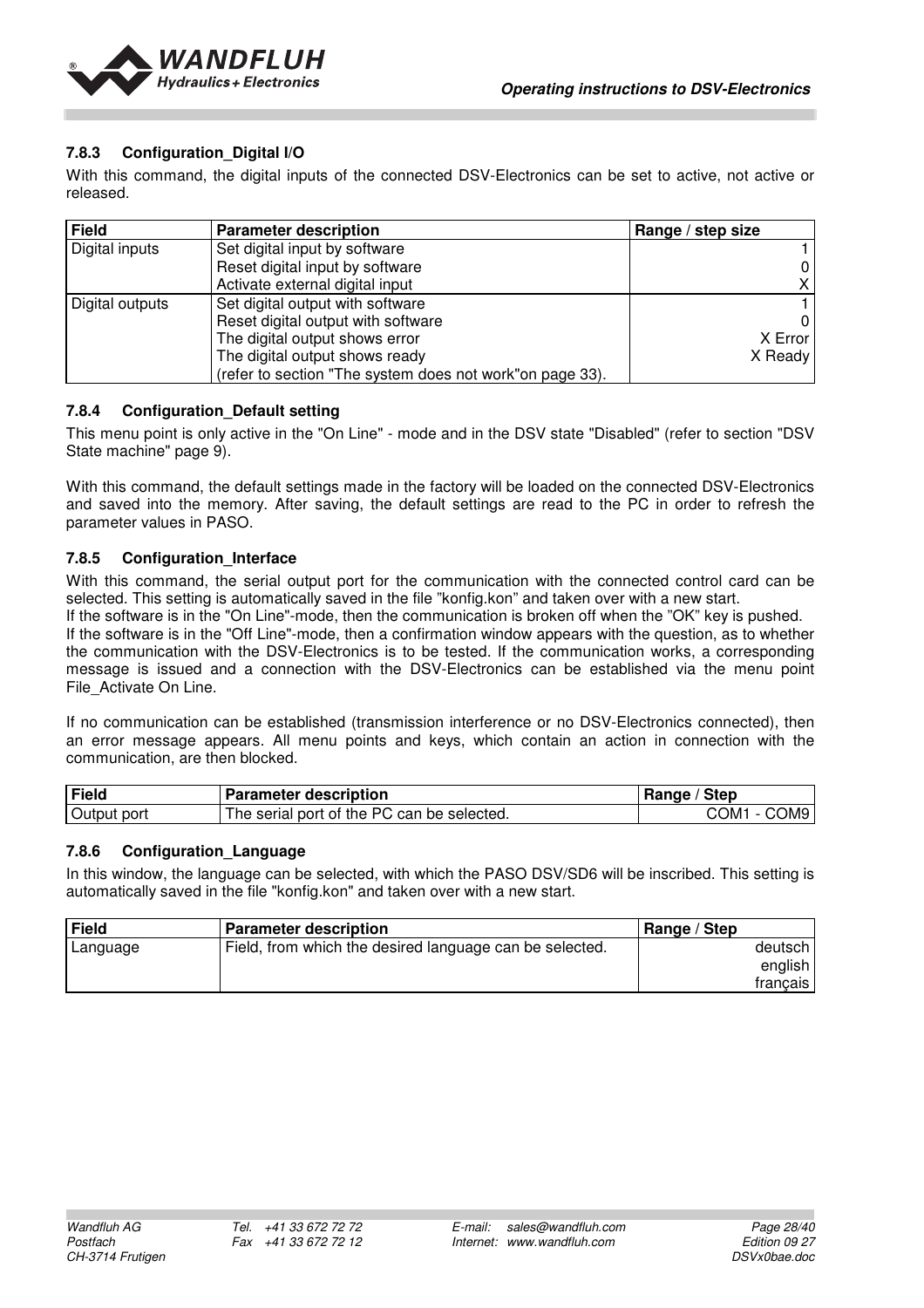

## **7.9 Commands - Menu**

In the Commands menu, direct control commands can be transmitted to the DSV-Electronics.

#### **7.9.1 Commands\_Valve operation**

This menu point is only active in the "On Line"-mode and if the operating mode is set to "Remote PASO" (refer to the section "Mode of operation" on page 12).

In this window, the valve can be directly actuated via the elements available in the window.

| <b>Field</b>    | <b>Parameter description</b>                                                                                                        | Range / Step |
|-----------------|-------------------------------------------------------------------------------------------------------------------------------------|--------------|
| Current         | The solenoid current can be preset either with the slide                                                                            | 0100%        |
|                 | control or in the numerical field.                                                                                                  | (lminlmax)   |
| Operation       | Through this key, the current set can be switched to the<br>solenoid or else the solenoid can be switched to be without<br>current. | Start / Stop |
| Solenoid change | If a two solenoid valve is available, then with this switch one<br>can changeover between solenoid A and - B.                       | A/B          |

#### **7.9.2 Commands\_Local Operating / PASO Operating**

This menu point is only active in the "On Line"-mode and if the DSV-state is set to "Disabled" (refer to the section "DSV State machine" on page 9).

If the command "PASO operating" will be activated (only possible if the operating mode is set to "Local" or "Remote"), the DSV-Electronics can be operated direct through the PASO with the commands "Valve operation" and "Enable / Disable". There is no operation through the analogue and digital inputs or through the fieldbus possible. The operating mode will be changed to "Remote PASO".

If the command "Local operating" will be activated (only possible if the operating mode is set to "Remote PASO"), the DSV-Electronics can be operated either through the analogue and digital inputs or through the fieldbus. A direct valve operation (refer to section "Commands\_Valve operation" page 29) is not possible. The operating mode will be changed to "Local".

#### **7.9.3 Commands\_Disable / Enable**

This menu point is only active in the "On Line"-mode and if the operating mode is set to "Remote PASO" (refer to the section "Mode of operation" on page 12).

With the command "Enable", the DSV-Electronics will be set to the state "Active" (refer to the section "DSV State machine" on page 9) and it is generally enabled.

With the command "Disable", the DSV-Electronics will be set to the state "Disabled" (refer to the section "DSV State machine" on page 9) and it is generally disabled.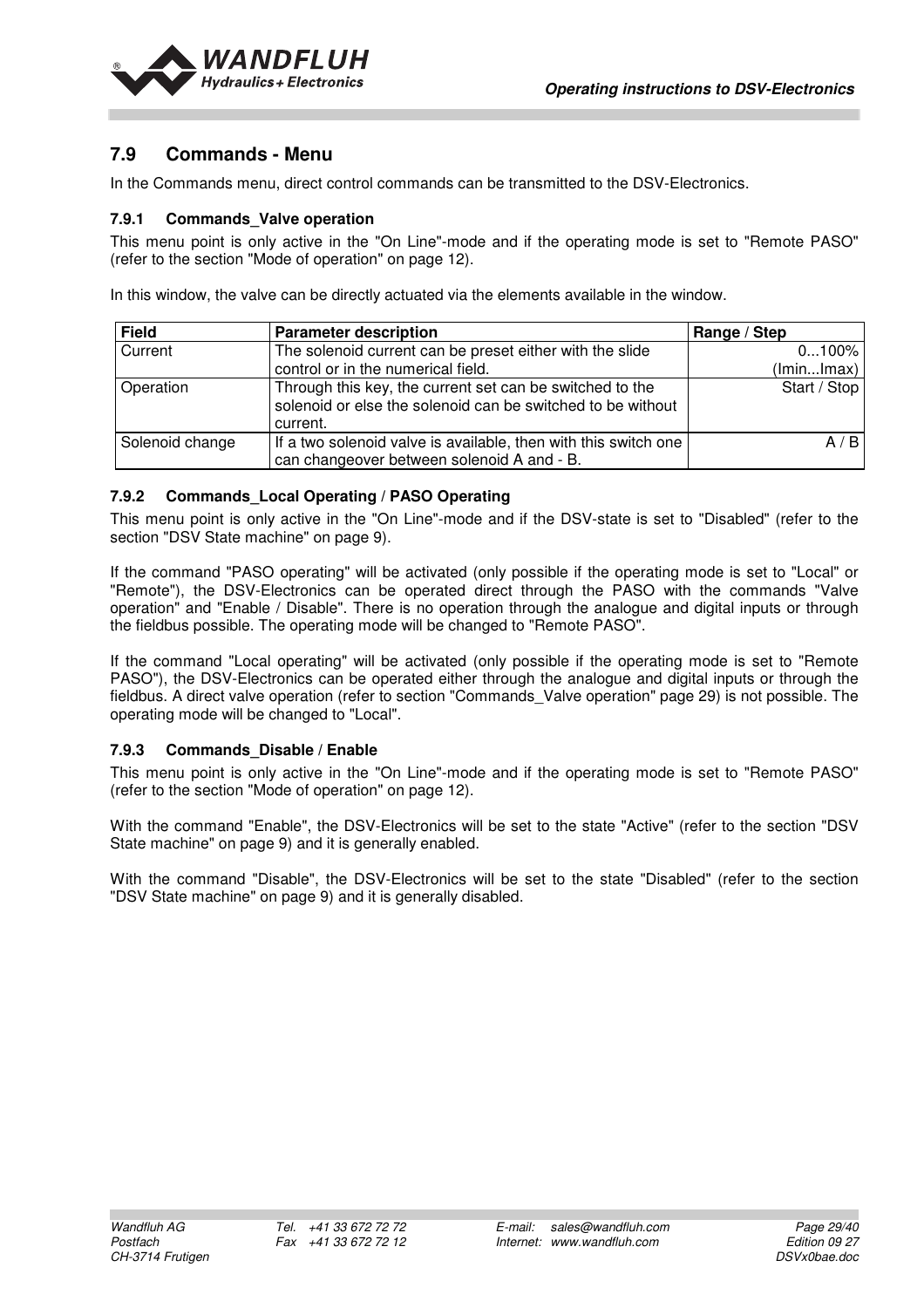

## **7.10 Fieldbus\_Fieldbus Info**

If the DSV-Electronics have an fieldbus, with this menu point the necessary bus node adjustments can be made. Also bus states will be displayed here.

If the DSV-Electronics have no fieldbus, the message "The connected DSV-Electronics don't provide an external bus port" will appear.

For more information about the possibilities for the DSV-Electronics with fieldbus, please refer to the document "Operating Instructions DSV CANopen - Protocol with Device Profile in accordance with CiA DSP 408".

#### **7.11 Analysis - Menu**

In the Analysis menu, measured values and possible errors on the DSV-Electronics can be displayed on-line.

#### **7.11.1 Analysis\_Values**

This menu point is active only in the "On Line"-mode.

With this command, all relevant data of the connected DSV-Electronics are read-in and displayed. The values are continually updated (on-line).

| <b>Field</b>                 | <b>Description</b>                                          | Unit                  |
|------------------------------|-------------------------------------------------------------|-----------------------|
| Fieldbus preset value A      | Command signal A from the fieldbus                          | <b>Inc</b>            |
| (only for DSV with fieldbus) |                                                             |                       |
| Analogue input A             | Voltage- resp. current value of the analogue input A        | $\vee$                |
|                              |                                                             | mA                    |
| Preset value A               | Scaled preset value A                                       | %                     |
| Fieldbus preset value B      | Command signal B from the fieldbus                          | Inc                   |
| (only for DSV with fieldbus  |                                                             |                       |
| and only with Mode of        |                                                             |                       |
| operation "Preset unipolar   |                                                             |                       |
| (2-sol. single)")            |                                                             |                       |
| Analogue input B (only with  | Voltage- resp. Current value of the analogue input B        |                       |
| Mode of operation "Preset    |                                                             | mA                    |
| unipolar (2-sol. single)")   |                                                             |                       |
| Preset value B (only with    | Scaled preset value B                                       | $\%$                  |
| Mode of operation "Preset    |                                                             |                       |
| unipolar (2-sol. single)")   |                                                             |                       |
| Preset solenoid current A    | Control signal before solenoid output A                     | mA                    |
|                              | If applicable this control signal is derated by temperature |                       |
|                              | monitoring.                                                 |                       |
| Solenoid current A           | Solenoid current of solenoid A                              | mA                    |
| Preset solenoid current B    | Control signal before solenoid output B                     | mA                    |
|                              | If applicable this control signal is derated by temperature |                       |
|                              | monitoring.                                                 |                       |
| Solenoid current B           | Solenoid current of solenoid B                              | mA                    |
| Supply voltage               | Power supply voltage of the card                            | v                     |
| <b>DSV Temperature</b>       | <b>Current temperature of DSV-Electronics</b>               | $\overline{\text{c}}$ |
| Digital inputs               | Logical conditions of the digital inputs:                   |                       |
|                              | When the inputs are set                                     |                       |
|                              | When the inputs are not set                                 | 0                     |
| Digital outputs              | Logical conditions of the digital outputs:                  |                       |
|                              | When the outputs are set                                    |                       |
|                              | When the outputs are not set<br>$\bullet$                   | 0                     |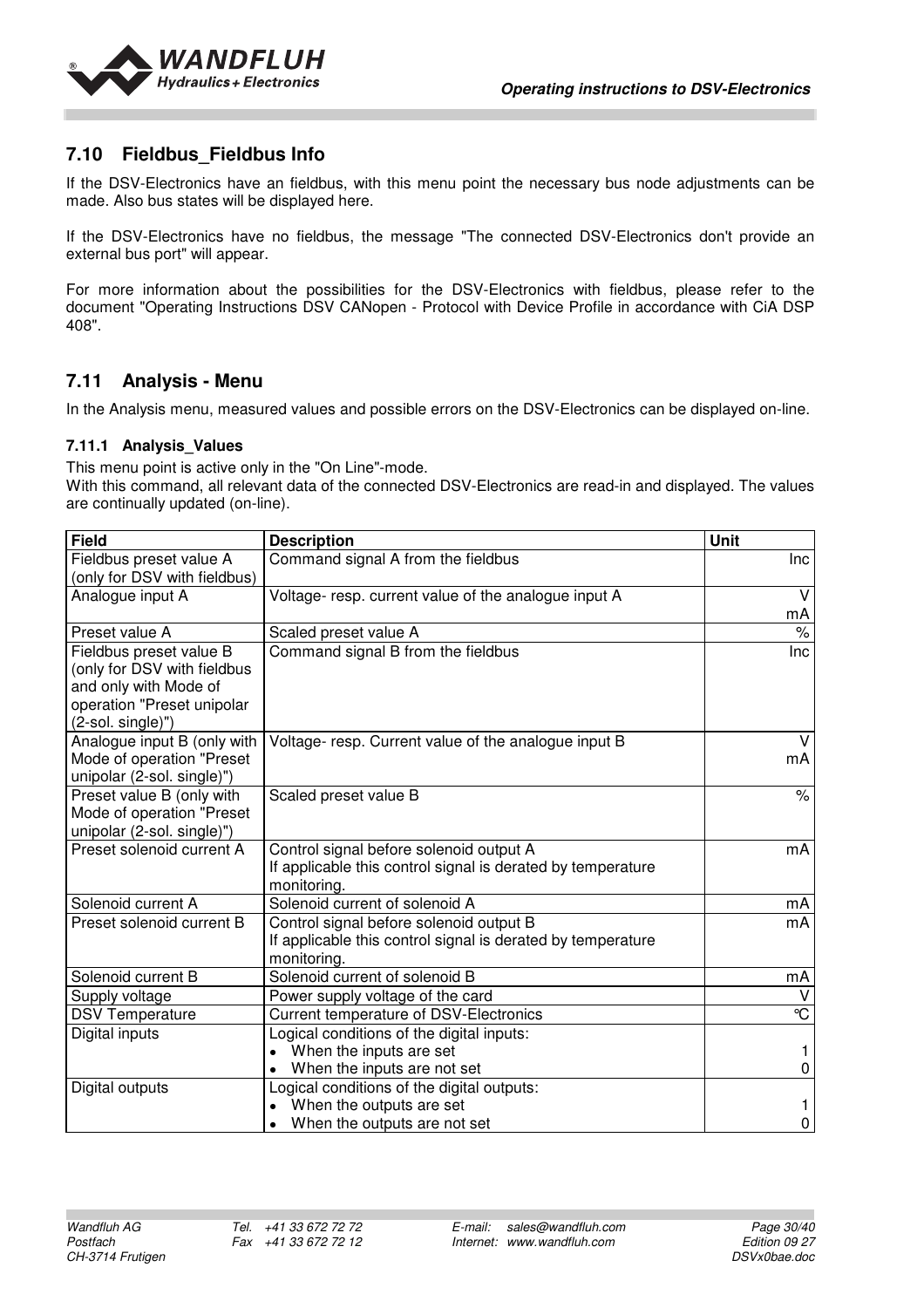

#### **7.11.2 Analysis\_Diagnostics**

With this command, possibly present errors on the connected DSV-Electronics are indicated. The error is read in once. A complete description of the error will be displayed.

If an error is detected, the solenoid current outputs will either be disabled or supplied with a fixed current value (two-thirds of the corresponding current range Imin...Imax). Which of these two states the DSV electronics will reach in case of error, is determined by the parameter "Error handling" (refer to section "Configuration Mode of operation" on page 25).

In the following cases however, the solenoid current outputs are always disabled (0mA), regardless of the parameter "Error handling":

- Short-circuit at the solenoid current output
- Temperature error
- Digital input (Enabling) on '0' with operating mode "Local" (refer to section "Operating mode" on page 10)
- Error event with operating mode "Remote PASO" (refer to section "Operating mode" on page 10)

#### **In the status line of the main window it will be displayed if an error is present (State: Error) or not (State: Ready).**

| <b>Diagnostics:</b>      | Error                                                                | <b>Error remedy</b>                                                              |
|--------------------------|----------------------------------------------------------------------|----------------------------------------------------------------------------------|
| Power supply fault       | If the supplied voltage $<$ 18VDC.                                   | Disable and reenable the control                                                 |
| Cable break              | This error is only detected, if the Disable and reenable the control |                                                                                  |
| (setpoint current input) | parameter "cablebreak" is set to "yes"                               |                                                                                  |
|                          | and the signal type of the corresponding                             |                                                                                  |
|                          | input is set to "420 mA".                                            |                                                                                  |
| Short circuit solenoid   |                                                                      | There is a short circuit on the solenoid Switch off and on the control or resave |
| output                   | output                                                               | the parameters                                                                   |
| Temperature error        | The DSV temperature has exceeded                                     | - Disable the control                                                            |
|                          | the error limit                                                      | - Cool the DSV                                                                   |
|                          |                                                                      | - Reenable the control again                                                     |

#### **7.11.3 Analysis\_Temperature statistics**

With this command the temperature history of the DSV controller is displayed.

All statistic values are saved once per hour in the DSV non-volatile memory. If the DSV is operated for less than one hour, the values of the last operation period are not saved.

At the opening of the window, the current statistic values are read from the memory and displayed. While the window is open, the displayed values are not continuously updated.

| <b>Field</b>           | <b>Description</b>                                             | <b>Unit</b>   |
|------------------------|----------------------------------------------------------------|---------------|
| Min. temperature value | Shows the deepest ever measured internal DSV temperature.      | $\mathcal{C}$ |
|                        | Is updated continuously in the background, however only once   |               |
|                        | per hour saved in memory.                                      |               |
| Max. temperature value | Shows the highest ever measured internal DSV temperature.      | °C            |
|                        | Is updated continuously in the background, however only once   |               |
|                        | per hour saved in memory.                                      |               |
| Temperature classes    | Shows the frequency of the measured internal DSV               |               |
|                        | temperatures, distributed over 6 temperature classes.          |               |
|                        | Every hour the current temperature is measured and the         |               |
|                        | corresponding temperature counter is increased with one step   |               |
|                        | and subsequently saved in memory, together with the minimal    |               |
|                        | and maximal temperature.                                       |               |
|                        | If one of the counters reached the highest value of 65535, the |               |
|                        | counters will not be updated furthermore.                      |               |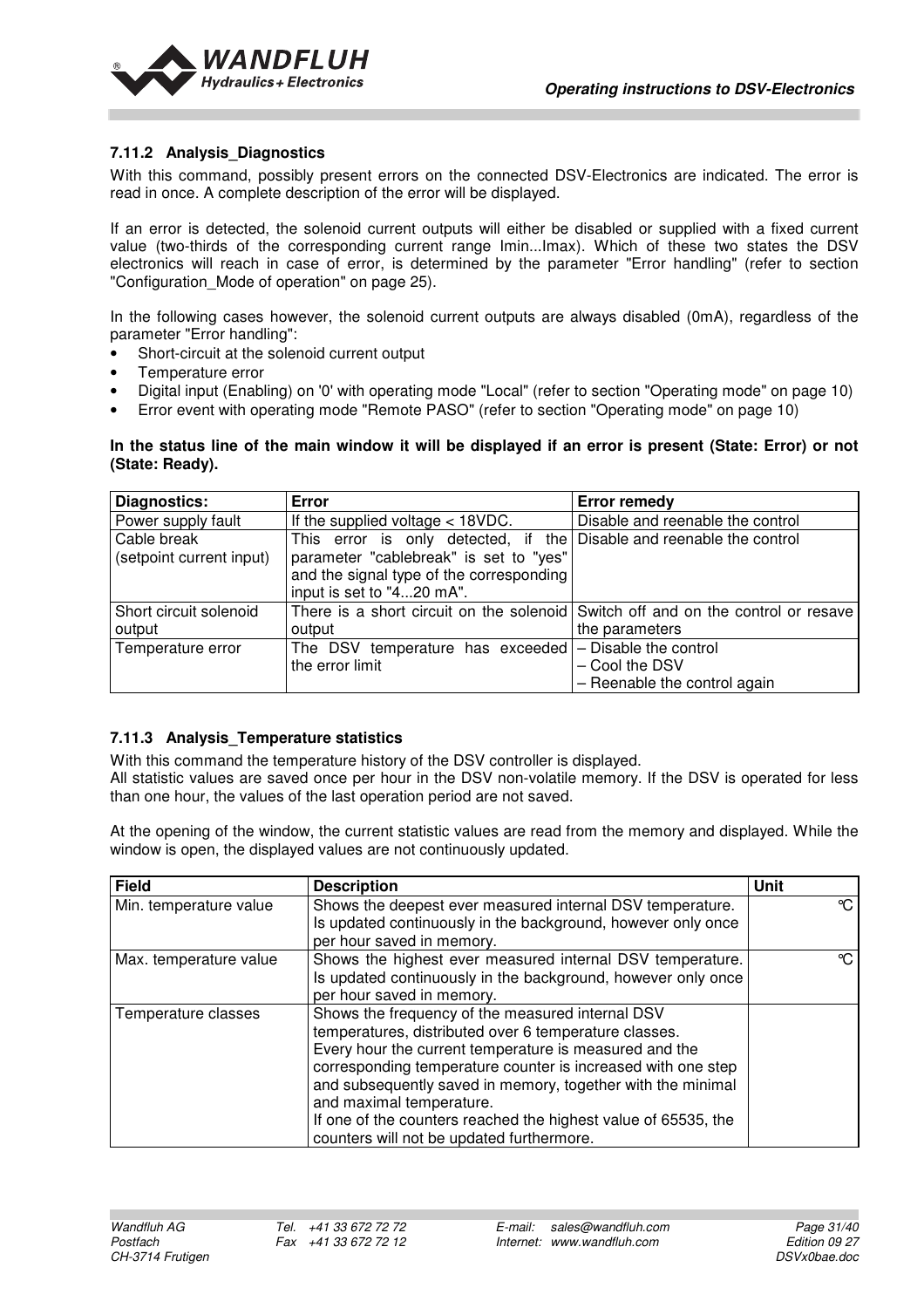

## **7.12 Help - Menu**

The PASO DSV/SD6-Help based on the standard Windows-Help construction.

#### **With the button "Help" in each window, the corresponding help text will be displayed.**

#### **7.12.1 Help\_Description of the function**

A general information about the function of the DSV-Electronics will be displayed.

#### **7.12.2 Help\_Contents**

The list of contents of the PASO DSV/SD6-Help will be displayed. By clicking on the desired subject, the corresponding help text will be displayed.

#### **7.12.3 Help\_Index**

The list of index of the PASO DSV/SD6-Help will be displayed. With entering a search item, all subject corresponding to the search item will be listed.

#### **7.12.4 Help\_DSV Identification**

This menu point is only active in the "On Line"-mode.

Here the current version of the hardware and the software from the connected DSV-Electronics will be read and displayed.

#### **7.12.5 Help\_WANDFLUH on the Web**

A link to the WANDFLUH home page.

#### **7.12.6 Help\_Info**

Information about PASO DSV/SD6 and its version.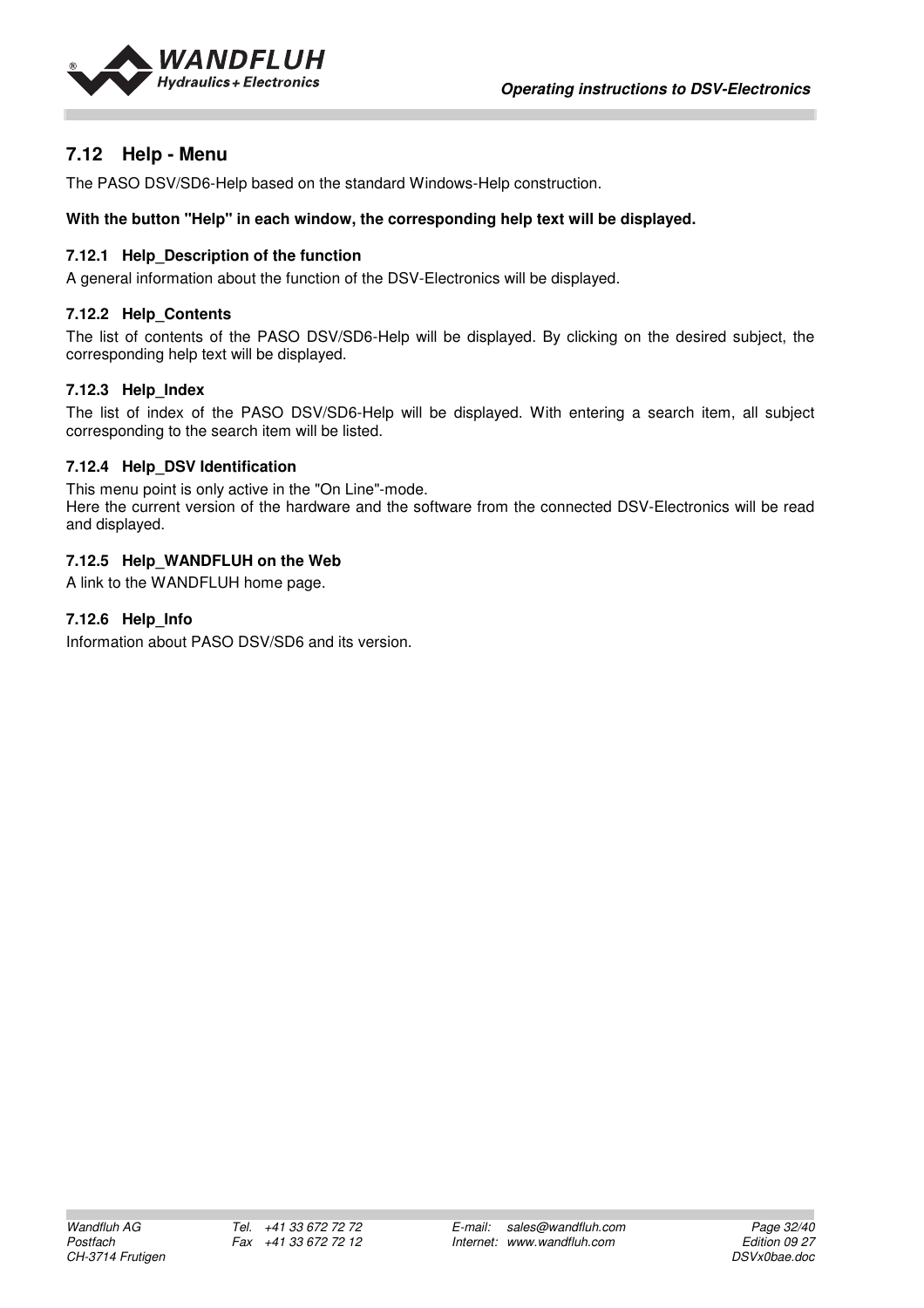

## **8 The system does not work**

In this section, the generally possible errors and the procedures for eliminating them are listed and explained.

#### **8.1 Procedure**

The following check list can be used to help, if a problem is arised.

The state on the DSV-electronics in case of an error can be selected with the parameter "Error handling" (refer to section "Configuration\_Mode of operation" page 25)

| <b>Question:</b> | <b>Action:</b>                                           | <b>Possible errors and causes</b>                                                                                                                                                                                                                                                                                                                                                                                                                     |
|------------------|----------------------------------------------------------|-------------------------------------------------------------------------------------------------------------------------------------------------------------------------------------------------------------------------------------------------------------------------------------------------------------------------------------------------------------------------------------------------------------------------------------------------------|
| State: Error     | Analysis_Diagnostics<br>Power supply error               | The supplied voltage is under 18VDC. The error is also displayed<br>if a supplied voltage interruption occurred $(t > 250 \text{ms})$ .<br>Is the power of the power supply sufficient?<br>Is the AC voltage too high (refer to section "Electrical<br>specifications" page 4)<br>When the error is cleared, disable the controller for a short period<br>and re-enable (Digital Input)                                                               |
|                  | Analysis Diagnostics<br>Cable break input 2              | The cable break detection functions only with 4  20mA preset<br>value.<br>The preset value signal is absent or is smaller than 4mA.<br>Check the preset value signal connections between the preset<br>value encoder and DSV-Electronics.<br>If the cablebreak detection is not desired, switch off the<br>cablebreak function in the menu "Configuration".<br>When the error is cleared, disable the controller for a short period<br>and re-enable. |
|                  | Analysis_Diagnostics<br>Short circuit solenoid<br>output | There is a short circuit on the solenoid output<br>$\bullet$<br>Switched off and on the DSV-Electronics.                                                                                                                                                                                                                                                                                                                                              |
|                  | Analysis_Diagnostics<br>Temperature error                | The DSV temperature has exceeded the error limit<br>$\bullet$<br>Disable the control (Digital Input low)<br>Cool the DSV<br>Reenable the control again                                                                                                                                                                                                                                                                                                |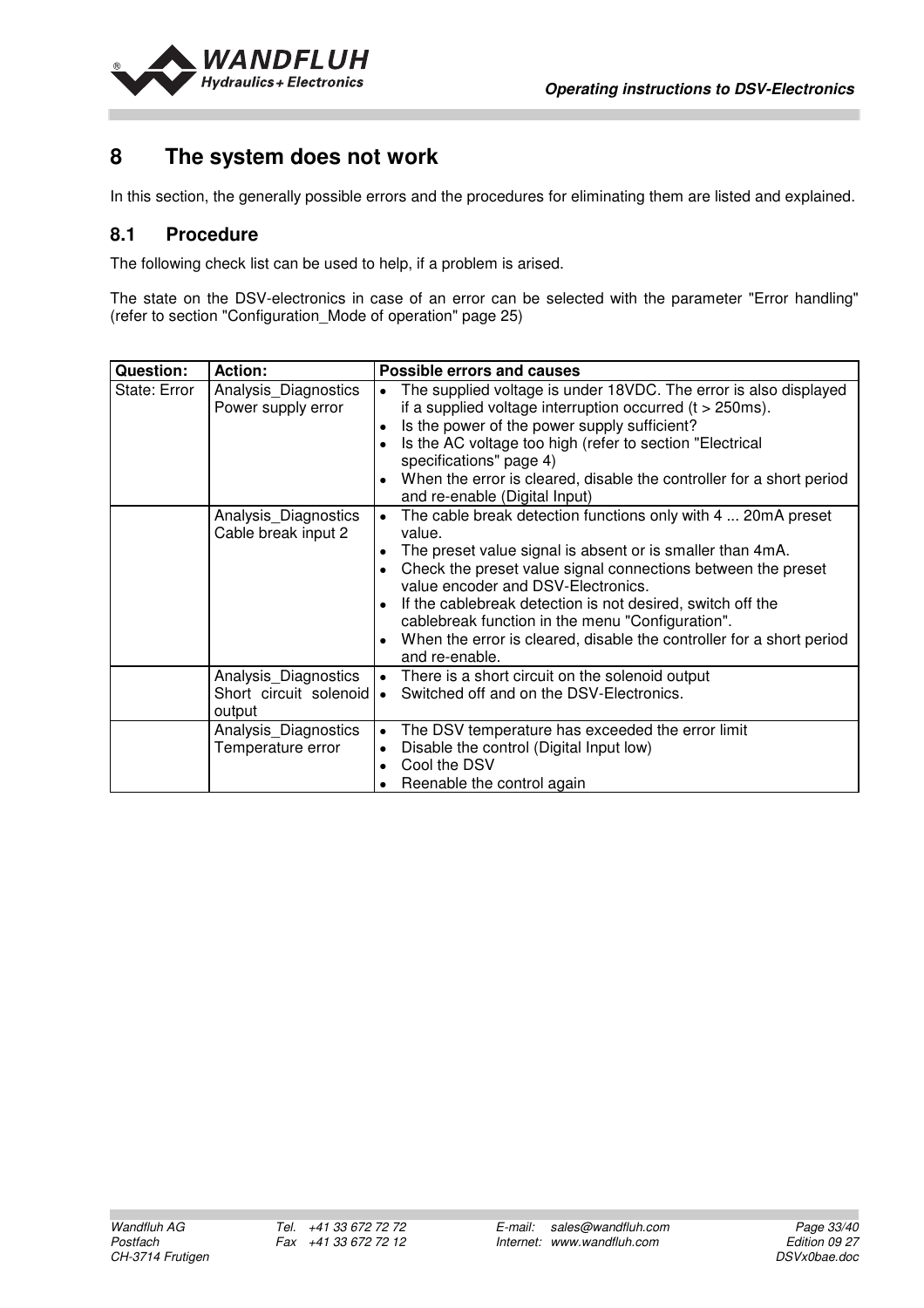

## **9 PASO DSV/SD6 Installation and Operation**

The parameterisation software PASO DSV/SD6 serves for the parameterising and diagnosing of all electronic cards DSV and SD6 of WANDFLUH AG company. The software provides an user interface, through which by means of a keyboard or a mouse all adjustments and settings can easily be carried out. The communication with the digital card takes place either through a USB-interface (SD6) or through a serial RS 232 interface (DSV).

#### **The parameterisation software PASO DSV/SD6 can only be utilised in connection with DSV- or SD6- Electronics of the WANDFLUH AG company.**

A description of the different PASO versions is located in the file "history.pdf". This file is located in the directory where the PASO will be installed.

## **9.1 System Requirements**

In order to be able to correctly utilise the PASO DSV/SD6 with the DSV Electronics, an IBM-compatible PC with the following requirements has to be available:

- Processor 486 or higher, min. 33MHz, min. 8MB RAM Recommended: 80586 66MHz or higher, 16 MB RAM or more
- Free harddisk storage space of minimum 4MB, plus storage space for program files
- Operating system MS-WINDOWS 2000 or XP
- Standard VGA or higher graphics card, recommended resolution 800x600
- At least one serial RS232 interface Notebooks without a RS232 interface, need an additional hardware like a PCMCIA-card  $\rightarrow$  RS232 converter or a USB  $\rightarrow$  RS232 converter to get the proper RS232 interface. **Note:**  Not all USB  $\rightarrow$  RS232 converters work properly, if necessary we assist you with the choice of the right

one.

• Serial RS232 cable 1:1 (RxD and TxD not crossed)

## **9.2 Installation**

The PASO software can be downloaded via the Internet free of charge (www.wandfluh.com/Download => PASO DSV/SD6 => Download Program files) or on request delivered on an installation-CD.

The installation of the PASO is then carried out by executing the file "setupPasoDSVvxxxx.exe", where "xxxx" means the current version (e.g. setupPasoDSVv1000.exe, see also version index). An installation program takes over the complete installation of PASO. To them, the Windows Installer must be installed. This is normally a part of the Windows Environment. If not, please download it from the Microsoft Website.

If there is already a version of the PASO software installed on the PC, one can select whether the existing version should be overwritten or removed.

The helpfiles are included in the setup and are installed automatically.

## **9.3 Connection to the Wandfluh card**

The connection between the PC, on which the parameterisation software PASO DSV/SD6 is installed, and the DSV-Electronics takes place through the serial RS 232 interface. To do this, a 1:1 cable (RxD and TxD not crossed) has to be connected with the desired output port on the PC and with the RS 232 socket on the DSV-Electronics.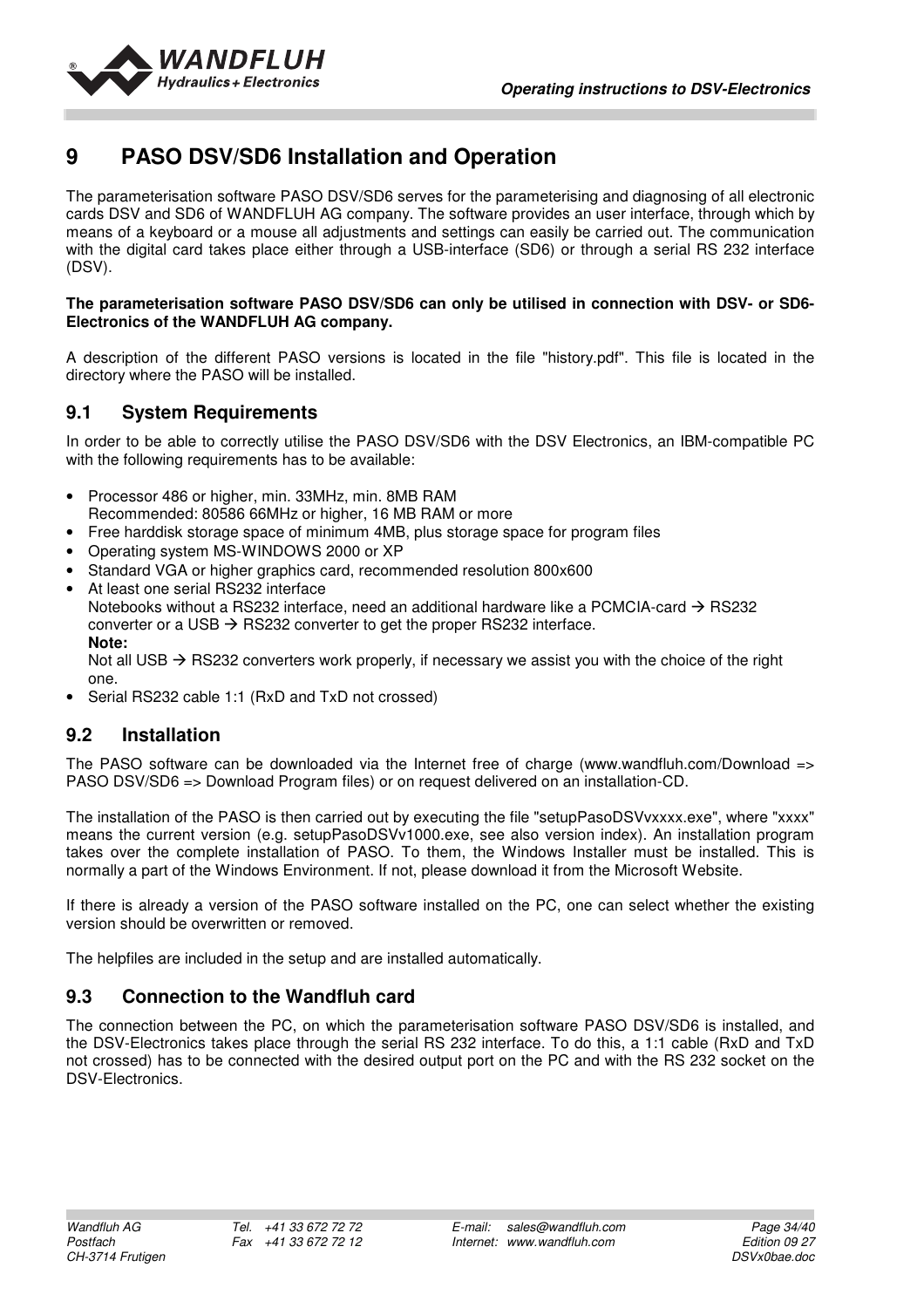

## **9.4 Mode "Off Line" and "On Line"**

The parameterisation software PASO DSV/SD6 runs in one of two modes:

• In the **"Off Line"-mode**, the processing of the parameter files is possible. This has no influence in a possible connected Wandfluh-Electronics device. The communication with the Wandfluh-Electronics is not active. A connection is allowed, but not necessary.

All menu points and keys, which involve an action in connection with the communication, are then blocked.

• In the **"On Line"-mode**, there is active communication with the Wandfluh-Electronics. Every change becomes immediately effective in the Wandfluh-Electronics. In this mode, the loading and processing of files is not possible. Only the saving of the currently active parameters to a file is possible.

There is permanent communication between the PASO DSV/SD6 and the connected Wandfluh-Electronics. **Because of that, it is not allowed to disconnect the connection to the Wandfluh-Electronics or to switch off the Wandfluh-Electronics in the "On Line"-mode.**

The change between the two modes takes place through the menu point "File Activate On Line / Activate Off Line". Near it, it's possible to select whether the data should take over from the Wandfluh-Electronics (data flow Wandfluh-Electronics => PASO) or whether the Wandfluh-Electronics should be reprogrammed with the new actual data (data flow PASO => Wandfluh-Electronics).

With data flow PASO => Wandfluh-Electronics it can be selected, if all parameters or only the not valve specific parameters should be overwritten. The valve specific parameters (Imin, Imax, Dither frequency, Dither level, Deadband) will be optimised to work off the valve in the factory. When override these parameters, the valve characteristic will change. The valve characteristic (hydraulic size - signalcharacteristics) according to data sheet can be changed.

In case of an interference in the communication, the controlling of the Wandfluh-Electronics is not assured anymore. An error message follows and the PASO DSV/SD6 software automatically changes over to the "Off Line"-mode (refer to "Communication interruption" page 35).

#### **9.5 Communication start up**

When the parameterisation software PASO DSV/SD6 is started up, a check takes place, as to whether a communication with the Wandfluh-Electronics is possible. If no communication can be established, an error message appears (refer to "Communication interruption" page 35). If a communication with the connected card is possible, a check will be made, whether the current configuration of the PASO DSV/SD6 corresponds to the configuration of the connected Wandfluh-Electronics. If yes, the parameters will be transferred from the Wandfluh-Electronics to the PASO DSV/SD6. If no, a message will be displayed and the current configuration from the PASO DSV/SD6 will change automatically over to the new configuration and the parameters will be transferred from the Wandfluh-Electronics to the PASO DSV/SD6.

#### **9.6 Communication interruption**

If no communication is possible during the start up or the interruption of the communication occurs during the operation of the parameterisation software PASO DSV/SD6, then an error message appears and the PASO DSV/SD6 software is set to the "Off Line"-mode. All menu points and keys, which involve an action in connection with the communication, are now blocked. In order to re-establish a communication, the menu point "File\_Activate On Line" has to be selected.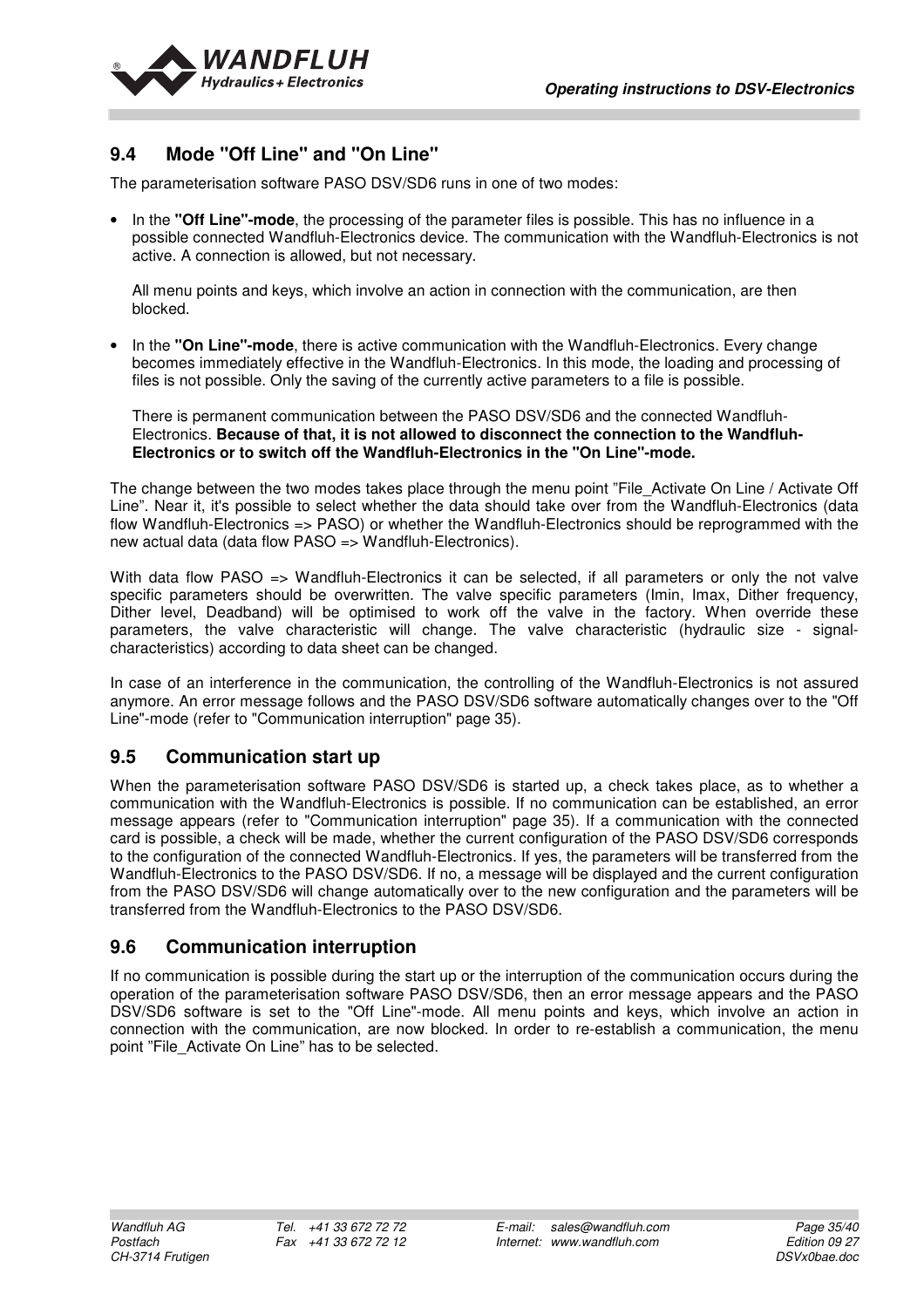

Possible reasons for a communication interruption are:

- No Wandfluh-Electronics are connected
- The connected Wandfluh-Electronics are not switched on
- The selected RS232 COM port is wrong (refer to section "Configuration Interface" page 28)
- The connection cable is defect or not pluged in

## **9.7 Program description**

#### **9.7.1 Description of the keys**

| <b>TAB</b>     | Transfer to the next input element                               |
|----------------|------------------------------------------------------------------|
| SHIFT-TAB      | Transfer to the previous input element                           |
| <b>ENTER</b>   | Execution of the active input element or conclusion of an input. |
| <b>ESC</b>     | Abort, undoing of an action.                                     |
|                | In many cases corresponds to the key "Cancel".                   |
| F <sub>1</sub> | Activate the key "Help"                                          |

#### **9.7.2 Input elements**

| Key         | A key executes the action, with which it is inscribed.                                                                                                                                                                                                                                                                                                                                 |
|-------------|----------------------------------------------------------------------------------------------------------------------------------------------------------------------------------------------------------------------------------------------------------------------------------------------------------------------------------------------------------------------------------------|
|             | Actuation of a key through the keyboard:<br>Push the key TAB, until the key becomes active.<br>Push the key ENTER. The action is now carried out.<br>$\bullet$<br>Push the key ALT and the underlined letter of the key inscription: The action is<br>carried out immediately.<br>Actuation of a key with the mouse:<br>Click on the corresponding key. The action is now carried out. |
|             |                                                                                                                                                                                                                                                                                                                                                                                        |
| Switch      | By means of a switch, a selection between two possibilities is possible. A switch is<br>either switched on or - off.                                                                                                                                                                                                                                                                   |
|             | Actuation of a switch through the keyboard:<br>Push the keys UP or HOME to switch on the switch.<br>Push the keys DOWN or END to switch off the switch.<br>Push the SPACE key for changing over (switching over).                                                                                                                                                                      |
|             |                                                                                                                                                                                                                                                                                                                                                                                        |
|             | Actuation of a switch with the mouse:<br>Click on the switch for changing over (switching over).                                                                                                                                                                                                                                                                                       |
| Input field | The input fields enable the entering of numbers or text. All applicable keys of the<br>keyboard are allowed, including the keys HOME, END, LEFT, RIGHT. In certain<br>cases when taking it over, the input is checked and if necessary an error message<br>is issued.                                                                                                                  |
|             | Actuation of an input field through the keyboard:<br>Push the key ENTER or TAB to finish with the input field.<br>In the case of input fields with ARROW keys UP and DOWN: Actuation of the<br>UP-/DOWN - keys for the step by step changing of the values.                                                                                                                            |
|             | Actuation of an input field with the mouse:<br>Click within the input field, in order to position the cursor in it.<br>In the case of input fields with ARROW keys UP and DOWN: Click on the<br>corresponding arrow for the step by step changing of the values.                                                                                                                       |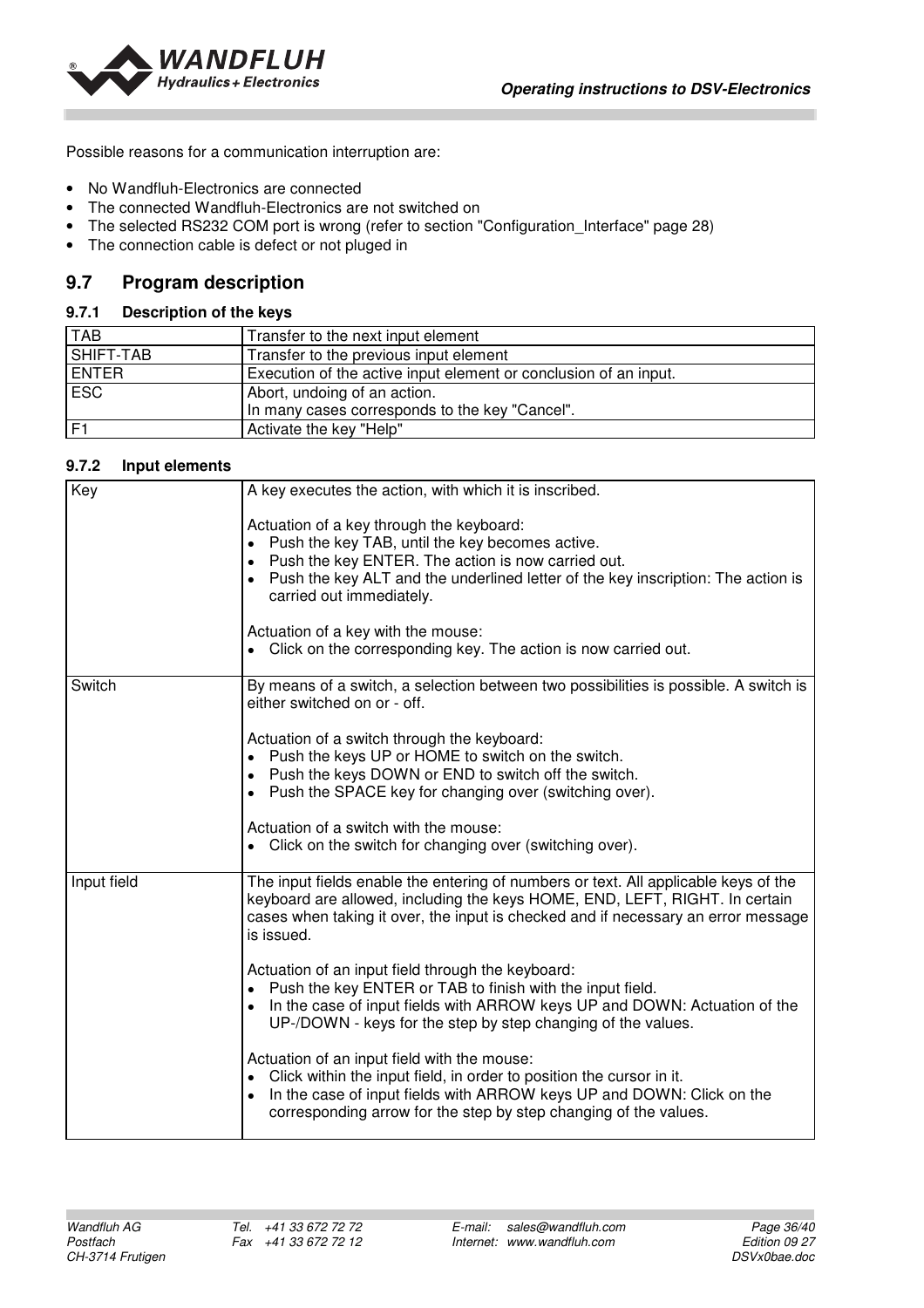

| Selection field | The selection fields enable the selection from various possibilities.                                                                                                                                                                                                                                                                                                                                                                                                                                                                                                                      |
|-----------------|--------------------------------------------------------------------------------------------------------------------------------------------------------------------------------------------------------------------------------------------------------------------------------------------------------------------------------------------------------------------------------------------------------------------------------------------------------------------------------------------------------------------------------------------------------------------------------------------|
|                 | Actuation of a selection field through the keyboard:<br>• Push the SPACE key to open all selection possibilities. With the help of the<br>keys UP, DOWN, HOME, END, make the required selection. Subsequently<br>push the ENTER key to confirm the required selection, or else the ESC key to<br>undo the selection.<br>Push the key UP to cyclically select the previous selection.<br>Push the key DOWN to cyclically select the next selection.<br>Push the key HOME to select the first item of the selection list.<br>Push the key END to select the last item of the selection list. |
|                 | Actuation of a selection field with the mouse:<br>Click inside the selection field so that all selection possibilities are displayed<br>and then click on the required selection.                                                                                                                                                                                                                                                                                                                                                                                                          |

## **9.8 Starting of PASO DSV/SD6**

Following the successful installation, the parameterisation software PASO DSV/SD6 can be started by double-clicking on the PASO DSV/SD6 - icon. Certain settings of the PASO DSV/SD6 software, e.g. the selected interface port, are saved in the file "konfig.kon". When PASO DSV/SD6 is started for the first time, the configuration values in this file are set to standard values. During the course of running the program, these values can be corrected.

After the start-up, the Start window appears:

| Header line -<br>Menu line - | <b>PASO DSV</b><br><b>Amplifier</b><br>$-$ noname<br>Eile<br>Parameters Configuration Commands Fieldbus Analyses Help<br>AD SO<br>$F2$ $F1$ |  |                    | $-6x$                                       |
|------------------------------|---------------------------------------------------------------------------------------------------------------------------------------------|--|--------------------|---------------------------------------------|
| Icon list                    | <b>PASO DSV</b><br>for Windows                                                                                                              |  |                    | <b>WANDFLUH</b><br>Hydraulics + Electronics |
|                              |                                                                                                                                             |  |                    |                                             |
|                              |                                                                                                                                             |  |                    | MART                                        |
| Status line                  | PASO Status:<br>[CDM2]<br><b>ON-Line</b>                                                                                                    |  | <b>DSV Status:</b> | Read,                                       |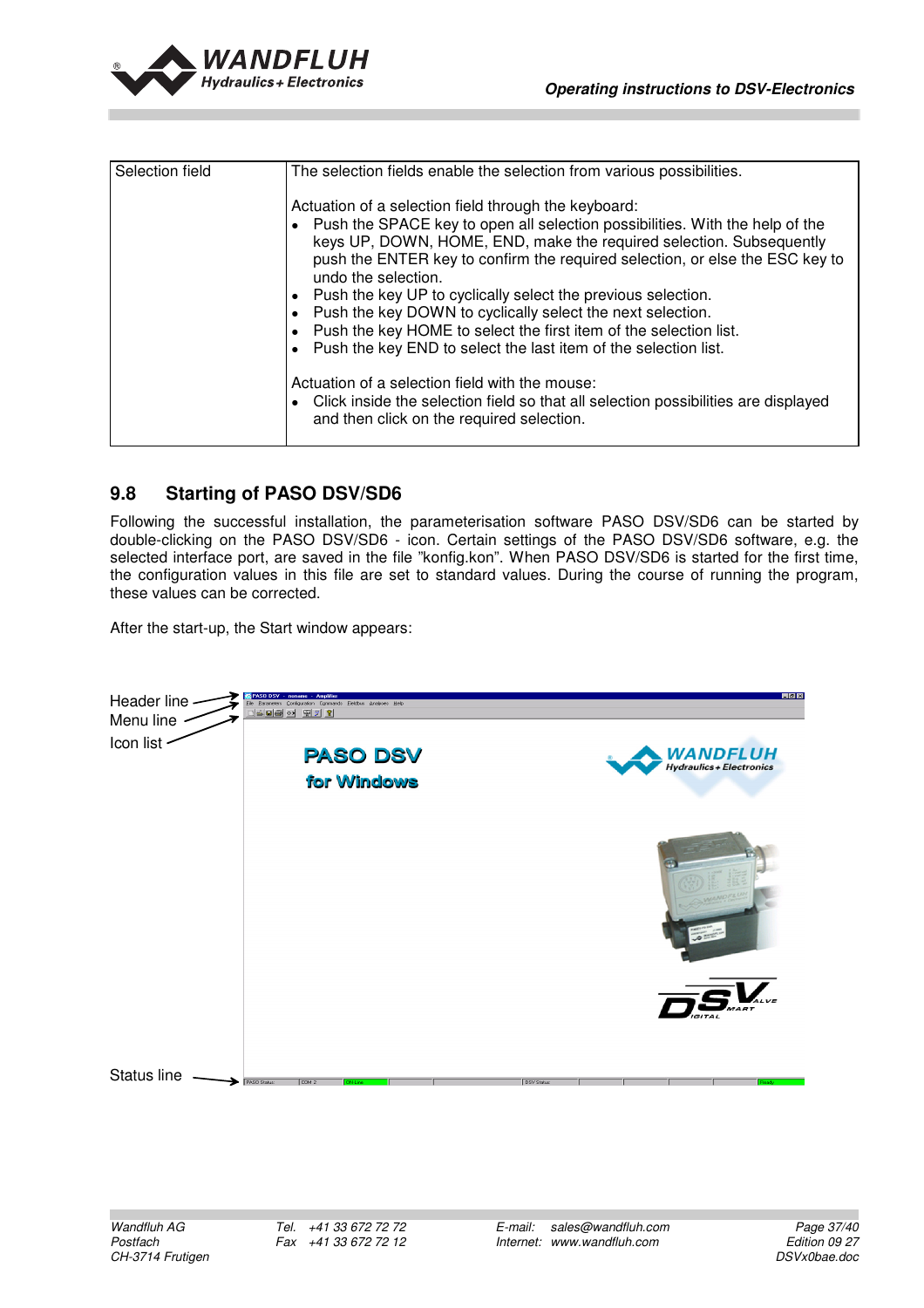

During the start-up, the parameterisation software PASO DSV/SD6 checks, whether a Wandfluh-Electronics device is connected. If no communication can be established, an error message appears (refer to "Communication interruption" page 35) and the "Off Line"-mode will become active. All menu points and keys, which involve an action in connection with the communication, are then blocked. All other functions of the parameterisation software PASO DSV/SD6 can be utilised without any limitation.

If the communication works without any interference, the software PASO DSV/SD6 checks, whether the current configuration of the PASO DSV/SD6 corresponds with the configuration of the connected digital controller card. If no, a message will be displayed and the current configuration from the PASO DSV/SD6 will change automatically over to the new configuration

Subsequently the parameters are loaded from the card and subsequently a verification of the Wandfluh-Electronics values takes place. If one or several parameters are outside the corresponding tolerance, they are replaced with standard values and a message is issued (refer to section "Limiting value error" page 39). The changed parameters can be either sent directly to the connected Wandfluh-Electronics or the communication start-up can be terminated (the "Off-Line"-mode will become active). In the latter case the user has the possibility to correct the parameters in "Off-Line"-mode. The communication is resumed again via the menu point "File\_Activate On Line". Subsequently the user has to select the option "Reprogram the Wandfluh-Electronics", in order for the corrected values to be made active on the Wandfluh-Electronics.

The menu points in the menu line can be selected in the following manner:

- by clicking on them with the mouse
- by actuating the key "ALT" and the underlined letter of the required menu point
- if a menu point has been selected, then by means of the keys "Arrow Left" and "Arrow Right" one can change to the next menu point and with the keys "Arrow Up" and "Arrow Down" one can change to the next sub-menu point within the menu selection field.
- by clicking on the corresponding icon in the icon list

In the header line of the window, the name of the current file is always displayed. If no existing file has been loaded or if the data have not been saved to a file, then this line reads "noname".

The following states will be displayed in the status line:

PASO state:

- 1st field: Selected RS232 interface<br>• 2nd field: Current mode ("On Line" of
- Current mode ("On Line" or "Off Line", refer to section "Mode "Off Line" and "On Line"" page 35)
- 4th field: Parameter Inconsistency (only with DSV-Electronics with Fieldbus, refer to the section "Parameter inconsistency" page 17)

Device state:

- 1st field: Derating (refer to section "Temperature monitoring" page 7)
- 2nd field: Characteristic optimisation active (refer to section "Characteristic optimisation Solenoid A" page 22)
- 3rd field: Operating mode ("Remote PASO" or "Local", refer to section "Operating mode" page 10)<br>5th field: DSV state ("Disabled" or "Active", refer to the section "DSV State machine" page 9)
- DSV state ("Disabled" or "Active", refer to the section "DSV State machine" page 9)
- 6th field: Error state (Ready or Error, refer to the section "Analysis\_Diagnostics" page 31)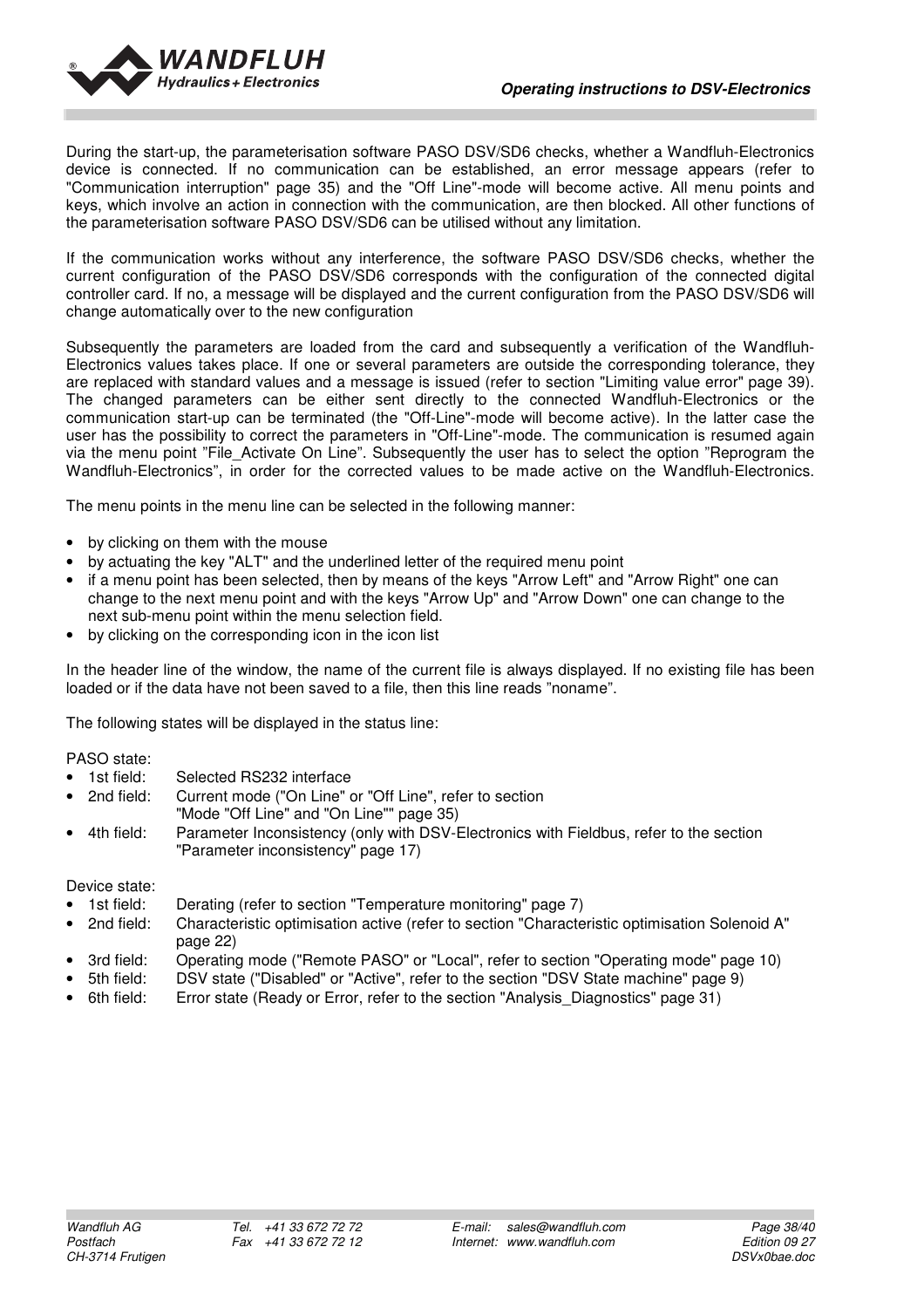

## **9.9 Store parameter**

Each new input value is immediately transferred to the connected Wandfluh-Electronics after the completion of the input field (either by pushing the key ENTER or by activating another input field).

If the window is closed with the key "OK", the values are stored in the Wandfluh-Electronics so that they are available after the Wandfluh-Electronics are switched on again (non-volatile memory).

If the window is closed with the key "Cancel", the previous current values are active again. All inputs made in the current window are cancelled.

## **9.10 Limiting value error**

Each incoming parameter (either transferred via the serial interface or loaded from a file) is checked against the limiting value. If a parameter is smaller or bigger than its limiting value  $(=$  limiting value error), it is set automatically to the default value and the following window appears:

| <b>Limiting error</b><br>The following parameters are set to default value:<br>I. |                            |               |            |            |               |
|-----------------------------------------------------------------------------------|----------------------------|---------------|------------|------------|---------------|
|                                                                                   | Parameter                  | Current Value | Min. Value | Max. Value | Default value |
|                                                                                   | Imax A                     | 1051.5        | 0.0        | 1000.0     | 700.0         |
| $\overline{2}$                                                                    | Imax B                     | 1087.5        | 0.0        | 1000.0     | 700.0         |
| -3                                                                                | Signal type analog input A | 8             | 0          | 3          | 0 [010 VDC]   |
| $\overline{4}$                                                                    | Digital output 1           | $-2$          | 0          | 2          | 2 [X]         |
| 5 <sub>5</sub>                                                                    |                            |               |            |            |               |
| $\sf 6$                                                                           |                            |               |            |            |               |
| $\overline{7}$                                                                    |                            |               |            |            |               |
| 8                                                                                 |                            |               |            |            |               |
|                                                                                   |                            |               |            | <br>ŪΚ<br> | Help          |

| Parameter:     | Name of the parameter with the limiting value error |
|----------------|-----------------------------------------------------|
| Current value: | Current value of the parameter                      |
| Min. value:    | Minimum allowed value of the parameter              |
| Max. value:    | Maximum allowed value of the parameter              |
| Default value: | Default value of the parameter                      |

After pressing the key "OK", the current value is overwritten by the default value.

Normally, a limiting value error does not happen. However, in the following cases it could happen:

- loading a file, in which parameter values have been changed from outside
- reading parameter values from a Wandfluh-Electronics device with another configuration than the current configuration in the PASO (only if the Wandfluh-Electronics were changed while in the "On Line"-mode)
- if the transmission of the parameter values is wrong

## **9.11 Description of Commands**

The description of the individual commands and parameters is contained in section "Settings" page 17.